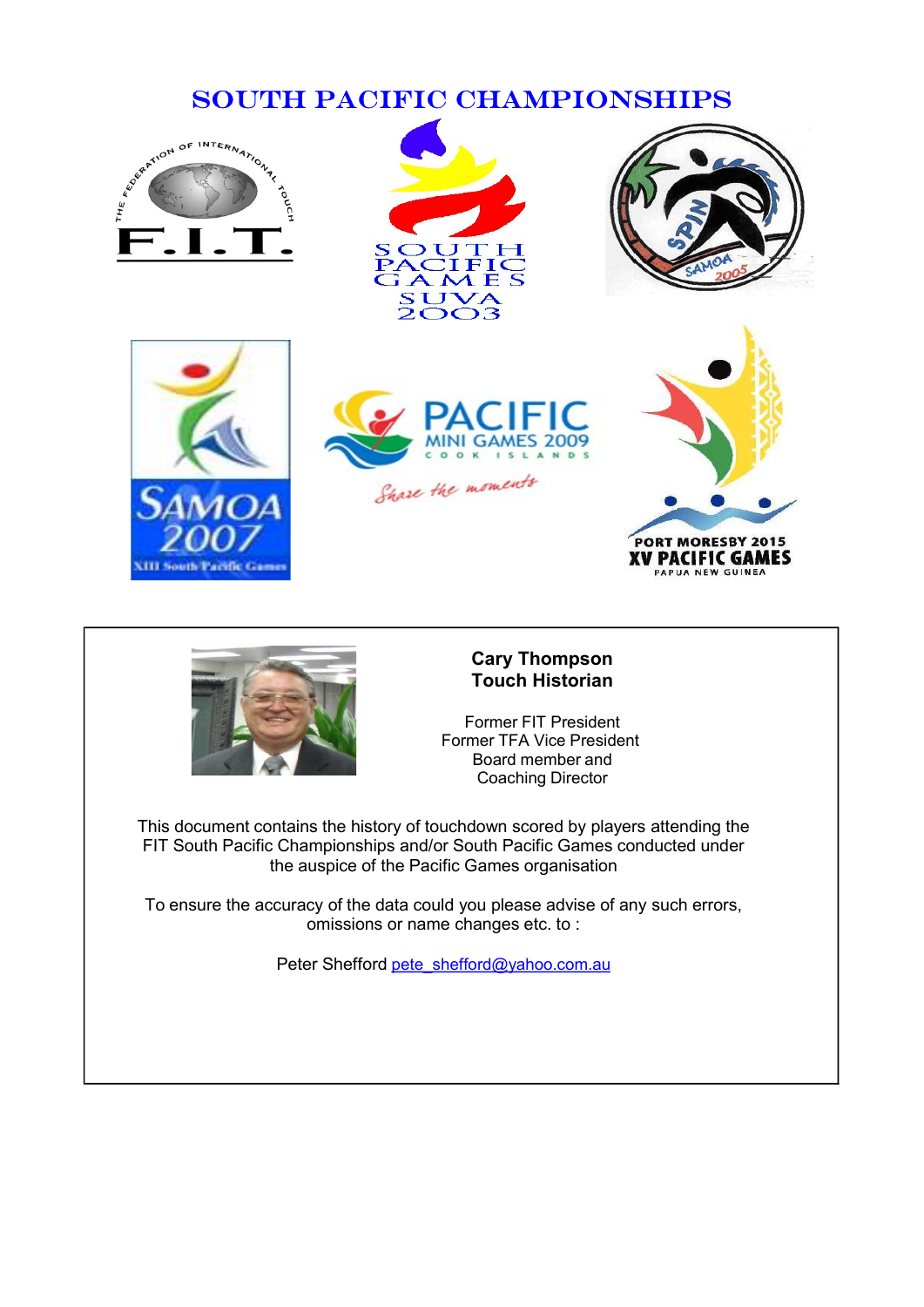# SOUTH PACIFIC TOUCH TOURNAMENTS

1998 - SPIT - Auckland, New Zealand 2003 - South Pacific Games - Suva, Fiji 2005 - SPIN - Apia, Samoa 2007 - South Pacific Games - Apia, Samoa 2009 - South Pacific Mini Games - Cook Islands 2015 - Pacific Games - Port Moresby, Papua New Guinea

|                  | <b>Leading Touchdown Scorers</b> |              |             |   |   |    |    |    | 1998   2003   2005   2007   2009   2015 | #  |
|------------------|----------------------------------|--------------|-------------|---|---|----|----|----|-----------------------------------------|----|
| Toroma           | Samuel                           | Cook Islands | Mixed/Men   |   | 9 | 32 | 10 | 3  |                                         | 54 |
| Apelu            | Gabrielle                        | Samoa        | Women/Mixed |   |   | 6  | 11 | 12 | 19                                      | 48 |
| Westrupp         | Julieanne                        | Cook Islands | Women/Mixed |   | 4 | 4  | 6  | 11 | 16                                      | 41 |
| Eneliko          | Filoi                            | Samoa        | Women/Mixed |   |   | 7  | 7  | 8  | 15                                      | 38 |
| Rihari           | Donovan                          | New Zealand  | Men/Mixed   |   |   | 31 |    |    |                                         | 31 |
| Piri             | Conrad                           | Cook Islands | Mixed/Men   |   | 2 | 10 | 4  | 12 |                                         | 28 |
| <b>Walters</b>   | Peter                            | New Zealand  | Men/Mixed   | 2 |   | 22 |    |    |                                         | 24 |
| Sevutia          | Lemeki                           | Fiji         | Men/Mixed   |   | 6 | 5  | 5  |    |                                         | 23 |
| <b>Leituvale</b> | Jesse                            | Samoa        | Men/Mixed   |   |   |    |    |    | 23                                      | 23 |
| Urirau           | Taromi                           | Cook Islands | Women/Mixed |   |   |    | 9  | 3  | 10                                      | 22 |
| Gali Oli         | Lita                             | <b>PNG</b>   | Women/Mixed |   |   |    | 11 | 11 |                                         | 22 |

| <b>Last Name</b> | <b>First Name</b>      | <b>Country</b> | <b>Division</b> |   |                |                |                  | 1998 2003 2005 2007 2009 2015 |    | #              |
|------------------|------------------------|----------------|-----------------|---|----------------|----------------|------------------|-------------------------------|----|----------------|
|                  |                        |                |                 |   |                |                |                  |                               |    |                |
| 2009             | <b>Unknown scorers</b> | <b>Niue</b>    | Mixed           |   |                |                |                  | $\ensuremath{\mathsf{3}}$     |    | 3              |
| 2009             | <b>Unknown Scorers</b> | Fiji           | Men             |   |                |                |                  | $\,6$                         |    | 6              |
| Aati             | Herbert                | Samoa          | Men/Mixed       |   | 11             | 3              | 5                | 1                             |    | 20             |
| Adams            | <b>Brian</b>           | Maori          | Men             | 3 |                |                |                  |                               |    | 3              |
| Adams            | <b>Brian</b>           | Cook Islands   | Men             |   |                |                |                  | $\overline{2}$                |    | $\overline{2}$ |
| Adams            | Cameron                | Cook Islands   | Men/Mixed       |   |                | 14             |                  |                               |    | 14             |
| Adams            | Mary                   | Cook Islands   | Women           |   |                |                |                  | $\overline{4}$                |    | 4              |
| Ah Fook          | Adrian                 | Samoa          | Men             | 4 |                |                |                  |                               |    | 4              |
| Ah Koui          | Frank                  | Samoa          | Mixed           |   |                | 3              |                  |                               |    | 3              |
| Ah Yek           | Eti                    | Samoa          | Men             |   | 1              |                |                  |                               |    | 1              |
| Ah Yek           | Vise                   | Samoa          | Men             |   | 1              | 1              |                  |                               |    | 2              |
| Ah-Min           | Heimana                | Tahiti         | Men             |   | 1              |                |                  |                               |    | 1              |
| Aho              | Matoni                 | Tonga          | Men             |   | $\overline{7}$ |                |                  |                               |    | 7              |
| Ahosivi          | Ofa                    | Niue           | Mixed           |   |                | $\overline{2}$ |                  |                               |    | 2              |
| Aiden            | Suzie                  | <b>PNG</b>     | Women/Mixed     |   |                |                |                  | 7                             |    | 7              |
| Aiolupotea       | Alan                   | Samoa          | Men             |   |                | 1              | $\boldsymbol{2}$ | 5                             |    | 8              |
| Akeimo           | Melissa                | <b>Niue</b>    | Women           |   |                | 1              | $\overline{4}$   |                               |    | 5              |
| Alapaki          | Stevenson              | <b>Niue</b>    | Men             |   |                | 1              |                  |                               |    |                |
| Albert           | Christine              | Maori          | Mixed           | 1 |                |                |                  |                               |    |                |
| Albert           | Joey                   | Maori          | Mixed           | 1 |                |                |                  |                               |    |                |
| Albert-Jahnke    | George                 | New Zealand    | Mixed/Men       | 8 |                | 8              |                  |                               |    | 16             |
| Aloisio          | Elisaia                | Tokelau        | Men             |   |                |                | 3                |                               |    | 3              |
| Alu              | Marie                  | <b>PNG</b>     | Women/Mixed     |   |                |                |                  |                               | 13 | 13             |
| Amio             | Malili                 | Tokelau        | Men             |   |                |                | 1                |                               |    | 1              |
| Amiria           | Katrina                | New Zealand    | Men/Mixed       |   |                | 3              |                  |                               |    | 3              |
| Amoti            | Ribae                  | Kiribati       | Mixed           |   |                |                |                  |                               | 1  |                |
| Amoti            | Ribae                  | Kiribati       | Men             |   |                |                |                  |                               | 3  | 3              |
| Andrew           | Laura                  | <b>PNG</b>     | Mixed           |   | 1              |                |                  |                               |    |                |
| Andrew           | Matamanea              | Cook Islands   | Men             |   |                |                |                  |                               | 7  | 7              |
| Andrews          | John                   | Maori          | Mixed           | 3 |                |                |                  |                               |    | 3              |
| Aofia            | Darren                 | Samoa          | Men             |   |                |                |                  |                               | 8  | 8              |
| Apelu            | Candice                | Samoa          | Mixed/Women     |   |                |                | 6                |                               |    | 7              |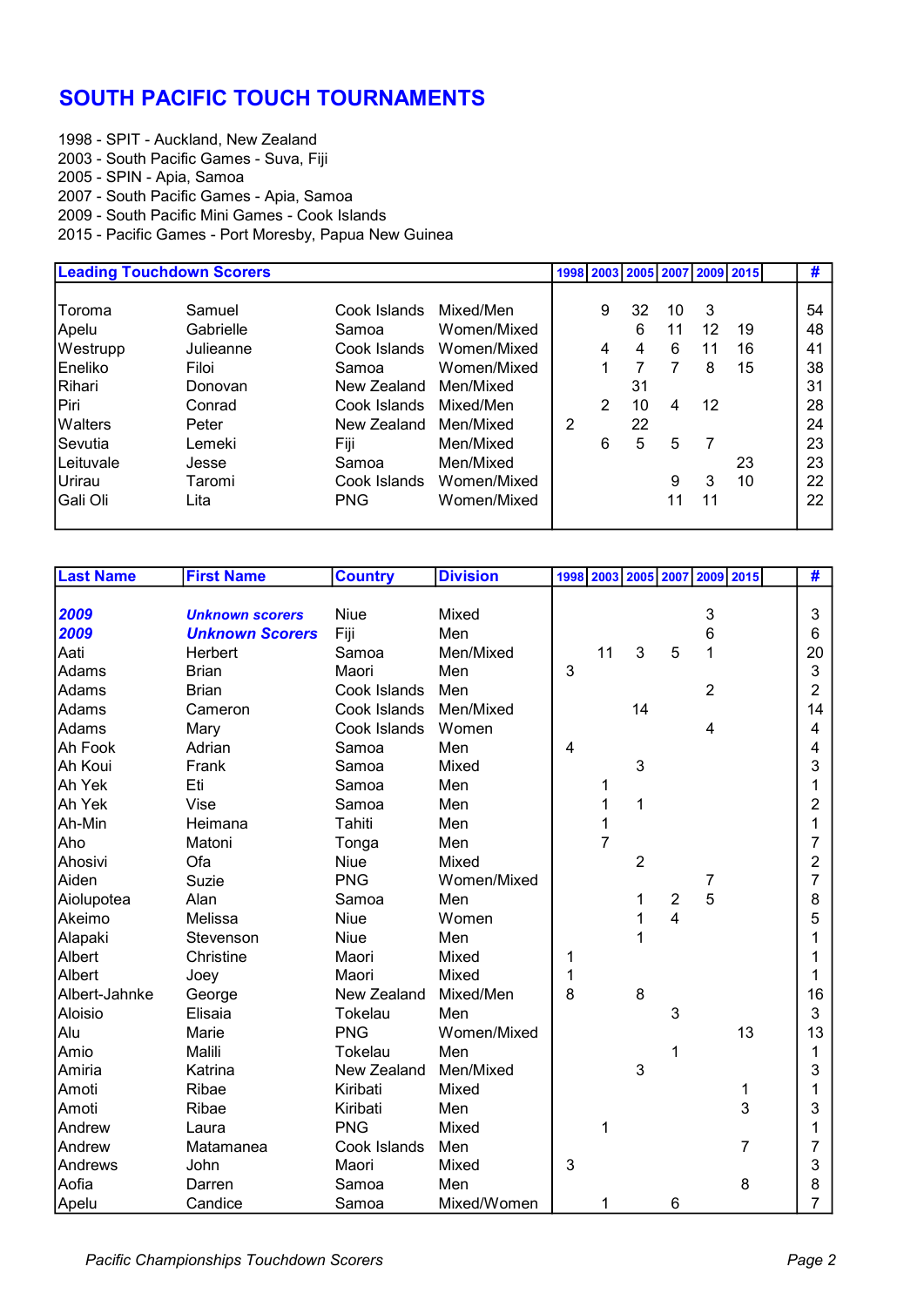| <b>Last Name</b> | <b>First Name</b> | <b>Country</b> | <b>Division</b> |                                | 1998 2003 2005 2007 |                     |                | 2009           | 2015 | #                |
|------------------|-------------------|----------------|-----------------|--------------------------------|---------------------|---------------------|----------------|----------------|------|------------------|
| Apelu            | Gabrielle         | Samoa          | Women/Mixed     |                                |                     | $6\phantom{1}$      | 11             | 12             | 19   | 48               |
| Apera            | Rangitauratua     | Cook Islands   | Mixed/Women     |                                | 1                   |                     |                |                | 1    | $\overline{2}$   |
| Apii             | Rau               | Cook Islands   | Men/Mixed       |                                |                     |                     |                |                | 4    | 4                |
| Araipu           | Vetea             | Tahiti         | Men             |                                | 3                   |                     |                |                |      | 3                |
| Arazi            | Pauline           | <b>PNG</b>     | Women/Mixed     |                                |                     |                     |                | $\overline{2}$ | 5    | 7                |
| Arnavo           | Lopez-Diot        | Tahiti         | Mixed           |                                |                     |                     |                | 1              |      | 1                |
| Ashwell          | Allanah           | New Zealand    | Men/Mixed       |                                |                     | $\overline{2}$      |                |                |      | 2                |
| Atatoa           | Robbie            | Cook Islands   | Men             |                                |                     |                     | $\overline{2}$ |                |      | 2                |
| Atikake          | Harry             | Solomon Isl.   | Men             |                                |                     |                     |                |                | 1    | 1                |
| Atonio           | Kahimilo          | Tokelau        | Men             |                                |                     |                     | 1              |                |      |                  |
| Auvaa            | Latafale          | Samoa          | Women           |                                |                     |                     |                |                | 1    |                  |
|                  |                   |                | Women           |                                |                     |                     |                |                |      |                  |
| Avaki            | Luisa             | Samoa          |                 | 1                              |                     |                     |                |                |      | 1                |
| <b>Baillie</b>   | KimAnaka          | New Zealand    | Mixed           |                                |                     | 3<br>$\overline{1}$ |                |                |      | 3                |
| Bainivalu        | Simione           | Fiji           | Men             |                                | 5                   |                     | 1              |                |      | 7                |
| <b>Baker</b>     | Chantal           | Niue           | Women           | 1                              |                     |                     |                |                |      |                  |
| Balenivalu       | Eroni             | Fiji           | Mixed           |                                | $\overline{2}$      |                     |                |                |      | 2                |
| Bangesunga       | Atikake           | Solomon Isl.   | Men             |                                |                     |                     | 3              |                |      | 3                |
| <b>Bannister</b> | Sharlene          | New Zealand    | Mixed           | 5                              |                     |                     |                |                |      | 5                |
| Beasley          | Malcolm           | Maori          | Mixed           | $\mathbf{1}$                   |                     |                     |                |                |      | 1                |
| <b>Beckett</b>   | Vaipuese Leota    | Samoa          | Women/Mixed     |                                |                     |                     |                |                | 8    | 8                |
| <b>Beddoes</b>   | Damien            | Cook Islands   | Men             |                                |                     |                     | 4              |                |      | 4                |
| Ben              | Vaine             | Cook Islands   | Women           |                                |                     |                     | 5              |                |      | 5                |
| Benanaerve       | Maciu             | Fiji           | Men             |                                |                     | 3                   |                |                |      | 3                |
| <b>Bernard</b>   | Elizabeth         | Fiji           | Mixed           |                                |                     |                     |                |                |      | 1                |
| <b>Bernard</b>   | Patiyoko          | <b>PNG</b>     | Women/Mixed     |                                |                     |                     |                |                | 12   | 12               |
| <b>Berry</b>     | Paul              | Solomon Isl.   | Men             |                                |                     |                     | 1              |                |      | 1                |
| <b>Berry</b>     | Richard           | Solomon Isl.   | Men             |                                |                     |                     | 1              |                |      |                  |
| <b>Betham</b>    | Kuripitone        | Samoa          | Men             |                                |                     |                     | 5              |                |      | 5                |
| <b>Betham</b>    | Tone              | Samoa          | Men             |                                |                     | $\overline{2}$      |                |                |      | $\overline{2}$   |
| <b>Bibiken</b>   | Ronald            | <b>PNG</b>     | Men/Mixed       |                                |                     |                     |                |                | 14   | 14               |
| <b>Bilitaki</b>  | Biu               | <b>Niue</b>    | Mixed           |                                |                     |                     |                | 1              |      | 1                |
| <b>Bilitaki</b>  | Lusiana           | <b>Niue</b>    | Women           |                                |                     |                     | $\mathbf{3}$   |                |      | 3                |
| <b>Biniati</b>   | Taoriba           | Kiribati       | Women           |                                |                     |                     |                |                | 2    | 2                |
| <b>Biniati</b>   | Taoriba           | Kiribati       | Mixed           |                                |                     |                     |                |                | 1    | 1                |
| <b>Bishop</b>    | Rheima            | Cook Islands   | Women/Mixed     |                                |                     |                     | 5              | 11             |      | 16               |
| Bogitini         | Maciu             | Fiji           | Men             |                                |                     |                     | 4              |                |      |                  |
| Bola             | Caka              | Fiji           | Women/Mixed     |                                |                     | $\boldsymbol{2}$    |                |                |      | $\boldsymbol{2}$ |
| <b>Bose</b>      | Tomasi            | Fiji           | Men             |                                |                     | $\mathbf 1$         | 3              |                |      | 4                |
| <b>Bray</b>      | Patsey            | Maori          | Women           | $\overline{2}$                 |                     |                     |                |                |      | $\overline{2}$   |
| <b>Brown</b>     | Mark              | Cook Islands   | Men/Mixed       |                                | 1                   | 3                   |                |                |      | 4                |
| <b>Brunsdon</b>  | Wade              | Maori          | Men             | 3                              |                     |                     |                |                |      | 3                |
| <b>Bulatiko</b>  | Christopher       | Fiji           | Men             |                                | 4                   |                     |                |                |      | 4                |
| Carol            | Jenny             | <b>PNG</b>     | Women/Mixed     |                                |                     |                     |                |                | 9    | 9                |
| Castle           | Jennifer          | Maori          | Women           | 1                              |                     |                     |                |                |      | 1                |
| Cazenave         | Jerome            | Tahiti         | Men             |                                |                     |                     |                |                |      |                  |
|                  | Desmond           | Samoa          | Men             |                                | 1                   | 1                   | $\overline{2}$ |                |      | 1<br>3           |
| Chan Ting        |                   | Samoa          | Mixed           |                                |                     | 1                   |                |                |      |                  |
| Chan Ting        | Erika             |                |                 |                                |                     |                     |                |                |      | 1                |
| Cherrington      | Joanne            | New Zealand    | Women           | $\overline{2}$<br>$\mathbf{1}$ |                     |                     |                |                |      | 2                |
| Clarke           | Lita              | Samoa          | Mixed           |                                |                     |                     |                |                |      | 1                |
| Cleary           | Charles           | Fiji           | Men             |                                | 6                   | 10                  | 3              |                |      | 19               |
| Clemas           | <b>Barry</b>      | Maori          | Men             | 5                              |                     |                     |                |                |      | 5                |
| Codrokadroka     | Repeka            | Fiji           | Women/Mixed     |                                |                     |                     |                | 6              |      | 6                |
| Corbett          | Micahel           | New Zealand    | Men             | $\overline{2}$                 |                     |                     |                |                |      | $\overline{2}$   |
| Cordtz           | Tasi              | Samoa          | Men/Mixed       |                                |                     |                     |                |                | 14   | 14               |
| Couper           | Eddie             | Samoa          | Men 30          |                                |                     | 1                   |                |                |      | 1                |
| Cummings         | Teokotai          | Cook Islands   | Women/Mixed     |                                |                     |                     |                | $\,6$          |      | 6                |
| Daly             | Michael           | New Zealand    | Mixed           | 5                              |                     |                     |                |                |      | 5                |
| Dame             | Johannes          | <b>PNG</b>     | Men/Mixed       |                                | 9                   |                     | 3              | 9              |      | 21               |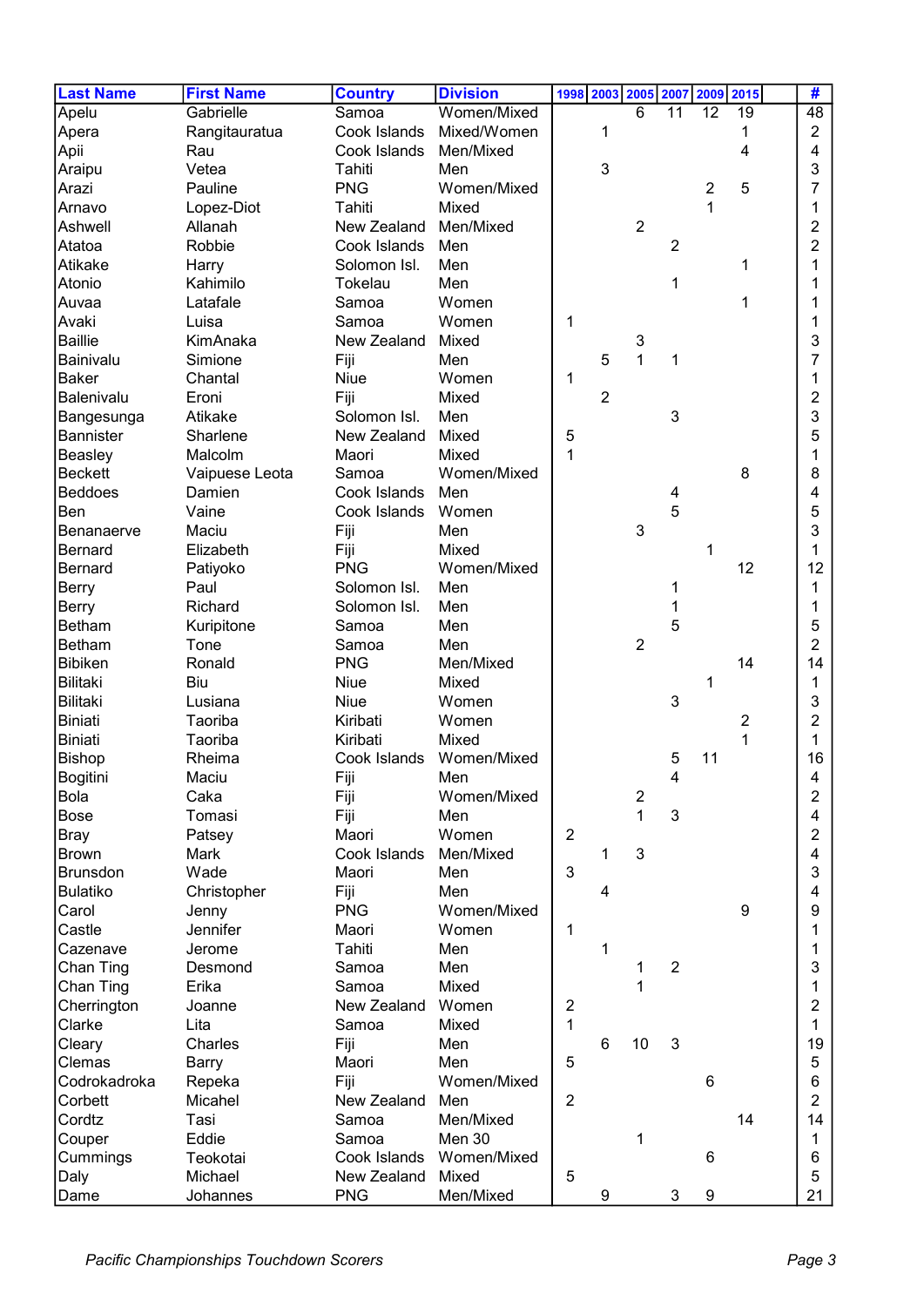| <b>Last Name</b>       | <b>First Name</b> | <b>Country</b> | <b>Division</b>  |                         |                           |                |                | 1998 2003 2005 2007 2009 2015 |                | #              |
|------------------------|-------------------|----------------|------------------|-------------------------|---------------------------|----------------|----------------|-------------------------------|----------------|----------------|
| Dandlang Kissing Kelly |                   | <b>PNG</b>     | Men              |                         | 6                         |                |                |                               |                | 6              |
| Dann                   | Sonya             | New Zealand    | Mixed            | $\overline{2}$          |                           |                |                |                               |                | 2              |
| Davani                 | <b>Tess</b>       | <b>PNG</b>     | Women            |                         |                           |                | 4              |                               |                | 4              |
| David                  | Charlie           | <b>PNG</b>     | Men/Mixed        |                         |                           |                |                | 5                             |                | 5              |
| David                  | Jonah             | <b>PNG</b>     | Men/Mixed        |                         |                           |                |                | $\overline{\mathbf{4}}$       |                | 4              |
| David                  | Kora Simon        | <b>PNG</b>     | Men/Mixed        |                         |                           |                |                |                               | 21             | 21             |
| Davis                  | Sonya             | Maori          | Women            | 3                       |                           |                |                |                               |                | 3              |
| Dawson                 | Aroha             | Maori          | Women            | 2                       |                           |                |                |                               |                | 2              |
| Dolneguy               | Michael           | New Zealand    | Mixed            | 4                       |                           |                |                |                               |                | 4              |
| Downes                 | Joyce             | <b>PNG</b>     | Mixed/Women      |                         | 3                         |                | 5              |                               |                | 8              |
| Dumaru                 | Freddy            | Fiji           | Men 30/Mx II/Men |                         |                           | 10             | $\overline{2}$ |                               |                | 12             |
| Edmonds                | Nikki             | Maori          | Mixed            | $\overline{\mathbf{c}}$ |                           |                |                |                               |                | $\overline{2}$ |
| Edwards                | Clive             | Maori          | Mixed            | $\overline{2}$          |                           |                |                |                               |                | $\overline{2}$ |
| Eitini                 | Nafa              | Tuvalu         | Men              |                         |                           |                |                |                               | $\overline{2}$ | 2              |
| Eka                    | Eugene            | <b>PNG</b>     | Men/Mixed        |                         |                           |                |                |                               | 17             | 17             |
| Elisala                | Foekatea          | Tuvalu         | Men              |                         | 3                         |                |                |                               |                | 3              |
| Elisara                | Andrew            | Samoa          | Men              |                         |                           |                |                |                               | 8              | 8              |
| Elisara                | Tiui              | Samoa          | Men/Mixed        |                         |                           |                |                | 7                             |                | 7              |
| Eneliko                | Filoi             | Samoa          | Women/Mixed      |                         | 1                         | 7              | $\overline{7}$ | 8                             | 15             | 38             |
| Epa                    | Henselite         | Samoa          | Men              |                         |                           | 3              |                |                               |                | 3              |
| Ese                    | Tele              | Samoa          | Men              |                         |                           | $\overline{2}$ |                |                               |                | 2              |
| Faaiuaso               | Lepailetai        | Samoa          | Women/Mixed      |                         |                           |                |                | 6                             | 8              | 14             |
| Faaiuaso               | Lerissa           | Samoa          | Women            |                         |                           |                | 3              |                               |                | 3              |
| Faaiuaso               | Rowena            | Samoa          | Women            |                         |                           |                |                |                               | 1              | 1              |
| Faalafi                | Zondervan         | Samoa          | Men              |                         |                           |                | 4              |                               |                | 4              |
| Faataiki               | Latani            | Niue           | Men              | $\overline{2}$          |                           |                |                |                               |                | 2              |
| Fagasau                | Paul              | Samoa          | Mixed/Men        |                         | 9                         |                | 4              |                               |                | 13             |
| Fakatava               | Falau             | Tonga          | Men/Mixed        |                         |                           |                |                |                               | 12             | 12             |
| Fakatava               | Levi              | Tonga          | Men              |                         |                           |                |                |                               | 1              | 1              |
| Falaile                | Tata              | Tuvalu         | Men              |                         |                           |                |                |                               | 1              | 1              |
| Faleauto               | Lincoln           | New Zealand    | Men              | $\overline{2}$          |                           |                |                |                               |                | 2              |
| Falemaka               | Roberto           | Niue           | Mixed            |                         |                           |                |                | $\overline{2}$                |                | 2              |
| Fa'mausili             | Sa                | Samoa          | Mixed            | 1                       |                           |                |                |                               |                | 1              |
| Fatulolo               | Christopher       | Tuvalu         | Men              |                         |                           |                |                |                               | 2              | 2              |
| <b>Felix Galo</b>      | Solomen           | Solomon Isl.   | Men              |                         |                           |                |                |                               | 8              | 8              |
| Fereti                 | Lincoln           | Samoa          | Men              |                         |                           |                |                | 5                             |                | 5              |
| Fidelis                | Paran             | <b>PNG</b>     | Men/Mixed        |                         |                           |                |                | 4                             |                | 4              |
| Fihaki                 | Tevita            | Tonga          | Men              |                         | $\ensuremath{\mathsf{3}}$ |                |                |                               |                | 3              |
| Finau                  | Isireli           | Fiji           | Men              |                         | $\overline{4}$            |                |                |                               |                | 4              |
| Finlay                 | Ewen              | Maori          | Men              | 1                       |                           |                |                |                               |                |                |
| Fisher                 | Ivan              | Samoa          | Men              | $\mathbf{1}$            |                           |                |                |                               |                |                |
| Fisi                   | Pasa              | Tonga          | Men/Mixed        |                         |                           |                |                |                               | 9              | 9              |
| Foalima                | Sunny             | Niue           | Men              |                         |                           |                | 1              |                               |                | 1              |
| Folau                  | Frederick         | Niue           | Mixed            |                         | 1                         |                |                |                               |                | 1              |
| Fong                   | David             | Samoa          | Men/Mixed        |                         |                           |                |                | 4                             |                | 4              |
| Fuamatu                | Fila              | Samoa          | Women/Mixed      |                         |                           |                | 3              | $\overline{4}$                |                | 7              |
| Funaki                 | Alex              | Niue           | Men              |                         |                           |                | $\overline{2}$ |                               |                | $\overline{2}$ |
| Funaki                 | Peter             | Niue           | Men              |                         |                           | 1              |                |                               |                | 1              |
| Gali Oli               | Lita              | <b>PNG</b>     | Women/Mixed      |                         |                           |                | 11             | 11                            |                | 22             |
| Galiki                 | Damon             | Niue           | Mixed            | 1                       |                           |                |                |                               |                | 1              |
| Gautusa                | Sapati            | Samoa          | Men/Mixed        |                         |                           |                |                |                               | 6              | 6              |
| Geibob                 | Janadabing        | <b>PNG</b>     | Mixed            |                         | $6\phantom{1}6$           |                |                |                               |                | 6              |
| Gentles                | Remus             | New Zealand    | Men              | 3                       |                           |                |                |                               |                | 3              |
| Gore                   | Margaret          | <b>PNG</b>     | Women            |                         |                           |                | $\overline{2}$ |                               |                | 2              |
| Greenfield             | Terence           | New Zealand    | Men/Mixed        |                         |                           | $\overline{7}$ |                |                               |                | 7              |
| Guttenbeil             | David             | Niue           | Mixed/Men        |                         |                           |                |                | 10                            |                | 10             |
| Haimotu                | Tamamoka          | Niue           | Women            |                         |                           |                | 4              |                               |                | 4              |
| Haiosi                 | <b>Boswell</b>    | Niue           | Mixed            | 1                       |                           |                |                |                               |                | 1.             |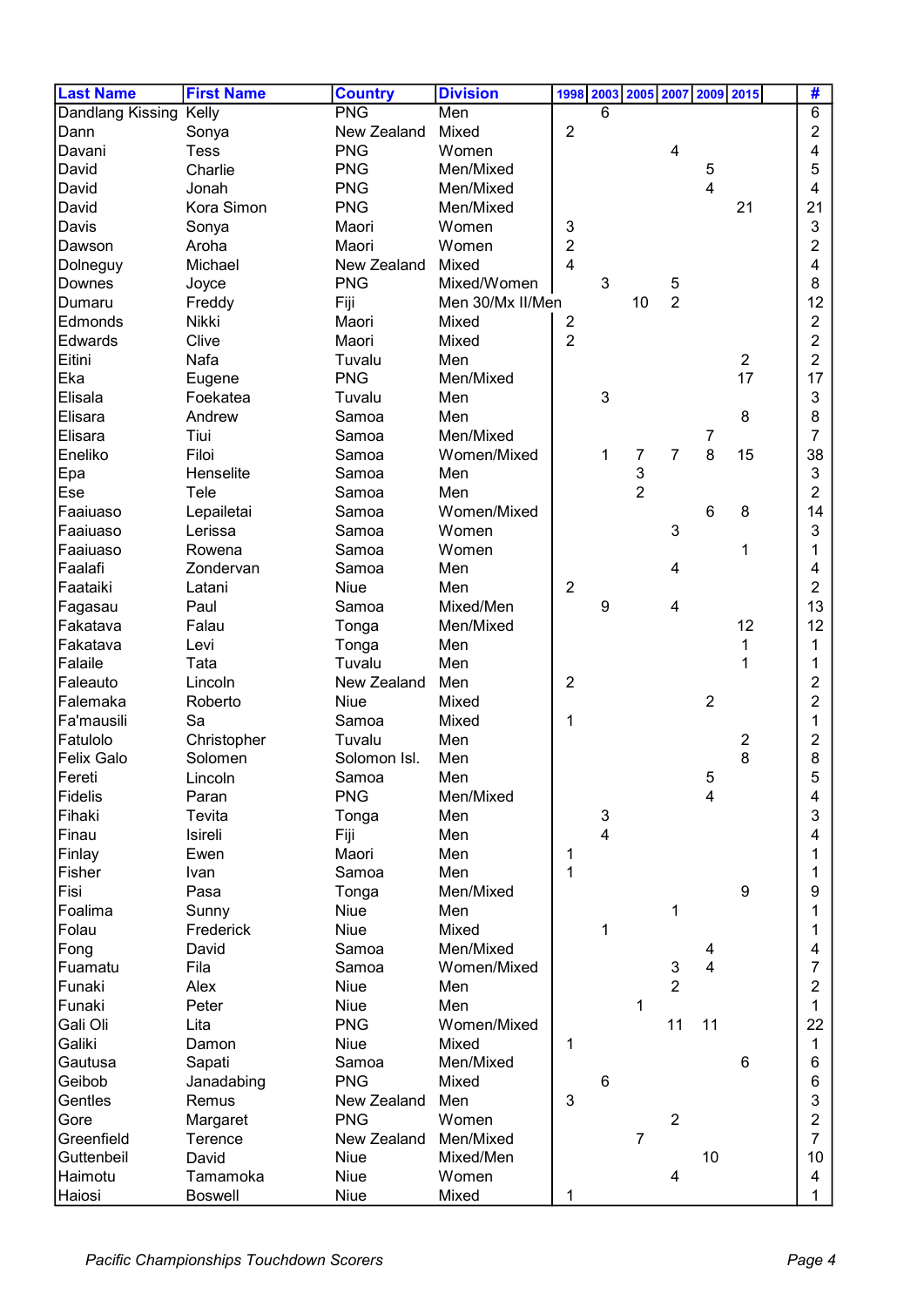| <b>Last Name</b> | <b>First Name</b> | <b>Country</b> | <b>Division</b> |                |                         | 1998 2003 2005 2007 |                |   | 2009 2015      | #              |
|------------------|-------------------|----------------|-----------------|----------------|-------------------------|---------------------|----------------|---|----------------|----------------|
| Halston          | Geoffrey          | Cook Islands   | Men/Mixed       |                |                         |                     |                | 4 |                | 4              |
| Hamei            | Vanessa           | <b>PNG</b>     | Women/Mixed     |                |                         |                     |                | 5 |                | 5              |
| Hand             | Raymond           | Niue           | Men             | $\overline{c}$ |                         |                     |                |   |                | 2              |
| Hanira           | Darren            | Maori          | Mixed           | $\overline{4}$ |                         |                     |                |   |                | 4              |
| Hansell          | Lepaitai          | Samoa          | Women           |                |                         |                     |                | 3 |                | 3              |
| Hapeta           | Ani               | Cook Islands   | Women/Mixed     |                |                         |                     |                | 6 |                | 6              |
| Hardegger        | Marica            | New Zealand    | Women           | 4              |                         |                     |                |   |                | 4              |
| Hardie           | Kenneth           | Samoa          | Mixed           | 4              |                         |                     |                |   |                | 4              |
| Haununu          | Peter             | Solomon Isl.   | Men             |                |                         |                     | 1              |   |                | 1              |
| Hazelman         | Gregory           | Samoa          | Men/Mixed       |                |                         |                     |                |   | 11             | 11             |
| Hazelman         | Peter             | Samoa          | Men/Mixed       |                |                         |                     |                |   | 14             | 14             |
| Heather          | Benjamin John     | Cook Islands   | Men/Mixed       |                |                         |                     |                |   | $\overline{7}$ | 7              |
| Heather          | Gordon            | Cook Islands   | Men/Mixed       |                |                         |                     |                | 5 |                | 5              |
| Heather          | Marion            | Samoa          | Women           | 1              |                         |                     |                |   |                |                |
| Heisifa          | Amy               | <b>Niue</b>    | Mixed           |                |                         |                     |                | 1 |                |                |
| Heisifa          | Tamara            | <b>Niue</b>    | Women           |                |                         |                     |                |   |                |                |
| Heka             | Jacob             | Niue           | Men             |                | $\overline{2}$          |                     |                |   |                | 2              |
| Heletoa          | Dave              | Maori          | Men             | 3              |                         |                     |                |   |                | 3              |
| Hemilda          | Tereapii Vavia    | Cook Islands   | Mixed           |                |                         |                     |                |   | 1              | 1              |
| Henry            | Hugh              | Cook Islands   | Men/Mixed       |                |                         |                     |                |   | 10             | 10             |
| Henson           | Lee               | Maori          | Women           | 6              |                         |                     |                |   |                | 6              |
| Herenui          | Tehuiotoa         | Tahiti         | Mixed           |                |                         |                     |                | 1 |                | 1              |
| Hipa             | Afoa              | Niue           | Men/Mix         |                |                         | 5                   |                |   |                | 5              |
| Hipa             | Daniel            | <b>Niue</b>    | Men             |                |                         |                     | 2              |   |                | 2              |
| Hipa             | Farran            | <b>Niue</b>    | Men             |                | 3                       |                     | 1              |   |                | 4              |
| Hnagere          | Jason             | Tahiti         | Men             |                |                         |                     | 1              |   |                |                |
| Ho               | Jonathan          | Fiji           | Mixed           |                | 10                      | 11                  |                |   |                | 21             |
| Hoani            | David             | New Zealand    | Men             | 3              |                         |                     |                |   |                | 3              |
| Hosking-Brown    | Daphne            | Cook Islands   | Women           |                |                         | 1                   | 4              |   |                | 5              |
| Hough            | Shannon           | New Zealand    | Men             | 1              |                         |                     |                |   |                |                |
| Hufanga          | Lola              | Tonga          | Women/Mixed     |                |                         |                     |                |   | 5              | 5              |
| Hufanga          | Sosaia            | Tonga          | Men             |                | $\overline{2}$          |                     |                |   |                | 2              |
| lakopo           | Mathew            | Samoa          | Men/Mixed       |                |                         |                     | 8              | 4 |                | 12             |
| lese             | Viliamu           | Tuvalu         | Men             |                |                         |                     |                |   |                | 3              |
| liala            | Hudson            | Solomon Isl.   | Men             |                |                         |                     | $\frac{3}{3}$  |   |                | 3              |
| Ikinepule-Rhind  | Samantha          | Niue           | Women/Mixed     |                |                         |                     |                | 9 |                | a              |
| <b>Ikitule</b>   | Glen              | Niue           | Women           |                |                         |                     | 1              |   |                | 1              |
| <b>Ikitule</b>   | Oblix             | Niue           | Mixed           |                | $\overline{\mathbf{4}}$ |                     |                |   |                | 4              |
| Imoa             | Tautua            | New Zealand    | Men             |                |                         | 1                   |                |   |                | 1              |
| loane            | Charles           | Niue           | Men 30          |                |                         | $\overline{c}$      |                |   |                | 2              |
| loane            | Louise            | Samoa          | Women           |                |                         | 1                   |                |   |                | 1              |
| loane            | Mateo             | Tokelau        | Men             |                |                         |                     | 1              |   |                | 1              |
| loane            | Rosalia           | Samoa          | Women           |                |                         |                     | 4              |   |                | 4              |
| loane            | Telesia           | Samoa          | Women           |                |                         |                     | $\overline{5}$ | 3 |                | 8              |
| loata            | Navosa            | Tuvalu         | Men             |                |                         |                     |                |   |                | 1              |
| losefa           | losefa            | Samoa          | Men             |                | 1<br>$\overline{2}$     |                     |                |   |                | 2              |
|                  |                   | New Zealand    | Mixed           | $\overline{2}$ |                         |                     |                |   |                | $\overline{2}$ |
| Irihei           | Kopae             |                |                 |                |                         |                     | 4              |   |                | 4              |
| Isaia            | Aloihio<br>Talala | Tokelau        | Men<br>Mixed    |                | $\overline{2}$          |                     |                |   |                |                |
| J. Tafolua Lio   |                   | Niue           |                 |                |                         |                     |                |   |                | 2              |
| Jitoko           | Lorima            | Fiji           | Men/Mixed       |                |                         |                     |                | 4 |                | 4              |
| Joffey           | Martin            | <b>PNG</b>     | Men             |                |                         |                     | 1              |   |                | 1              |
| Johanne-Joe      | Tuatai            | Cook Islands   | Women           |                |                         |                     | $\mathbf{3}$   |   |                | 3              |
| John             | Marriat           | <b>PNG</b>     | Men             |                | $\boldsymbol{9}$        |                     | 5              |   |                | 14             |
| John             | Sima              | <b>PNG</b>     | Women/Mixed     |                |                         |                     |                | 7 |                | 7              |
| Jomis            | Joyce             | <b>PNG</b>     | Women           |                |                         |                     | $\overline{4}$ |   |                | 4              |
| Joseph           | Ngatupuna Hiro    | Cook Islands   | Men/Mixed       |                |                         |                     |                |   | 11             | 11             |
| Junior Suri      | Elison            | Solomon Isl.   | Men             |                |                         |                     |                |   | 7              | 7              |
| Kaero            | Temaateke         | Kiribati       | Women           |                |                         |                     |                |   | 1              | $\mathbf{1}$   |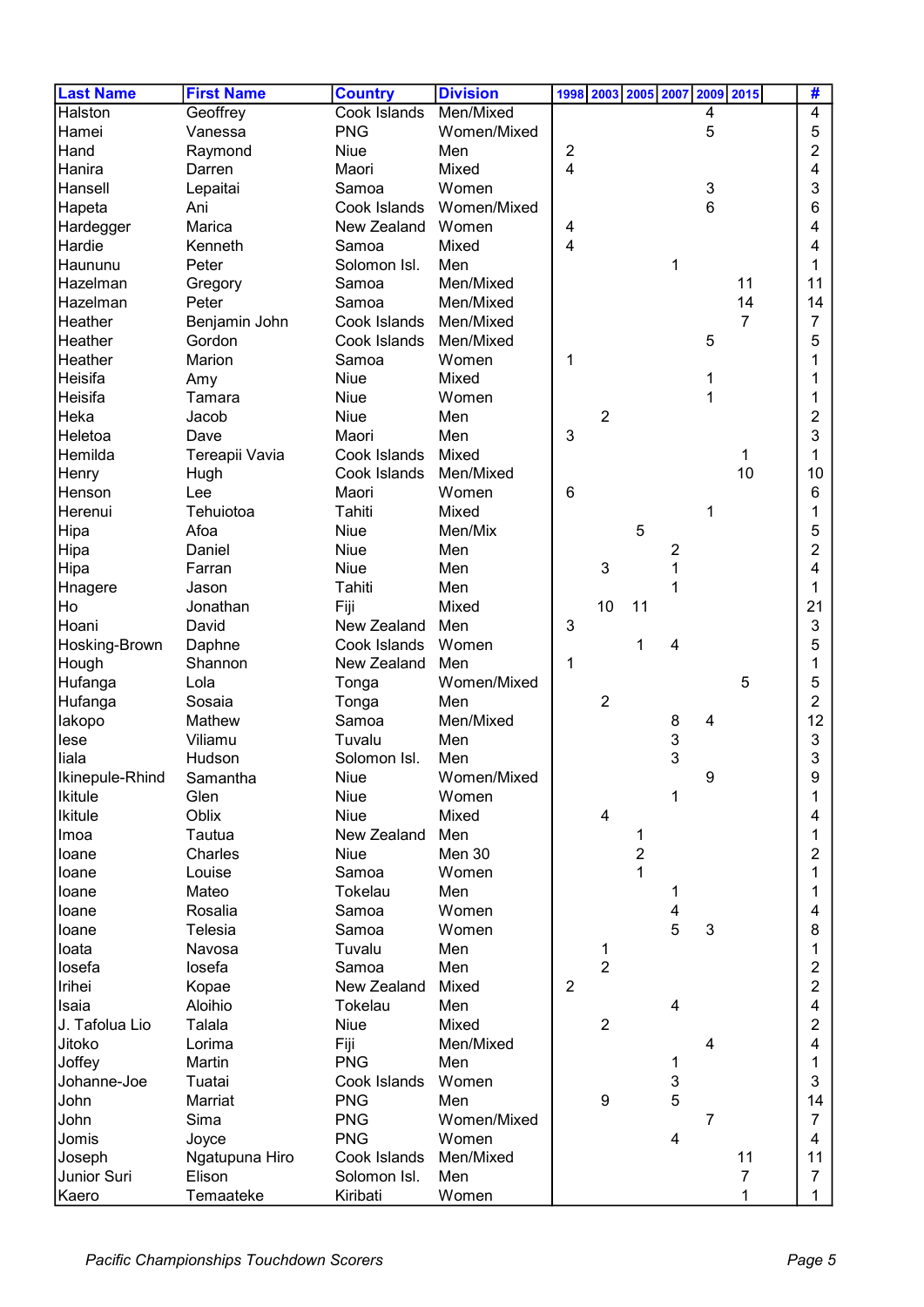| <b>Last Name</b>                           | <b>First Name</b> | <b>Country</b>  | <b>Division</b> | 1998 2003 2005 2007 2009 2015 |                |                |                |                |                     | #              |
|--------------------------------------------|-------------------|-----------------|-----------------|-------------------------------|----------------|----------------|----------------|----------------|---------------------|----------------|
| Kaero                                      | Temaateke         | Kiribati        | Mixed           |                               |                |                |                |                | $\overline{2}$      | $\overline{2}$ |
| Kagi                                       | Nora              | <b>PNG</b>      | Women           |                               |                |                |                | $\overline{2}$ |                     | $\overline{2}$ |
| Kaifoto                                    | Fakaaofilani      | Tonga           | Men             |                               | 7              |                |                |                |                     | 7              |
| Kaina                                      | Ralph             | <b>PNG</b>      | Mixed           |                               | 1              |                |                |                |                     | 1              |
| Kalu                                       | Fe' ao            | Tonga           | Men/Mixed       |                               |                |                |                |                | 4                   | 4              |
| Kamali                                     | Tony              | Fiji            | Men 30          |                               |                | 2              |                |                |                     | 2              |
| Kamana                                     | Emile             | Cook Islands    | Men/Mixed       |                               |                |                |                | 3              |                     | 3              |
| Kamutoa                                    | <b>Brett</b>      | <b>Niue</b>     | Men             |                               |                |                |                | $\,6$          |                     | 6              |
| Kapi                                       | Andy              | Cook Islands    | Men/Mixed       |                               |                |                |                | 3              |                     | 3              |
| Kapi                                       | Anguna Andrew     | Cook Islands    | Mixed/Men       |                               | 1              | $\overline{2}$ | 4              |                | 5                   | 12             |
| Karara                                     | Kila              | <b>PNG</b>      | Women           |                               |                |                | 6              |                |                     | 6              |
| Karl                                       | Chris             | <b>PNG</b>      | Men             |                               | 5              |                |                |                |                     | 5              |
| Kasisie                                    | Paul              | <b>PNG</b>      | Men/Mixed       |                               |                |                |                |                | 4                   | 4              |
| Katene                                     | 'Tui              | New Zealand     | Women           | 3                             |                |                |                |                |                     | 3              |
| Katonivualiku                              | Lois              | Fiji            | Mixed           |                               | $\overline{2}$ |                |                |                |                     | 2              |
| Kauhiva                                    | Peter             | Niue            | Mixed           | $\mathbf 1$                   |                |                |                |                |                     | 1              |
| Kautuna                                    | Kiatamoa          | Kiribati        | Men             |                               |                |                |                |                | 1                   |                |
| Kauvai                                     | Rosa              | Cook Islands    | Women           |                               |                |                |                | 1              |                     | 1              |
| Kea                                        | Harry             | <b>PNG</b>      | Men/Mixed       |                               |                |                |                |                | 17                  | 17             |
| Keith                                      | Johanson          | Fiji            | Men/Mixed       |                               |                |                |                | 9              |                     | 9              |
| Kelly                                      | John              | New Zealand     | Men             | 6                             |                |                |                |                |                     | 6              |
| Ken                                        | William           | <b>PNG</b>      | Men/Mixed       |                               |                |                |                |                | 12                  | 12             |
| Kenana                                     | Aviata            | Kiribati        | Mixed           |                               |                |                |                |                | $\overline{2}$      | $\overline{2}$ |
|                                            | Aviata            |                 | Men             |                               |                |                |                |                | 5                   | 5              |
| Kenana                                     |                   | Kiribati        |                 |                               |                |                |                |                |                     |                |
| Kerrie                                     | Kevin             | <b>PNG</b>      | Men             |                               |                |                | 8              |                |                     | 8              |
| Kidd                                       | Nicola            | New Zealand     | Women           | 6                             |                |                |                |                |                     | 6              |
| Kimitete                                   | Lucette           | Tahiti          | Women           |                               |                |                | $\mathbf{1}$   |                |                     |                |
| Kingi                                      | Mere              | New Zealand     | Women           | 6                             |                |                |                |                |                     | 6              |
| Kiroha                                     | Charlyne          | <b>PNG</b>      | Women/Mixed     |                               |                |                |                | 4<br>3         |                     | 4              |
| Koiatu                                     | Benni             | Cook Islands    | Women/Mixed     |                               |                |                |                |                |                     | 3              |
| Kolokai                                    | Lasalo            | Tuvalu          | Men             |                               |                |                | $\overline{2}$ |                |                     | 2              |
| Kolope                                     | Marie             | Tonga           | Women/Mixed     |                               |                |                |                |                | 3                   | 3              |
| Komaisavai                                 | Monica            | Fiji            | Women/Mixed     |                               |                | 4              |                | 8              |                     | 12             |
| Konrote                                    | Penjueli          | Fiji            | Men             |                               | 3              |                |                |                |                     | $\sqrt{3}$     |
| Kopu                                       | Munokoa           | Cook Islands    | Men             |                               |                | $\overline{2}$ |                |                |                     | 2              |
| Kosema                                     | Kosema            | Tokelau         | Men             |                               |                |                | $\overline{c}$ |                |                     | 2              |
| Kouba                                      | Grace             | <b>PNG</b>      | Women/Mixed     |                               |                |                |                |                | $\,6$               | 6              |
| Kubli                                      | Asenaca           | Fiji            | Mixed           |                               |                |                |                | 3              |                     | 3              |
| Kumeroa                                    | Claudia           | New Zealand     | Men/Mixed       |                               |                | 8              |                |                |                     | 8              |
| Kunmeroa                                   | Aroha             | Maori           | Mixed           | $\mathbf 1$                   |                |                |                |                |                     | 1              |
| Kuper<br>Kuruisalili                       | Natalie           | <b>PNG</b>      | Women/Mixed     |                               |                |                |                |                | 8<br>$\overline{2}$ | 8              |
|                                            | Laija             | Tuvalu<br>Samoa | Men             |                               |                |                |                |                |                     | 2              |
| Lafaele                                    | Aitofele          |                 | Men 30          |                               |                | 1              |                |                |                     | 1              |
| Lagatule                                   | Leslie            | Niue            | Men             |                               |                |                |                | 1              |                     | 1              |
| Lakata Sionetama Kristofferson<br>Lakatani | Kristofferson     | Niue<br>Niue    | Mixed<br>Men    | 1                             | $\overline{4}$ |                |                |                |                     | 4              |
| Lala                                       | Katarina          |                 | Women           |                               |                | $\mathbf{3}$   |                |                |                     | 1<br>3         |
| Latana                                     | Katalina          | Fiji<br>Niue    | Women           |                               |                |                |                | 1              |                     |                |
| Latoa                                      | Latoa             | Niue            | Men             |                               | $\bf 8$        |                |                |                |                     | 8              |
| Latu                                       | Malaki            | Samoa           | Men             |                               |                |                |                |                |                     |                |
| Laufoli                                    | Liliokalani       | Niue            | Women           |                               |                | 1<br>4         | 3              |                |                     | 7              |
| Laumoli                                    | Fahina            | Niue            | Mixed           |                               |                | $\overline{2}$ |                |                |                     | 2              |
| Lautii                                     | Matagi            | Tuvalu          | Men             |                               |                |                | 1              |                |                     | 1              |
| Leaupepe                                   | Va                | Samoa           | Men             | 3                             |                |                |                |                |                     | 3              |
| Ledua                                      | Clayborn          | Fiji            | Mixed           |                               |                |                |                | 1              |                     | 1              |
| Leilua                                     | Augustine         | Samoa           | Mixed/Men       |                               |                | $\,6$          |                | 15             |                     | 21             |
| Leilua                                     | Sio Junior        | Samoa           | Men/Mixed       |                               |                |                | $\overline{2}$ | 5              |                     | $\overline{7}$ |
| Leituvale                                  | Jesse             | Samoa           | Men/Mixed       |                               |                |                |                |                | 23                  | 23             |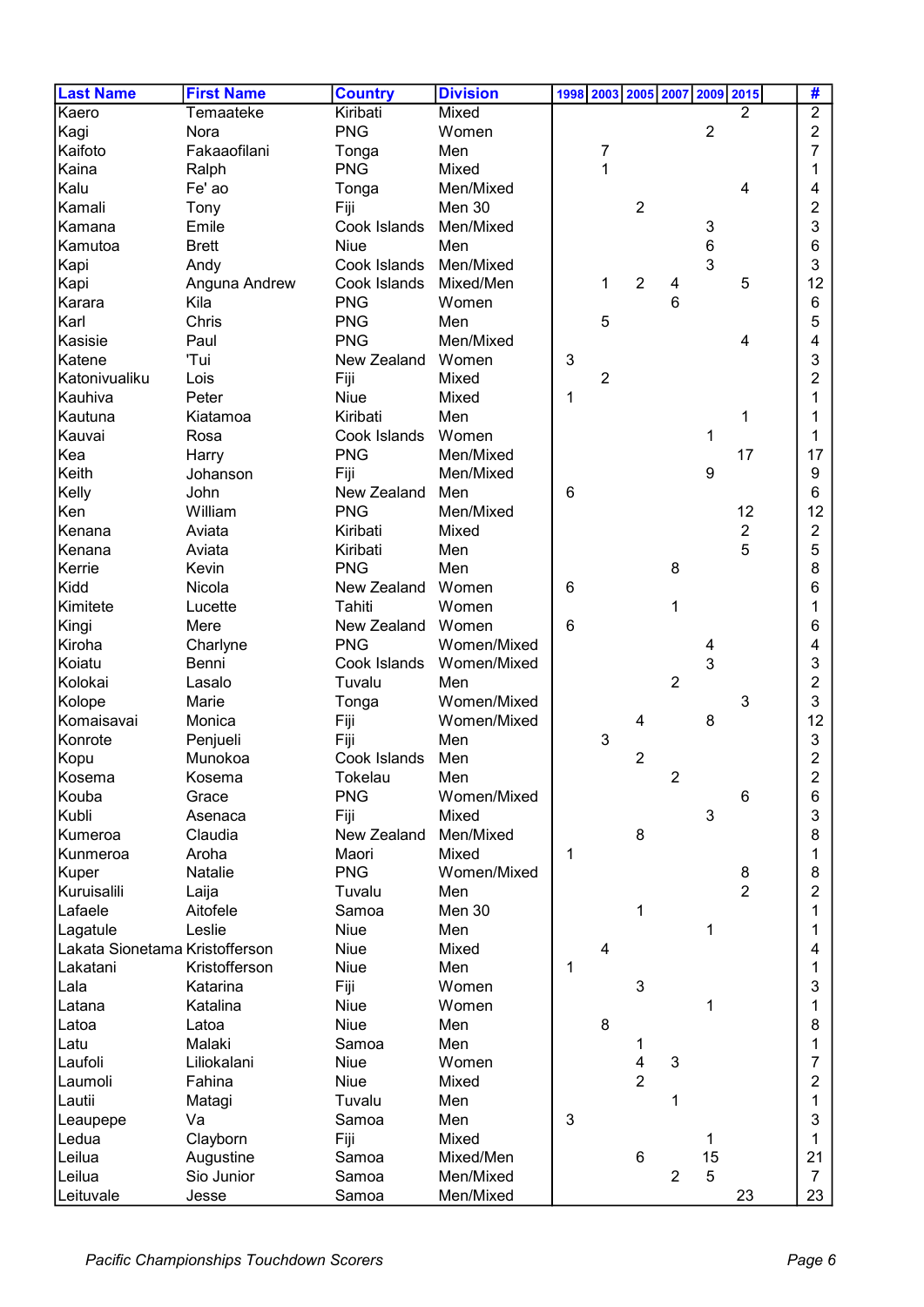| <b>Last Name</b> | <b>First Name</b> | <b>Country</b> | <b>Division</b> | 1998 2003 2005 2007 2009 2015 |                |                |            |                | #              |
|------------------|-------------------|----------------|-----------------|-------------------------------|----------------|----------------|------------|----------------|----------------|
| Lemisio          | Petranila         | Tokelau        | Women           |                               |                | 1              |            |                | 1              |
| Leolahi          | Vesekau           | Niue           | Men             |                               | 3              |                |            |                | 3              |
| Leota            | Junior            | Samoa          | Men             |                               |                | $\overline{7}$ |            |                | 7              |
| Lepa             | James             | Niue           | Mixed           |                               |                |                | 3          |                | 3              |
| Lesa             | Afa               | Samoa          | Men             | 3                             |                |                |            |                | 3              |
| Lessy            | Kele              | <b>PNG</b>     | Men/Mixed       |                               |                |                |            | 13             | 13             |
| Levale           | Talafou           | Samoa          | Men             | 3                             |                |                |            |                | 3              |
| Lima             | Lote              | Samoa          | Women/Mixed     |                               |                |                |            | 15             | 15             |
| Lio              | Poto              | Samoa          | Mixed/Women     | 1                             | 1              | 1              |            |                | 3              |
| Liufau           | Kosetatino        | Tokelau        | Men             |                               |                | $\overline{2}$ |            |                | 2              |
| Liupuih          | Jothena           | <b>Niue</b>    | Women/Mixed     |                               |                |                | 3          |                | 3              |
| Logopati         | Lane              | Samoa          | Men             | 1                             |                |                |            |                |                |
| Logopati         | Luke              | Samoa          | Men             | $\overline{2}$                |                |                |            |                | 2              |
| Loki             | Salote            | Fiji           | Women/Mixed     |                               |                |                | 5          |                | 5              |
| Lolohea          | Kueli             | Tonga          | Men             | 4                             |                |                |            |                | 4              |
| Lopati           | Davis             | Tuvalu         | Men             | 4                             |                |                |            |                | 4              |
| Lopati           | Tausau            | Tuvalu         | Men             |                               |                |                |            | $\overline{7}$ | 7              |
| Luana            | Diallo            | <b>PNG</b>     | Men/Mixed       |                               |                |                |            | 9              | 9              |
| Lui              | Siosina           | Samoa          | Mixed           |                               | $\overline{2}$ |                |            |                | 2              |
| Lui              | Tanirose          | Niue           | Women           |                               |                | $\overline{2}$ |            |                | 2              |
| Luke             | Godfrey           | <b>PNG</b>     | Men             |                               |                | $\overline{2}$ |            |                | $\overline{c}$ |
| Luke             | Margret           | <b>PNG</b>     | Women/Mixed     |                               |                |                |            | 9              | 9              |
| Luli             | Leumi             | <b>PNG</b>     | Women           |                               |                | 3              |            |                | 3              |
| Lunga            | Andrew            | <b>PNG</b>     | Men/Mixed       |                               |                |                | 8          |                | 8              |
| Maatia           | Tiaoti            | Tuvalu         | Men             | 1                             |                | $\mathbf{3}$   |            |                | 4              |
| Mafi             | Uatesoni          | Tonga          | Men             | $\overline{2}$                |                |                |            |                | 2              |
| Mafoe            | Ekuini            | Samoa          | Mixed           | 1                             |                |                |            |                |                |
| Mafoe            | Joseph            | Samoa          | Mixed           | $\overline{3}$                |                |                |            |                | 3              |
| Magatogia        | Konekuti          | Niue           | Men             | $\overline{2}$                |                |                |            |                | 2              |
| Maiava           | Litia             | Tokelau        | Women           |                               |                | $\overline{2}$ |            |                | 2              |
| Maile            | Toutai            | Tonga          | Men             | $\boldsymbol{2}$              |                |                |            |                | 2              |
| Mairau           | David             | Tahiti         | Men             | 1                             |                |                |            |                | 1              |
| Makita           | Rogie             | Cook Islands   | Women           |                               |                | 6              |            |                | 6              |
| Malaki           | Johnny            | <b>Niue</b>    | Men             | 1                             |                |                |            |                |                |
| Malesala         | Laumata           | Samoa          | Men/Mixed       |                               |                |                | 8          | 1              | 9              |
| Malu             | Malu              | Samoa          | Mixed           |                               | 2              |                |            |                | $\overline{c}$ |
| Manula           | Matthew           | Samoa          | Men             |                               | 1              |                |            |                |                |
| Mariner          | George            | Samoa          | Men 30          |                               | 1              |                |            |                |                |
| Mark             | Alois             | <b>PNG</b>     | Men             | $\overline{2}$                |                |                |            |                | 2              |
| Mark             | Eddie             | <b>PNG</b>     | Men             |                               |                | $\overline{2}$ |            |                | $\overline{2}$ |
| Mark             | Glen              | <b>PNG</b>     | Mixed           | 8                             |                |                |            |                | 8              |
| Mark             | Oddie             | <b>PNG</b>     | Men             | $6\phantom{1}$                |                |                |            |                | 6              |
| Marsh            | Clifford          | Niue           | Men/Mixed       |                               |                |                | $\sqrt{3}$ |                | 3              |
| Marsh            | Emerina           | Maori          | Women           | 1                             |                |                |            |                | 1              |
| Marsh            | Keti              | Maori          | Women           | $\overline{2}$                |                |                |            |                | 2              |
| Marsh            | Michelle          | Niue           | Mixed/Women     | 1                             | $\mathbf{3}$   |                |            |                | 4              |
| Marsh            | Susie             | Samoa          | Women           | 1                             |                |                |            |                |                |
| Marsh            | Vanessa           | Niue           | Mixed/Women     | $\overline{2}$                |                |                | 3          |                | 5              |
| <b>Marsters</b>  | Lou-ani-Marie     | Cook Islands   | Women           |                               |                |                |            | 1              |                |
| <b>Marsters</b>  | Spoon             | Cook Islands   | Men             |                               |                | 3              |            |                | 3              |
| Matafeo          | Fomai             | Samoa          | Mixed           |                               | $\overline{2}$ |                |            |                | $\overline{2}$ |
| Matai            | Tevita            | Fiji           | Mixed           | $\overline{4}$                |                |                |            |                | 4              |
| Mataio           | Mattie            | Maori          | Men             | $\overline{2}$                |                |                |            |                | $\overline{2}$ |
| Mataio           | Tane              | Tuvalu         | Men             |                               |                | $\overline{2}$ |            |                | $\overline{2}$ |
| Matakaiongo      | Sione             | Tonga          | Men             | 1                             |                |                |            |                |                |
| Matatai          | Jan Taia          | Cook Islands   | Mixed           |                               |                |                |            | 1              |                |
| Matuta           | Paul              | <b>PNG</b>     | Men/Mixed       |                               |                |                |            | 16             | 16             |
| Mau              | Tevita            | Fiji           | Mixed/Men 30    | 3                             | $\mathbf{3}$   |                |            |                | 6              |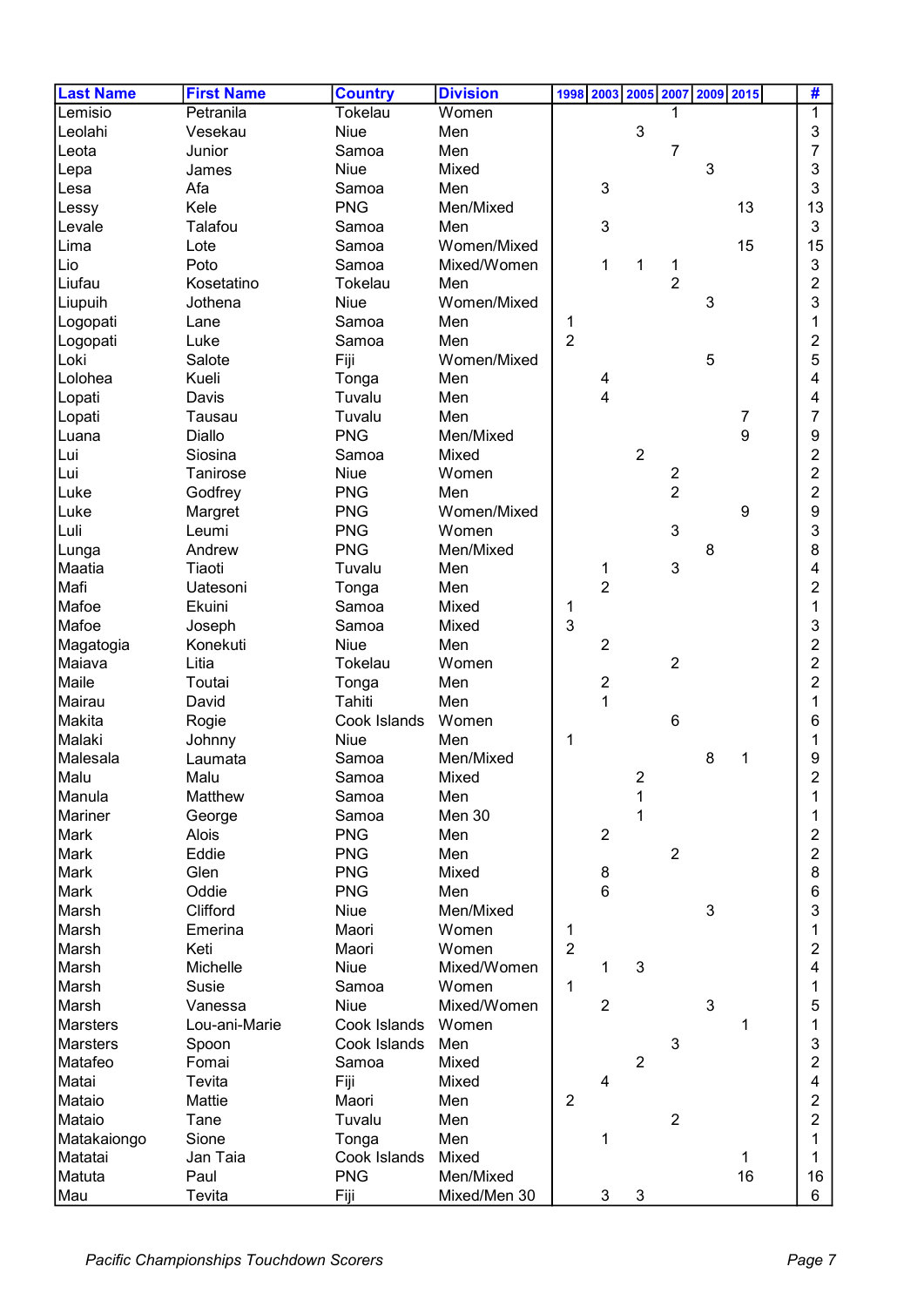| <b>Last Name</b> | <b>First Name</b>      | <b>Country</b>     | <b>Division</b> | 1998 2003 2005 2007<br>2009 2015<br>#                |
|------------------|------------------------|--------------------|-----------------|------------------------------------------------------|
| Mauala           | Winnie                 | Samoa              | Women           | 1                                                    |
| Mautma           | Chris                  | <b>Niue</b>        | Men/Mixed       | 5<br>5                                               |
| Mawhinney        | Sarah                  | New Zealand        | Men/Mixed       | 5<br>5                                               |
| Max              | Marie                  | <b>PNG</b>         | Women/Mixed     | 14<br>14                                             |
| McIllroy         | Colleen                | New Zealand        | Women           | 1<br>1                                               |
| Meleisea         | Lorna                  | Samoa              | Women           | $\mathbf{1}$<br>1                                    |
| Melkwar          | Elizabeth              | <b>PNG</b>         | Mixed           | $\overline{2}$<br>2                                  |
| Meqi Saru        | Chris                  | Solomon Isl.       | Men             | 8<br>8                                               |
| Meredith         | Arnold                 | Samoa              | Men             | 1                                                    |
| Metai            | <b>Rita</b>            | Samoa              | Women           | 1                                                    |
| Mika             | Lesia                  | Tokelau            | Women           | 1                                                    |
| Mika             | Semisi                 | Tokelau            | Men             | 1                                                    |
| Mikaele          | Alex                   | Samoa              | Men/Mixed       | 5<br>5                                               |
| Mila             | Harry                  | Samoa              | Men             | 4<br>4                                               |
| Misili           | Seifono                | Samoa              | Women/Mixed     | 7<br>7                                               |
| Mitau            | <b>Buddy</b>           | <b>PNG</b>         | Men             | 7<br>7                                               |
| Mitimeti         | Jacuiline              | <b>Niue</b>        | Women           | 1                                                    |
| Mizziebo         | Angie                  | Niue               | Mixed           | 1                                                    |
| Moceiwai         | Saimoni                | <b>Niue</b>        | Men 30          | 1                                                    |
| Moekaa           | Rimaati                | Cook Islands       | Women           | 2<br>2                                               |
| Mokoia           | Wesley                 | <b>Niue</b>        | Men             | 1<br>1                                               |
| Mokopuna         | <b>Grandson Nooroa</b> | Cook Islands       | Men             | 5<br>5                                               |
| Mokoroa          | Andrew                 | Cook Islands       | Men/Mixed       | 13<br>$\mathbf 5$<br>8                               |
| Moses            | Helen                  | <b>PNG</b>         | Women/Mixed     | $\overline{2}$<br>4<br>6                             |
| Mosi             | Etuate                 | Fiji               | Mixed           | 4<br>4                                               |
| Mourongo         | Kimarana               | Kiribati           | Women           | 1                                                    |
| Mucunabitu       | Ledua                  | Fiji               | Mixed           | 7<br>7                                               |
| Mulipola         | Frank                  | Samoa              | Mixed           | $\overline{2}$<br>2                                  |
| Mweia            | Tebubau                | Kiribati           | Men             | 1<br>1                                               |
| Nabelevaki       | Samuela                | Fiji               | Men             | 5<br>5                                               |
| Nacewa           | Dorethy                | Samoa              | Mixed           | 3<br>3                                               |
| Nai              | Felo                   | Tuvalu             | Men             | 4<br>4                                               |
| Nakamura         | Clapton                | <b>PNG</b>         | Men/Mixed       | 9<br>9                                               |
| Naoupu           | Toso                   | Samoa              | Mixed           | 3<br>3                                               |
| Napa             | Dayna Victoria         | Cook Islands       | Women/Mixed     | 4<br>4                                               |
| Napa             | Vaine                  | Cook Islands Mixed |                 | 1                                                    |
| Naseri           | Margaret               | Samoa              | Women           | $\overline{\mathbf{c}}$<br>$\overline{2}$            |
| Naseri           | Setu                   | Samoa              | Men             | $\overline{\mathbf{4}}$<br>4                         |
| Nasome           | Salote                 | Fiji               | Women           | 1<br>1                                               |
| Nasome           | Sereana                | Fiji               | Mixed           | $\overline{\mathbf{4}}$<br>4                         |
| Natamaki         | Joyce                  | Cook Islands       | Women/Mixed     | 5<br>5                                               |
| Nathan           | Renee                  | Maori              | Women           | 3<br>3                                               |
| Navo             | Meli                   | Fiji               | Mixed II        | $\overline{\mathbf{4}}$<br>4                         |
| Ne'E             | Franco                 | Solomon Isl.       | Men             | 1<br>1                                               |
| Neki             | Errol                  | <b>Niue</b>        | Men/Mixed       | $\overline{2}$<br>2                                  |
| Nelson           | Danielle               | New Zealand        | Mixed           | 1<br>1                                               |
| Ngapare          | Noovao                 | Cook Islands       | Women/Mixed     | 7<br>7                                               |
| Ngapoko          | Kamana                 | Cook Islands       | Women           | $\overline{2}$<br>2                                  |
| Ngari            | Chairman               | Cook Islands       | Men/Mixed       | 6<br>$\,6$                                           |
| Ngaroi           | Poto                   | Cook Islands       | Mixed           | 1                                                    |
| Ngawati          | Cynthia                | New Zealand        | Women           | 1                                                    |
| Nicholas         | Edith                  | Cook Islands       | Women/Mixed     | $\mathbf 5$<br>$\overline{2}$<br>$\overline{2}$<br>9 |
| Nicholls         | Apii                   | Cook Islands       | Women/Mixed     | 3<br>3                                               |
| Niu              | Julian                 | Tuvalu             | Men             | $\overline{2}$<br>2                                  |
| Niua             | Suzanne                | Tokelau            | Women           | 3<br>3                                               |
| Niukava          | Jolame                 | Fiji               | Men             | $\overline{7}$<br>7                                  |
| Noema            | Mary                   | Cook Islands       | Women           | 3<br>3                                               |
| Noovao           | Setephano              | Cook Islands       | Men/Mixed       | 3<br>3                                               |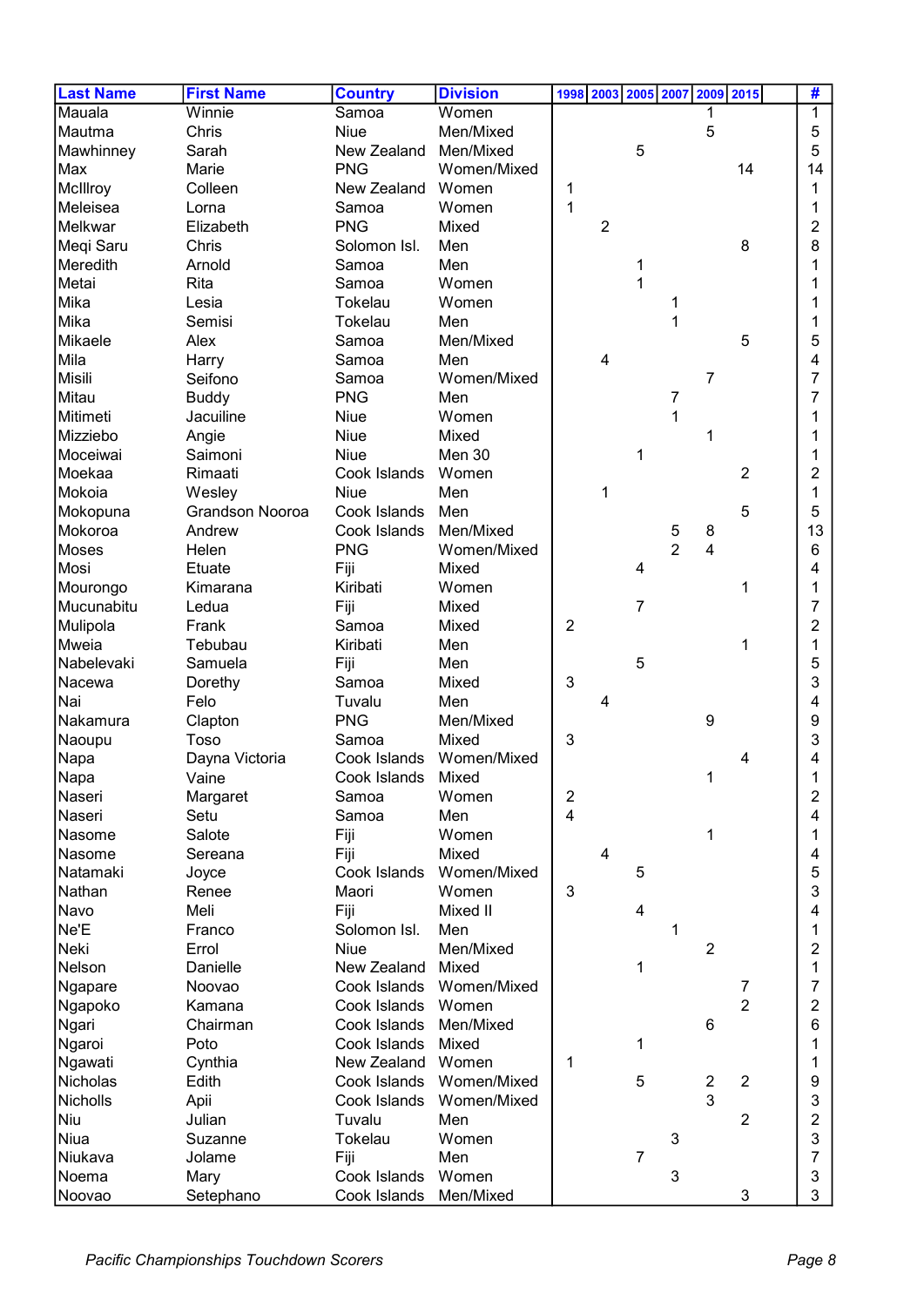| 3<br>Okesene<br>Krypton<br>Niue<br>Men/Mix<br>$\overline{4}$<br>Siliako<br>10<br>10<br>Onesi<br>Tonga<br>Men/Mixed<br>Orbeck<br>Tahiti<br>Teave<br>Men<br>1<br>1<br>$\overline{2}$<br>Paisi<br>Petelu<br>Men<br>$\overline{2}$<br>Tuvalu<br>$\overline{2}$<br>$\overline{2}$<br>Pakari<br>Munokoa<br>Cook Islands<br>Men<br>3<br>3<br>Mixed<br>Papalii<br>Michael<br>Samoa<br>$\overline{2}$<br>2<br>Keith<br><b>Niue</b><br>Papani<br>Men 30<br>Papau,<br><b>Niue</b><br>Mixed<br>1<br>Taga<br>1<br>Pasene<br>Mia<br>Niue<br>Women<br>1<br>Pasene<br>Waimaria<br><b>Niue</b><br>Mixed/Women<br>1<br>2<br>1<br>$\overline{2}$<br>$\boldsymbol{2}$<br>Patea<br>Deshannon<br>Maori<br>Mixed<br>$\overline{2}$<br>2<br>Pati<br>Women<br><b>Brenda</b><br>Samoa |
|-------------------------------------------------------------------------------------------------------------------------------------------------------------------------------------------------------------------------------------------------------------------------------------------------------------------------------------------------------------------------------------------------------------------------------------------------------------------------------------------------------------------------------------------------------------------------------------------------------------------------------------------------------------------------------------------------------------------------------------------------------------|
|                                                                                                                                                                                                                                                                                                                                                                                                                                                                                                                                                                                                                                                                                                                                                             |
|                                                                                                                                                                                                                                                                                                                                                                                                                                                                                                                                                                                                                                                                                                                                                             |
|                                                                                                                                                                                                                                                                                                                                                                                                                                                                                                                                                                                                                                                                                                                                                             |
|                                                                                                                                                                                                                                                                                                                                                                                                                                                                                                                                                                                                                                                                                                                                                             |
|                                                                                                                                                                                                                                                                                                                                                                                                                                                                                                                                                                                                                                                                                                                                                             |
|                                                                                                                                                                                                                                                                                                                                                                                                                                                                                                                                                                                                                                                                                                                                                             |
|                                                                                                                                                                                                                                                                                                                                                                                                                                                                                                                                                                                                                                                                                                                                                             |
|                                                                                                                                                                                                                                                                                                                                                                                                                                                                                                                                                                                                                                                                                                                                                             |
|                                                                                                                                                                                                                                                                                                                                                                                                                                                                                                                                                                                                                                                                                                                                                             |
|                                                                                                                                                                                                                                                                                                                                                                                                                                                                                                                                                                                                                                                                                                                                                             |
|                                                                                                                                                                                                                                                                                                                                                                                                                                                                                                                                                                                                                                                                                                                                                             |
|                                                                                                                                                                                                                                                                                                                                                                                                                                                                                                                                                                                                                                                                                                                                                             |
| $\overline{2}$<br>$\overline{2}$<br>Patolo<br>Taufia<br>Tuvalu<br>Men                                                                                                                                                                                                                                                                                                                                                                                                                                                                                                                                                                                                                                                                                       |
| Pauka<br>Teaka<br>4<br>4<br>Cook Islands<br>Men                                                                                                                                                                                                                                                                                                                                                                                                                                                                                                                                                                                                                                                                                                             |
| $\overline{2}$<br>$\overline{2}$<br>Pavihi<br>Niue<br>Women/Mixed<br>Lynn                                                                                                                                                                                                                                                                                                                                                                                                                                                                                                                                                                                                                                                                                   |
| $\overline{2}$<br>$\overline{2}$<br>Pavihi<br><b>Niue</b><br>Men                                                                                                                                                                                                                                                                                                                                                                                                                                                                                                                                                                                                                                                                                            |
| Roy<br>1<br>Richard<br>Niue<br>Men<br>Pearce                                                                                                                                                                                                                                                                                                                                                                                                                                                                                                                                                                                                                                                                                                                |
| Sulia<br>1<br>Women                                                                                                                                                                                                                                                                                                                                                                                                                                                                                                                                                                                                                                                                                                                                         |
| Peleni<br>Tokelau                                                                                                                                                                                                                                                                                                                                                                                                                                                                                                                                                                                                                                                                                                                                           |
| $\overline{2}$<br>2<br>Peniteti<br>Pasili<br>Tuvalu<br>Men                                                                                                                                                                                                                                                                                                                                                                                                                                                                                                                                                                                                                                                                                                  |
| Mixed<br>4<br>4<br>Penn<br>Henry<br>Samoa                                                                                                                                                                                                                                                                                                                                                                                                                                                                                                                                                                                                                                                                                                                   |
| <b>PNG</b><br>Pera<br>Tina<br>Women<br>6<br>6                                                                                                                                                                                                                                                                                                                                                                                                                                                                                                                                                                                                                                                                                                               |
| Pereira<br>Ake<br>Samoa<br>Women<br>1<br>1                                                                                                                                                                                                                                                                                                                                                                                                                                                                                                                                                                                                                                                                                                                  |
| 3<br>Men/Mixed<br>3<br>Peresetene<br>Lipine<br>Samoa                                                                                                                                                                                                                                                                                                                                                                                                                                                                                                                                                                                                                                                                                                        |
| $\overline{2}$<br>2<br>Petaia<br>Peresetene<br>Samoa<br>Men                                                                                                                                                                                                                                                                                                                                                                                                                                                                                                                                                                                                                                                                                                 |
| 1<br>Tokelau<br>Women<br>Perez<br>Elisapeta<br>1                                                                                                                                                                                                                                                                                                                                                                                                                                                                                                                                                                                                                                                                                                            |
| $\overline{2}$<br>Tovio<br>2<br>Perez<br>Tokelau<br>Men                                                                                                                                                                                                                                                                                                                                                                                                                                                                                                                                                                                                                                                                                                     |
| 3<br>Women<br>3<br>Perry<br>Louise<br>Maori                                                                                                                                                                                                                                                                                                                                                                                                                                                                                                                                                                                                                                                                                                                 |
| Petaia<br>Men<br>4<br>Meauma<br>Tuvalu<br>4                                                                                                                                                                                                                                                                                                                                                                                                                                                                                                                                                                                                                                                                                                                 |
| <b>PNG</b><br>8<br>Men/Mixed<br>2<br>14<br>Peters<br>Ari<br>4                                                                                                                                                                                                                                                                                                                                                                                                                                                                                                                                                                                                                                                                                               |
| Clint<br>Peters<br>Mixed<br>1<br>Samoa<br>1                                                                                                                                                                                                                                                                                                                                                                                                                                                                                                                                                                                                                                                                                                                 |
| $\overline{2}$<br>3<br>Peters<br>Men<br>Douglas<br>Samoa<br>1                                                                                                                                                                                                                                                                                                                                                                                                                                                                                                                                                                                                                                                                                               |
| $\mathsf{3}$<br>3<br>Lui<br>Men 30<br>Peters<br>Samoa                                                                                                                                                                                                                                                                                                                                                                                                                                                                                                                                                                                                                                                                                                       |
| $\overline{2}$<br><b>Stewart</b><br>Fiji<br>Mixed<br>2<br>Peterson                                                                                                                                                                                                                                                                                                                                                                                                                                                                                                                                                                                                                                                                                          |
| Niue<br>Gavin<br>Men<br>1<br>Peyroux                                                                                                                                                                                                                                                                                                                                                                                                                                                                                                                                                                                                                                                                                                                        |
| Pi'ei<br>Mele<br>1<br>Mixed<br>Tonga                                                                                                                                                                                                                                                                                                                                                                                                                                                                                                                                                                                                                                                                                                                        |
| Pihigia<br>2<br>Niue<br>2<br>Vincent<br>Men                                                                                                                                                                                                                                                                                                                                                                                                                                                                                                                                                                                                                                                                                                                 |
| $\ensuremath{\mathsf{3}}$<br>$\mathbf{3}$<br>Piita<br>Setima<br>Tuvalu<br>Men                                                                                                                                                                                                                                                                                                                                                                                                                                                                                                                                                                                                                                                                               |
| Kiribati<br>Mixed<br>Pine<br>Tuteau<br>1<br>1                                                                                                                                                                                                                                                                                                                                                                                                                                                                                                                                                                                                                                                                                                               |
| 10<br>Piri<br>Cook Islands<br>$\overline{2}$<br>12<br>28<br>Conrad<br>Mixed/Men<br>4                                                                                                                                                                                                                                                                                                                                                                                                                                                                                                                                                                                                                                                                        |
| 3<br>Piri<br>Rangi-te-au-o-Tepure Cook Islands<br>3<br>Men/Mixed                                                                                                                                                                                                                                                                                                                                                                                                                                                                                                                                                                                                                                                                                            |
| Piri<br>Cook Islands<br>Mixed<br>9<br>9<br>Terry                                                                                                                                                                                                                                                                                                                                                                                                                                                                                                                                                                                                                                                                                                            |
| $\overline{2}$<br>Felicity<br>Women<br>$\overline{2}$<br>Pogi<br>Samoa                                                                                                                                                                                                                                                                                                                                                                                                                                                                                                                                                                                                                                                                                      |
| Ollie<br>4<br>Pogi<br>Samoa<br>Mixed<br>4                                                                                                                                                                                                                                                                                                                                                                                                                                                                                                                                                                                                                                                                                                                   |
| Mixed<br>1<br>Pogi<br>Raymond<br>Samoa<br>1                                                                                                                                                                                                                                                                                                                                                                                                                                                                                                                                                                                                                                                                                                                 |
| $\,6$<br>Po'O<br><b>PNG</b><br>Women<br>7<br>Madelyne<br>1                                                                                                                                                                                                                                                                                                                                                                                                                                                                                                                                                                                                                                                                                                  |
| Potaka-Osborne<br>Mixed<br>$\overline{2}$<br>$\overline{2}$<br>Thomas<br>Maori                                                                                                                                                                                                                                                                                                                                                                                                                                                                                                                                                                                                                                                                              |
| Potoru<br>Cook Islands<br>Men<br>3<br>3<br>Harmas Jason                                                                                                                                                                                                                                                                                                                                                                                                                                                                                                                                                                                                                                                                                                     |
| 10<br>Potoru<br>Heimona Thomas<br>Cook Islands<br>Men/Mixed<br>10                                                                                                                                                                                                                                                                                                                                                                                                                                                                                                                                                                                                                                                                                           |
| Samoa<br>$\overline{2}$<br>$\overline{2}$<br>Pouono<br>Women<br>Kamana                                                                                                                                                                                                                                                                                                                                                                                                                                                                                                                                                                                                                                                                                      |
| 7<br>New Zealand<br>Mixed<br>$\overline{7}$<br>Puddle<br>Jason                                                                                                                                                                                                                                                                                                                                                                                                                                                                                                                                                                                                                                                                                              |
| $\overline{2}$<br>Puheke<br>Hivi<br>Niue<br>Mixed/M30/Men<br>1<br>1<br>4                                                                                                                                                                                                                                                                                                                                                                                                                                                                                                                                                                                                                                                                                    |
| Pulesea<br>Niue<br>Men<br>1<br><b>Bradley</b><br>1                                                                                                                                                                                                                                                                                                                                                                                                                                                                                                                                                                                                                                                                                                          |
| $\overline{2}$<br>Pulu<br>Niue<br>Men/Mixed<br>Dustin<br>3<br>1                                                                                                                                                                                                                                                                                                                                                                                                                                                                                                                                                                                                                                                                                             |
| Pulu<br>Niue<br>Ebony<br>Mixed<br>1<br>1                                                                                                                                                                                                                                                                                                                                                                                                                                                                                                                                                                                                                                                                                                                    |
| $\overline{c}$<br>Pulu<br>Waimanu<br>Niue<br>Men<br>2                                                                                                                                                                                                                                                                                                                                                                                                                                                                                                                                                                                                                                                                                                       |
| $\mathbf{1}$<br>Rai<br>Rene<br>Tahiti<br>Men<br>1                                                                                                                                                                                                                                                                                                                                                                                                                                                                                                                                                                                                                                                                                                           |
| Raikivi<br>Kelly<br>Fiji<br>Mixed<br>$\overline{c}$<br>2                                                                                                                                                                                                                                                                                                                                                                                                                                                                                                                                                                                                                                                                                                    |
| 5<br>5<br>Raikivi<br>Women/Mixed<br>Melanie<br>Fiji                                                                                                                                                                                                                                                                                                                                                                                                                                                                                                                                                                                                                                                                                                         |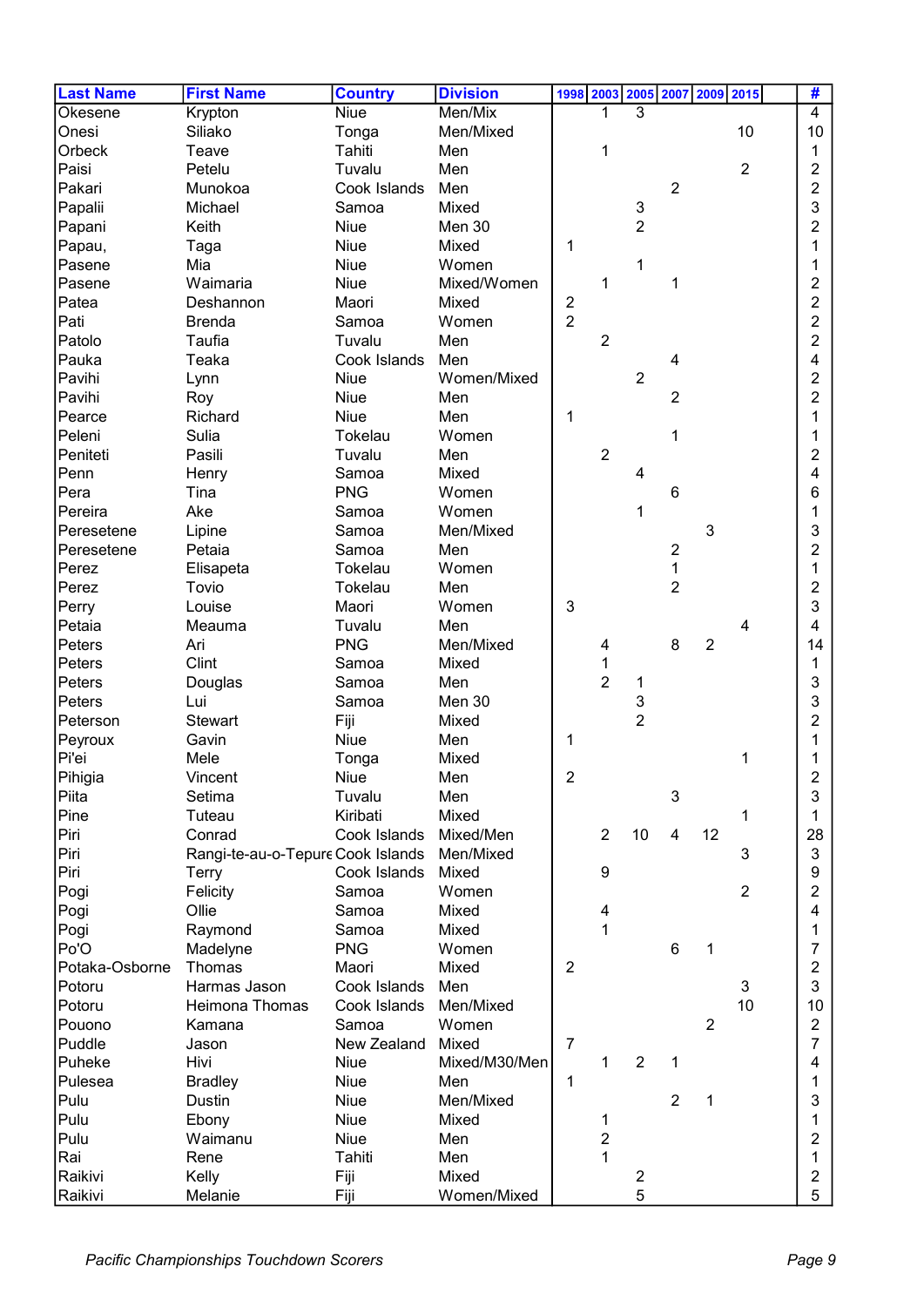| <b>Last Name</b> | <b>First Name</b>  | <b>Country</b>       | <b>Division</b>  | 1998 2003      |                | 2005 2007 2009 2015            |                |                |                | #                   |
|------------------|--------------------|----------------------|------------------|----------------|----------------|--------------------------------|----------------|----------------|----------------|---------------------|
| Raina            | Anna               | Cook Islands         | Mixed            |                | 5              |                                |                |                |                | 5                   |
| Ramanu           | Suliano            | Fiji                 | Men 30/Mx II     |                |                | 9                              |                |                |                | 9                   |
| Rangitaawa       | Amigene            | New Zealand          | Women            | $\overline{2}$ |                |                                |                |                |                | 2                   |
| Rareba           | Samuela            | Fiji                 | Men/Mixed        |                |                |                                |                | 7              |                | 7                   |
| Rareba           | Semisi             | Fiji                 | Men/Mixed        |                |                | 2                              |                | 12             |                | 14                  |
| Rasau            | <b>Isikeli</b>     | Fiji                 | Men 30/Mx II     |                |                | $\overline{7}$                 |                |                |                | 7                   |
| Rasmussen        | Michael            | Samoa                | Men/Mixed        |                |                |                                |                |                | 13             | 13                  |
| Rasousou         | Siteri             | Fiji                 | Mixed            |                | 1              |                                |                |                |                | 1                   |
| Rau              | Apii               | Cook Islands         | Men/Mixed        |                |                |                                | 3              | 6              |                | 9                   |
| Reupena          | Ahki               | Samoa                | Men/Mixed        |                | $\overline{c}$ | 3                              | $\overline{2}$ | 3              |                | 10                  |
| Reupena          | Sabrina            | Samoa                | Women            |                |                |                                |                |                | 1              | 1                   |
| Rex              | Robert             | Niue                 | Men              |                |                |                                | 5              |                |                | 5                   |
| Ridley           | Frank              | <b>PNG</b>           | Men              |                |                |                                | 3              |                |                | 3                   |
| Rihari           | Donovan            | New Zealand          | Men/Mixed        |                |                | 31                             |                |                |                | 31                  |
| Riwata           | Rhynner            | Kiribati             | Mixed            |                |                |                                |                |                | $\overline{c}$ | $\overline{2}$      |
| Riwata           | Rhynner            | Kiribati             | Men              |                |                |                                |                |                | $\overline{2}$ | 2                   |
| Robati           | Metua              | Cook Islands         | Women            |                |                |                                | $\,6$          |                |                | 6                   |
| Robati           | Ursula             | Cook Islands         | Women            |                |                |                                | 8              |                |                | 8                   |
| Rogers           | George             | Maori                | Men              | $\overline{2}$ |                |                                |                |                |                | 2                   |
| Roi              | Jason              | Cook Islands         | Men/Mixed        |                |                |                                |                | 16             |                | 16                  |
| Rokodreu         | Navi               | Fiji                 | Men 30           |                |                | 4                              |                |                |                | 4                   |
| Roma             | Ameperosa          | Samoa                | Men              |                | 6              | $\,6$                          |                |                |                | 12                  |
| Roma             | Diana              | Samoa                | Women            |                |                |                                | 1              |                |                | 1                   |
| Rosi             | Makereta           |                      | Women/Mixed      |                |                |                                |                |                |                | 3                   |
| Rounds           |                    | Fiji                 |                  |                |                | $\ensuremath{\mathsf{3}}$<br>5 |                |                |                |                     |
|                  | Martina            | Fiji                 | Women/Mix II     |                |                |                                |                |                |                | 5                   |
| Rowati           | Tavaita            | Fiji                 | Women/Mixed      |                |                |                                |                | 8              |                | 8                   |
| Ruateiti         | James              | Kiribati             | Men<br>Men/Mixed |                |                |                                |                |                | 1              |                     |
| Ryan             | Elijah             | Samoa                | Men 30           |                |                |                                |                | 5              |                | 5                   |
| Saaga<br>Saba    | Trevor<br>Yvette   | Samoa<br>New Zealand | Women            | 5              |                | 1                              |                |                |                | 1                   |
| Sade             | Jeke               |                      | Men 30           |                |                | $\overline{2}$                 |                |                |                | 5                   |
| Sakiusa Siqila   | Ratu               | Fiji                 | Mixed            |                |                |                                |                |                |                | 2<br>3              |
| Sala             |                    | Fiji<br>Samoa        | Mixed            |                | 3              |                                |                |                |                |                     |
| Salesa           | Margaret<br>Uatea  | Tuvalu               | Men              |                |                |                                |                |                |                |                     |
| Samaai           | Allen              | Solomon Isl.         | Men              |                |                |                                |                |                | 7              |                     |
| Samania          | Kiliona            | Cook Islands Mixed   |                  |                |                |                                |                |                |                |                     |
| Samania          |                    | Cook Islands         | Women            |                | 2              | $\boldsymbol{2}$               |                |                |                | ۷<br>$\overline{2}$ |
| Samania          | Tangata<br>Vaivase | Cook Islands         | Men/Mixed        |                |                | $\mathbf 5$                    |                |                |                | 5                   |
| Samuelu          | Tasmania           | Samoa                | Mixed/Women      |                | 1              | $\mathbf{1}$                   | 5              | 8              |                | 15                  |
|                  | Fiona              | Samoa                | Women/Mixed      |                |                |                                |                | 3              |                | 3                   |
| Sapatu           |                    | Samoa                | Women            |                |                |                                | 1              |                |                | 1                   |
| Sapatu<br>Sarufa | Ipuniuesea<br>Uari | <b>PNG</b>           | Men/Mixed        |                |                |                                |                |                | 17             | 17                  |
| Satavu           | Josua              | Fiji                 | Mixed            |                |                |                                |                | 1              |                | 1                   |
| Saukawa          | Vono               | Fiji                 | Women/Mix II     |                |                | $\sqrt{5}$                     |                |                |                | 5                   |
| Saxton           | Moana              | Maori                | Women            | 5              |                |                                |                |                |                | 5                   |
| Schuster         | Anna               | Samoa                | Women            |                |                |                                |                |                | 1              |                     |
| Seebeck          | Benn               | New Zealand          | Men              | $\mathbf{1}$   |                |                                |                |                |                |                     |
| Seeto            | Anna               | <b>PNG</b>           | Mixed            |                | $\overline{c}$ |                                |                |                |                | 2                   |
| Seeto            | Charles            | <b>PNG</b>           | Men              |                | 8              |                                |                |                |                | 8                   |
| Seeto            | Richard            | <b>PNG</b>           | Men              |                |                |                                | 3              |                |                | 3                   |
| Sekene           | Darren             | Niue                 | Men/Mixed        |                |                |                                |                | $\overline{2}$ |                | $\overline{2}$      |
| Seleganiu        | Pisi               | Tuvalu               | Men              |                |                |                                | 3              |                |                | 3                   |
| Setu             | Serena             | Samoa                | Women            | 1              |                |                                |                |                |                | 1                   |
| Sevutia          | Lemeki             | Fiji                 | Men/Mixed        |                | 6              | 5                              | 5              | 7              |                | 23                  |
| Siai             | Nathan             | <b>PNG</b>           | Men/Mixed        |                |                |                                |                | 9              |                | 9                   |
| Siama            | John               | Solomon Isl.         | Men              |                |                |                                |                |                | $\overline{2}$ | $\overline{2}$      |
| Siataga          | Richard            | <b>Niue</b>          | Mixed            |                | $\overline{2}$ |                                |                |                |                | $\overline{c}$      |
| Silimaka         | Jason              | New Zealand          | Men              | 6              |                |                                |                |                |                | 6                   |
|                  |                    |                      |                  |                |                |                                |                |                |                |                     |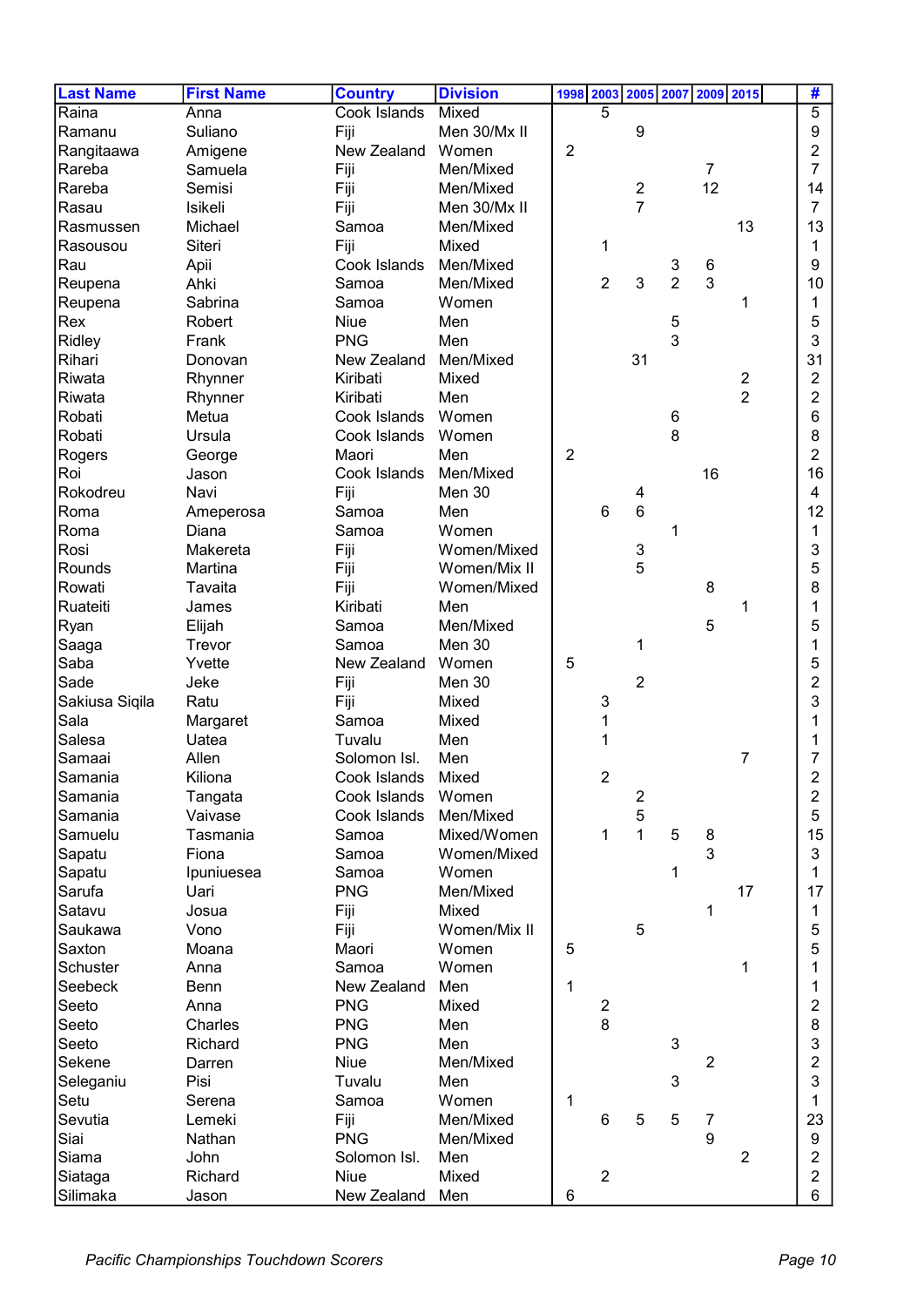| <b>Last Name</b> | <b>First Name</b> | <b>Country</b> | <b>Division</b> |                | 1998 2003 2005 2007 2009 2015 |                           |                |       |                | #                |
|------------------|-------------------|----------------|-----------------|----------------|-------------------------------|---------------------------|----------------|-------|----------------|------------------|
| Silimaka         | Joselina          | <b>Niue</b>    | Mixed           | 1              |                               |                           |                |       |                | 1                |
| Simi             | Nadia             | Tokelau        | Women           |                |                               |                           | $\overline{2}$ |       |                | 2                |
| Simpson          | Samanunu          | Fiji           | Women           |                |                               |                           |                | 1     |                | 1                |
| Sio              | Felicity          | Samoa          | Women           | 1              |                               |                           |                |       |                | 1                |
| Sionetali        | Danella           | <b>Niue</b>    | Women/Mixed     |                |                               |                           |                | 5     |                | 5                |
| Sionetama        | Kristofferson     | <b>Niue</b>    | Men             |                |                               |                           | 1              |       |                | 1                |
| Sionetuato       | Jessica           | <b>Niue</b>    | Women/Mixed     |                |                               | $\overline{4}$            |                |       |                | 4                |
| Sionetuato       | Joseph            | <b>Niue</b>    | Men             |                |                               |                           | 2              |       |                | 2                |
| Siose            | Manatu            | Tuvalu         | Men             |                |                               |                           | 1              |       |                | 1                |
| Siqila           | Sani              | Fiji           | Mixed           |                |                               | 10                        |                |       |                | 10               |
| Siulepa          | Nikki             | Samoa          | Mixed           | 1              |                               |                           |                |       |                | 1                |
| <b>Skinner</b>   | <b>Troy</b>       | New Zealand    | Men             | 1              |                               |                           |                |       |                | 1                |
| Small            | Aria              | Maori          | Mixed           | $\overline{2}$ |                               |                           |                |       |                | 2                |
| Smith            | Darren            | Maori          | Men             | 4              |                               |                           |                |       |                | 4                |
| Sofaea           | Natasha           | <b>Niue</b>    | Mixed           | 1              |                               |                           |                |       |                |                  |
| Sofeni           | Teo               | Tuvalu         | Men             |                |                               |                           | 1              |       |                | 1                |
| Sogivalu         | Foualiki          | Tuvalu         | Men             |                | $\overline{2}$                |                           |                |       |                | $\overline{2}$   |
| Sokomuri         | Apisai            | Fiji           | Men/Mixed       |                |                               |                           | $\overline{2}$ | 10    |                | 12               |
| Sokovata         | Merewairita       | Fiji           | Mixed           |                | 3                             | $\overline{7}$            |                |       |                | 10               |
| Solala           | Roger             | <b>PNG</b>     | Mixed           |                | 1                             |                           |                |       |                | 1                |
| Solofa           | Faletaulupe       | Samoa          | Women           |                |                               |                           |                | 1     |                | 1                |
| Solofa           | Lupe              | Samoa          | Women           |                |                               |                           |                |       | 1              | 1                |
| Soloma           | Lara              | Niue           | Women           |                |                               |                           | $\overline{2}$ |       |                | 2                |
| Solomona         | Katerina          | Samoa          | Women           | $\overline{2}$ |                               |                           |                |       |                | $\overline{2}$   |
| Soro             | Edward            | Fiji           | Mixed II        |                |                               | 3                         |                |       |                | 3                |
| Steven           | Marlon            | <b>PNG</b>     | Men/Mixed       |                |                               |                           |                |       | 10             | 10               |
| Steven           | Norman            | <b>PNG</b>     | Men             |                | $\overline{4}$                |                           | 5              |       |                | 9                |
| Sua              | Mandria Ulberg    | Samoa          | Women           |                |                               |                           |                |       | 1              | 1                |
| Susu             | Marika            | Fiji           | Men 30          |                |                               | $\overline{2}$            |                |       |                | 2                |
| Taake            | Anee              | Kiribati       | Women           |                |                               |                           |                |       | $\overline{2}$ | 2                |
| Tafatu Okesene   | Poimatagi         | Niue           | Mixed           |                | 6                             |                           |                |       |                | 6                |
| Tafatu-Hipa      | Richard           | Niue           | Men             |                | 4                             |                           |                |       |                | 4                |
| Tagelagi         | Roderick          | Niue           | Mixed/Men       |                | $\overline{2}$                |                           | 3              |       |                | 5                |
| Taia             | Matatai Jan Dawn  | Cook Islands   | Women           |                |                               |                           |                |       | $\mathbf{3}$   | 3                |
| Tairea           | Tariu             | Cook Islands   | Men/Mixed       |                |                               |                           |                | 6     |                | 6                |
| Talagi           | Elliot            | Niue           | Men/Mix         |                |                               | 3                         |                |       |                | 3                |
| Talagi           | Haden             | Niue           | Men             |                | $\overline{c}$                |                           |                |       |                | $\boldsymbol{2}$ |
| Talagi           | Jacqueline        | <b>Niue</b>    | Mixed           |                |                               |                           |                | 1     |                | 1                |
| Talagi           | John              | <b>Niue</b>    | Men             |                | 5                             |                           |                |       |                | 5                |
| Talagi           | Moira             | Niue           | Women           | 1              |                               |                           |                |       |                | 1                |
| Talagi           | Tokitoga          | Niue           | Men             |                | $\overline{2}$                |                           |                |       |                | $\overline{2}$   |
| Taleng           | Robin             | <b>PNG</b>     | Men/Mixed       |                | 10                            |                           | $\overline{2}$ | $\,6$ |                | 18               |
| Talepita         | Francis           | <b>Niue</b>    | Men             |                | 1                             |                           |                |       |                | 1                |
| Talepita         | Kristian          | <b>Niue</b>    | Men             |                | 3                             |                           |                |       |                | 3                |
| Talesi           | Saifoloi          | Tuvalu         | Men             |                | 1                             |                           |                |       |                | 1                |
| Tamani           | Joji              | Fiji           | Mixed           |                | 7                             |                           |                |       |                | 7                |
| Tamarono         | Tihoti            | Tahiti         | Men             |                | 1                             |                           |                |       |                | 1                |
| Tamate           | Maurice           | <b>Niue</b>    | Men             |                | $\overline{7}$                |                           |                |       |                | 7                |
| Tamoi            | <b>Rusila</b>     | Fiji           | Mixed           |                |                               |                           |                | 1     |                | 1                |
| Tangata          | Pareina-Mokoroa   | Cook Islands   | Mixed/Women     |                | 1                             | $\overline{2}$            | 1              |       |                | 4                |
| Tangata          | Walter            | Cook Islands   | Mixed/Men       |                | 3                             | 5                         |                |       |                | 8                |
| Tapseil          | Stacey            | New Zealand    | Mixed           | 1              |                               |                           |                |       |                | 1                |
| Tapu             | Tulafono          | Tuvalu         | Men             |                | 1                             |                           |                |       |                | 1                |
| Tapusoa          | Mark              | Samoa          | Men/Men 30      |                | 1                             | $\ensuremath{\mathsf{3}}$ |                |       |                | 4                |
| Tapusoa          | Mathew            | Samoa          | Men 30          |                |                               | $\overline{c}$            |                |       |                | 2                |
| Tapusoa          | Sosefina          | Samoa          | Women           |                |                               | 3                         |                |       |                | 3                |
| Taripo           | Johanna           | Cook Islands   | Women           |                |                               | 1                         |                |       |                | 1                |
| Tasilimu         | Anesi             | Samoa          | Men             |                | 13                            |                           |                |       |                | 13               |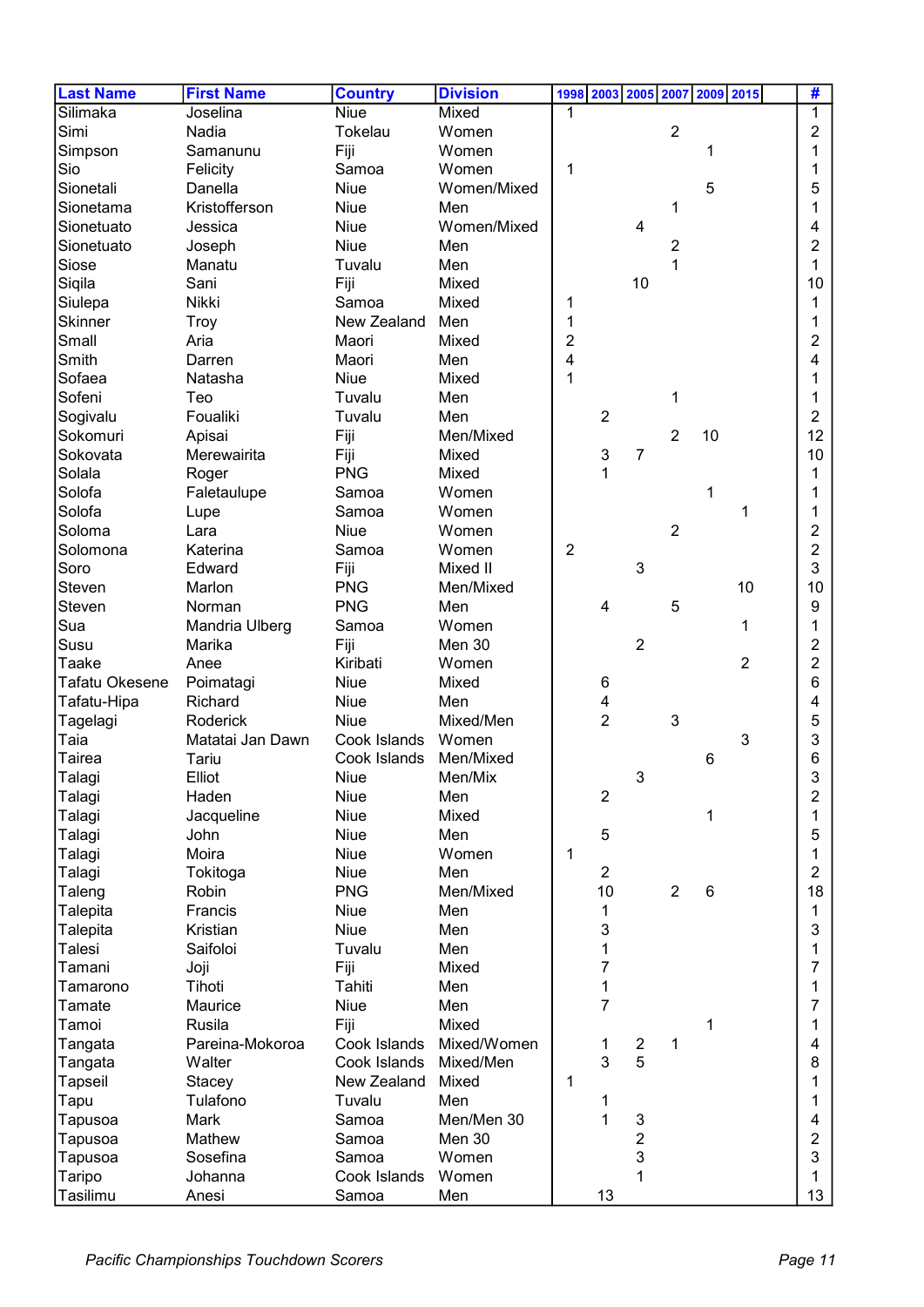| <b>Last Name</b>        | <b>First Name</b> | <b>Country</b> | <b>Division</b>          |                |                |                |                | 1998 2003 2005 2007 2009 2015 |                | #              |
|-------------------------|-------------------|----------------|--------------------------|----------------|----------------|----------------|----------------|-------------------------------|----------------|----------------|
| Taubuso                 | Nadya             | <b>PNG</b>     | Women/Mixed              |                |                |                |                |                               | 8              | 8              |
| Tauevihi                | Fane              | Niue           | Women                    | 1              |                |                |                |                               |                | 1              |
| Tauira                  | Christian         | Cook Islands   | Men                      |                |                |                | 3              |                               |                | 3              |
| Tauira                  | Teiva             | Cook Islands   | Men/Mixed                |                |                |                |                | 7                             |                | 7              |
| Taumoepeau              | Alani             | Tonga          | Men/Mixed                |                |                |                |                |                               | $\overline{2}$ | $\overline{2}$ |
| Tavae                   | Sose              | Samoa          | Women/Mixed              |                |                | $\overline{2}$ |                |                               |                | 2              |
| Tavake                  | Maka              | Tonga          | Men/Mixed                |                |                |                |                |                               | 3              | 3              |
| Tawa                    | Jodie             | New Zealand    | Men/Mixed                |                |                | 5              |                |                               |                | 5              |
| Tawaketini              | Jone              | Fiji           | Men                      |                | 1              |                |                |                               |                | 1              |
| Te Hiko                 | Awhina            | New Zealand    | Women                    | 4              |                |                |                |                               |                | 4              |
| Te Kahu                 | Samma             | New Zealand    | Women                    | $\overline{2}$ |                |                |                |                               |                | 2              |
| Tebakia                 | Marenoa           | Kiribati       | Women                    |                |                |                |                |                               | $\overline{2}$ | 2              |
| Teika                   | Mahuta            | Samoa          | Men                      | 1              |                |                |                |                               |                | 1              |
| Teite                   | Monica            | <b>PNG</b>     | Women                    |                |                |                |                |                               | $\overline{7}$ | 7              |
| Teiti-O-Tera            | Tupuna            | Cook Islands   | Mixed                    |                |                |                |                |                               | 3              | 3              |
| Tekaai                  | Marebu            | Kiribati       | Women                    |                |                |                |                |                               | $\overline{2}$ | 2              |
| Teo                     | Ete               | Samoa          | Mixed                    |                | 1              |                |                |                               |                | 1              |
| Teobasi                 | Bobby             | Solomon Isl.   | Men                      |                |                |                | 1              |                               |                | 1              |
| Tepuke                  | Simon             | Solomon Isl.   | Men                      |                |                |                | $\,6$          |                               | $\overline{2}$ | 8              |
| Terangi                 | Teava             | Cook Islands   | Men/Mixed                |                |                |                | $\overline{7}$ | 13                            |                | 20             |
| Terangi                 | Teava             | Cook Islands   | Men/Mixed                |                |                |                |                |                               | 9              | 9              |
| Teurakai                | Ukenio            | Kiribati       | Men                      |                |                |                |                |                               | 4              | 4              |
| Tevita                  | Faigame           | Samoa          | Men/Mixed                |                |                |                | 1              | 3                             |                | 4              |
| Tevita                  | Paigame           | Samoa          | Men                      |                | $\overline{2}$ | $\overline{2}$ |                |                               |                | 4              |
| Theodore                | Alice             | <b>PNG</b>     | Women/mixed              |                |                |                | 5              | 4                             |                | 9              |
| Thompson                | Kerry             | Maori          | Men                      | $\overline{2}$ |                |                |                |                               |                | 2              |
| Tikataake               | Tokaratororo      | Kiribati       | Women                    |                |                |                |                |                               | 2              | 2              |
| Tikataake               | Tokaratororo      | Kiribati       | Mixed                    |                |                |                |                |                               | 1              | 1              |
| Tiko                    | Llaisa            | Fiji           | Men 30                   |                |                | 4              |                |                               |                | 4              |
| Tiko                    | Tomasi            | Fiji           | Mixed/Men                |                | $\overline{2}$ | 4              |                | 6                             |                | 12             |
| <b>Tikot</b>            | Joyline           | <b>PNG</b>     | Women/Mixed              |                |                |                |                | 1                             | 7              | 8              |
| Tikotani                | Anaseini          | Fiji           | Mixed                    |                | 3              |                |                |                               |                | 3              |
| Tikotani                | Enele             | Fiji           | Men                      |                |                |                | 5              |                               |                | 5              |
| Tikotani                | Measake           | Fiji           | Men                      |                | 7              | $\overline{7}$ | $\overline{2}$ |                               |                | 16             |
| Timuani                 | Etimoni           | Tuvalu         | Men                      |                |                |                |                |                               | 2              | $\mathbf{2}$   |
| <b>Tisam</b>            | Sandra            |                | Cook Islands Women/Mixed |                |                |                |                | 3                             |                | 3              |
| Tiute                   | Letelu            | Tuvalu         | Men                      |                |                |                |                |                               | 1              | 1              |
| Toala                   | Soli              | Tokelau        | Women                    |                |                |                | $\overline{2}$ |                               |                | $\overline{2}$ |
| Tofou                   | Nomeka            | Niue           | Men                      |                |                | 1              |                |                               |                | 1              |
| Toga                    | Saimoni           | Niue           | Men                      |                |                |                | 1              |                               |                | 1              |
| Togiatoamai             | Eteuati           | Samoa          | Men/Mixed                |                |                |                |                |                               | 9              | 9              |
| Tohavaka                | Kenneth           | <b>Niue</b>    | Men/Mixed                |                |                |                |                | 16                            |                | 16             |
| Tohiariki               | WiRichard         | New Zealand    | Mixed                    |                |                | $\overline{2}$ |                |                               |                | $\overline{2}$ |
| Tohovaka-Togipal Rhonda |                   | <b>Niue</b>    | Women                    |                |                |                |                | $\overline{2}$                |                | 2              |
| Tokele                  | Metui             | Fiji           | Men 30                   |                |                | $\overline{7}$ |                |                               |                | 7              |
| Toloa                   | Matagofie         | Tokelau        | Women                    |                |                |                | $\overline{2}$ |                               |                | 2              |
| Tolovaa                 | Samoaautasi       | Samoa          | Men                      |                |                |                |                |                               | 8              | 8              |
| Tom                     | Sunielia          | Cook Islands   | Women/Mixed              |                |                |                |                |                               | 9              | 9              |
| Tomai                   | Jason             | New Zealand    | Men                      | $\overline{2}$ |                |                |                |                               |                | $\overline{2}$ |
| Tonga                   | Joan              | Kiribati       | Women                    |                |                |                |                |                               | $\overline{2}$ | $\overline{2}$ |
| Tongahai                | Nicolette         | Niue           | Women/Mixed              |                |                | 8              | $\overline{2}$ |                               |                | 10             |
| Tongatule               | Huggard           | Niue           | Men                      |                |                | 3              |                |                               |                | 3              |
| Too                     | Paul              | Samoa          | Mixed                    |                |                | $\overline{7}$ |                |                               |                | 7              |
| Topetai                 | Matthew           | Cook Islands   | Men/Mixed                |                |                | 5              |                |                               |                | 5              |
| Tora                    | Sakiusa           | Fiji           | Men/Mixed                |                | 10             |                | $\overline{2}$ | 4                             |                | 16             |
| Toramo                  | David             | Solomon Isl.   | Men                      |                |                |                | 1              |                               |                | 1              |
| Toroma                  | Samuel            | Cook Islands   | Mixed/Men                |                | 9              | 32             | 10             | 3                             |                | 54             |
|                         |                   |                |                          |                | $\overline{2}$ |                |                |                               |                | $\overline{2}$ |
| Tota'U                  | Samu              | Tonga          | Men                      |                |                |                |                |                               |                |                |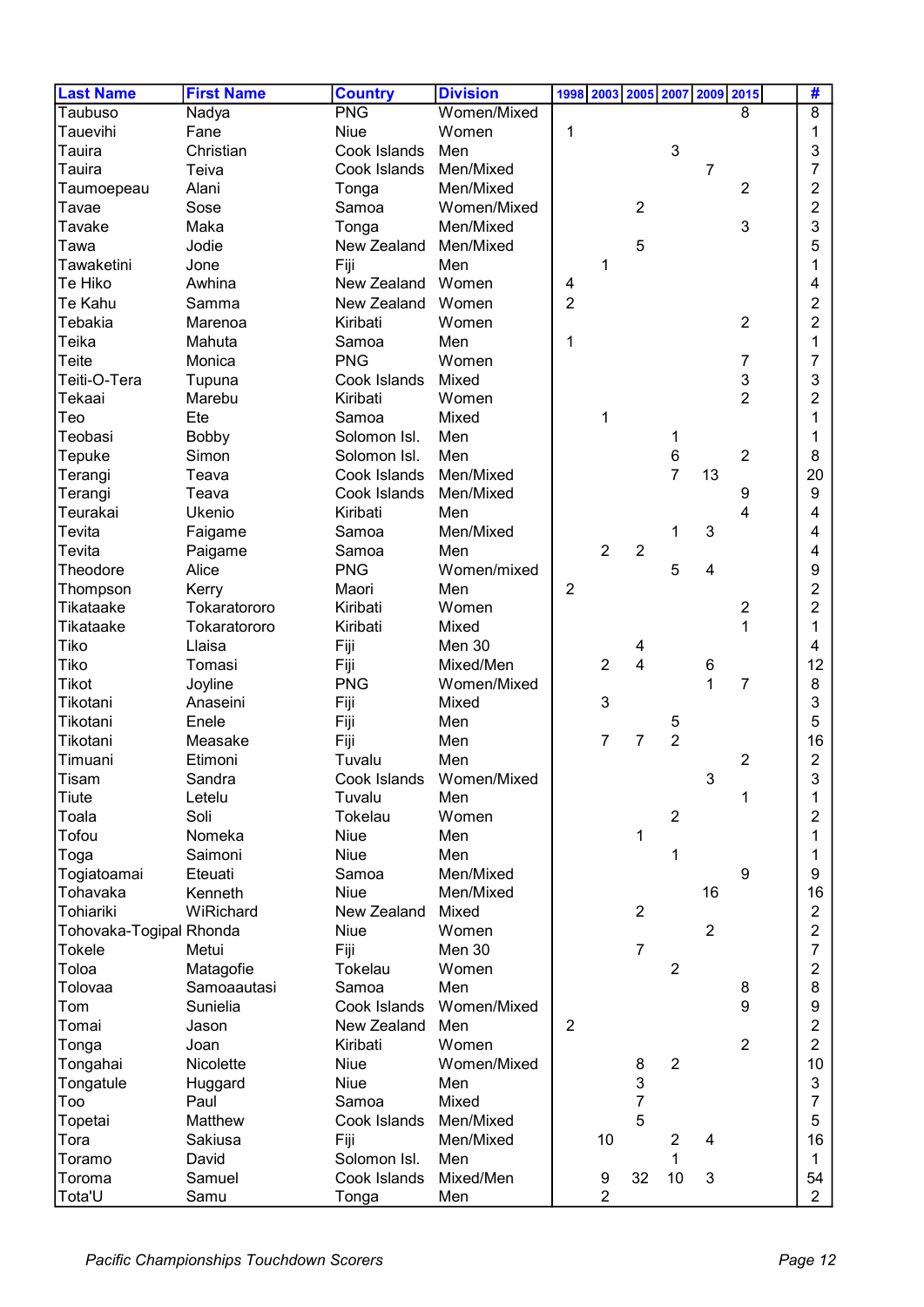| <b>Last Name</b> | <b>First Name</b> | <b>Country</b> | <b>Division</b> |                  |                | 1998 2003 2005 2007 2009 2015 |                           |                           |                | #              |
|------------------|-------------------|----------------|-----------------|------------------|----------------|-------------------------------|---------------------------|---------------------------|----------------|----------------|
| Tuarae           | Mary              | Samoa          | Women           | 1                |                |                               |                           |                           |                | 1              |
| Tui Tapasei      | Josh              | Tuvalu         | Men             |                  |                |                               | 3                         |                           |                | 3              |
| Tu'lfua          | Paula             | Tonga          | Men             |                  | 3              |                               |                           |                           |                | 3              |
| Tuinabunawa      | Marika            | Fiji           | Men             |                  |                | $\overline{4}$                | 6                         | 5                         |                | 15             |
| Tuinanumea       | Trevor            | Tuvalu         | Men             |                  | 6              |                               |                           |                           |                | 6              |
| Tu'ipulotu       | Litea             | Tonga          | Women           |                  |                |                               |                           |                           | 1              | 1              |
| Tukanaleun       | Tevita            | Fiji           | Men             |                  |                | 1                             | 5                         |                           |                | 6              |
| Tukerangi        | Bevan             | Maori          | Men             | $\overline{2}$   |                |                               |                           |                           |                | 2              |
| Tukutama         | Sehina            | Niue           | Men/Mixed       |                  |                |                               |                           | $\ensuremath{\mathsf{3}}$ |                | 3              |
| Tupa             | Losalini          | Fiji           | Women/Mixed     |                  |                | 3                             |                           | $\overline{2}$            |                | 5              |
| Tupaika          | John              | Solomon Isl.   | Men             |                  |                |                               |                           |                           | 1              | 1              |
| Tupua            | Tupau             | Niue           | Mixed           |                  |                | 1                             |                           |                           |                | 1              |
| Tupuna           | Teiti-O-Tera      | Cook Islands   | Women           |                  |                |                               |                           |                           | 8              | 8              |
| Tupuola          | Falani            | Samoa          | Men 30          |                  |                | $6\phantom{1}6$               |                           |                           |                | 6              |
| Tuwai            | Jone              | Fiji           | Men             |                  | 5              |                               |                           |                           |                | 5              |
| Uluimoala        | Maleki            | Fiji           | Men/Mixed       |                  | $\overline{2}$ |                               |                           | 4                         |                | 6              |
| Uluimoala        | Rusiate           | Fiji           | Men/Mixed       |                  | $\overline{7}$ | $\overline{2}$                | $\overline{2}$            | $\overline{7}$            |                | 18             |
| Urirau           | Taromi            | Cook Islands   | Women/Mixed     |                  |                |                               | 9                         | 3                         | 10             | 22             |
| Vaafuauaga       | Anna              | Samoa          | Women           | 1                |                |                               |                           |                           |                | 1              |
| Vaai             | Rapi              | Samoa          | Men/Mixed       |                  |                |                               | 1                         | 5                         | 8              | 14             |
| Vai              | Donovan           | Samoa          | Mixed           | $\overline{2}$   |                |                               |                           |                           |                | $\overline{2}$ |
| Vaile            | Evelyn            | Cook Islands   | Mixed/Women     |                  | 5              |                               | 4                         |                           |                | 9              |
| Vaine            | Ben               | Cook Islands   | Women/Mixed     |                  |                |                               |                           | 6                         |                | 6              |
| Vaisuai          | Sione             | Samoa          | Men 30          |                  |                | 4                             |                           |                           |                | 4              |
| Vakalahi         | Tonga             | Tonga          | Men             |                  | 4              |                               |                           |                           |                | 4              |
| Vakanidua        | Toma              | Niue           | Men 30          |                  |                | $\boldsymbol{2}$              |                           |                           |                | 2              |
| Vakanofisi       | Frederick         | Niue           | Men 30/Men      |                  |                | $\overline{7}$                | 1                         |                           |                | 8              |
| Vakarau          | Llaitia           | Fiji           | Mixed           |                  |                | 1                             |                           |                           |                |                |
| Vakatawa         | Waisake           | Fiji           | Men             |                  | 7              |                               |                           |                           |                | 7              |
| Valakonvaki      | Mosese            | Fiji           | Men             |                  |                | 1                             |                           |                           |                | 1              |
| Vatubua          | Tanya             | Fiji           | Mixed           |                  | 4              |                               |                           |                           |                | 4              |
| Vave             | Christopher.F     | Tuvalu         | Men             |                  |                |                               | 2                         |                           |                | 2              |
| Vavia            | Hemilda Tereapii  | Cook Islands   | Women           |                  |                |                               |                           |                           | 4              | 4              |
| Vavona           | <b>Bobby</b>      | <b>PNG</b>     | Men/Mixed       |                  |                |                               |                           |                           | 18             | 18             |
| Veitogavi        | Peni              | Fiji           | Men/Mixed       |                  | 6              | 4                             | 3                         | 5                         |                | 18             |
| Vetu             | Diane             | <b>PNG</b>     | Women/Mixed     |                  |                |                               |                           |                           | 11             | 11             |
| Vetu             | Samual            | <b>PNG</b>     | Men/Mixed       |                  |                |                               |                           |                           | 8              | 8              |
| Viniki           | Vi                | Cook Islands   | Men             |                  |                |                               | $\ensuremath{\mathsf{3}}$ |                           |                | 3              |
| Virani           | Ivan              | <b>PNG</b>     | Mixed/Men       |                  | $\overline{7}$ |                               | $\overline{2}$            |                           |                | 9              |
| Vodo             | Talica            | Fiji           | Women/Mixed     |                  |                |                               |                           | 9                         |                | 9              |
| Vunikura         | Iva               | Fiji           | Women/Mixed     |                  |                |                               |                           | $\overline{2}$            |                | 2              |
| Waitoke          | Earc              | Maori          | Mixed           | 1                |                |                               |                           |                           |                | 1              |
| Wale             | Masikwai          | Solomon Isl.   | Men             |                  |                |                               |                           |                           | 5              | 5              |
| Wall             | Chris             | New Zealand    | Men             | 3                |                |                               |                           |                           |                | 3              |
| Walters          | Dashe             | Maori          | Men             | 1                |                |                               |                           |                           |                | 1              |
| Walters          | Peter             | New Zealand    | Men/Mixed       | $\overline{2}$   |                | 22                            |                           |                           |                | 24             |
| Waluka           | Ellison           | <b>PNG</b>     | Men/Mixed       |                  |                |                               |                           |                           | 6              | 6              |
| Watego           | Angelen           | <b>PNG</b>     | Women           |                  |                |                               |                           |                           | 4              | 4              |
| Wepa             | Eugene            | New Zealand    | Mixed           |                  |                | 5                             |                           |                           |                | 5              |
| Westrupp         | Julieanne         | Cook Islands   | Women/Mixed     |                  | 4              | $\overline{4}$                | 6                         | 11                        | 16             | 41             |
| Wichman          | David             | Cook Islands   | Mixed/Men       |                  | 5              |                               | 4                         |                           |                | 9              |
| Wihane           | Janie             | New Zealand    | Women           | 8                |                |                               |                           |                           |                | 8              |
| Wihongi          | Rochelle          | Maori          | Women           | $\boldsymbol{2}$ |                |                               |                           |                           |                | $\overline{c}$ |
| Wilkie           | Mana              | New Zealand    | Mixed           | 4                |                |                               |                           |                           |                | 4              |
| Williams         | Amber             | Niue           | Women/Mixed     |                  |                |                               |                           | $\mathbf 5$               |                | 5              |
| Williams         | Tony              | <b>PNG</b>     | Men/Mixed       |                  |                |                               | $\overline{2}$            | $\boldsymbol{9}$          |                | 11             |
| Williamson       | Kristopher        | Cook Islands   | Men/Mixed       |                  |                |                               |                           |                           | $\overline{c}$ | $\overline{c}$ |
| Willis           | Cahjun            | Cook Islands   | Men/Mixed       |                  |                |                               |                           |                           | 8              | 8              |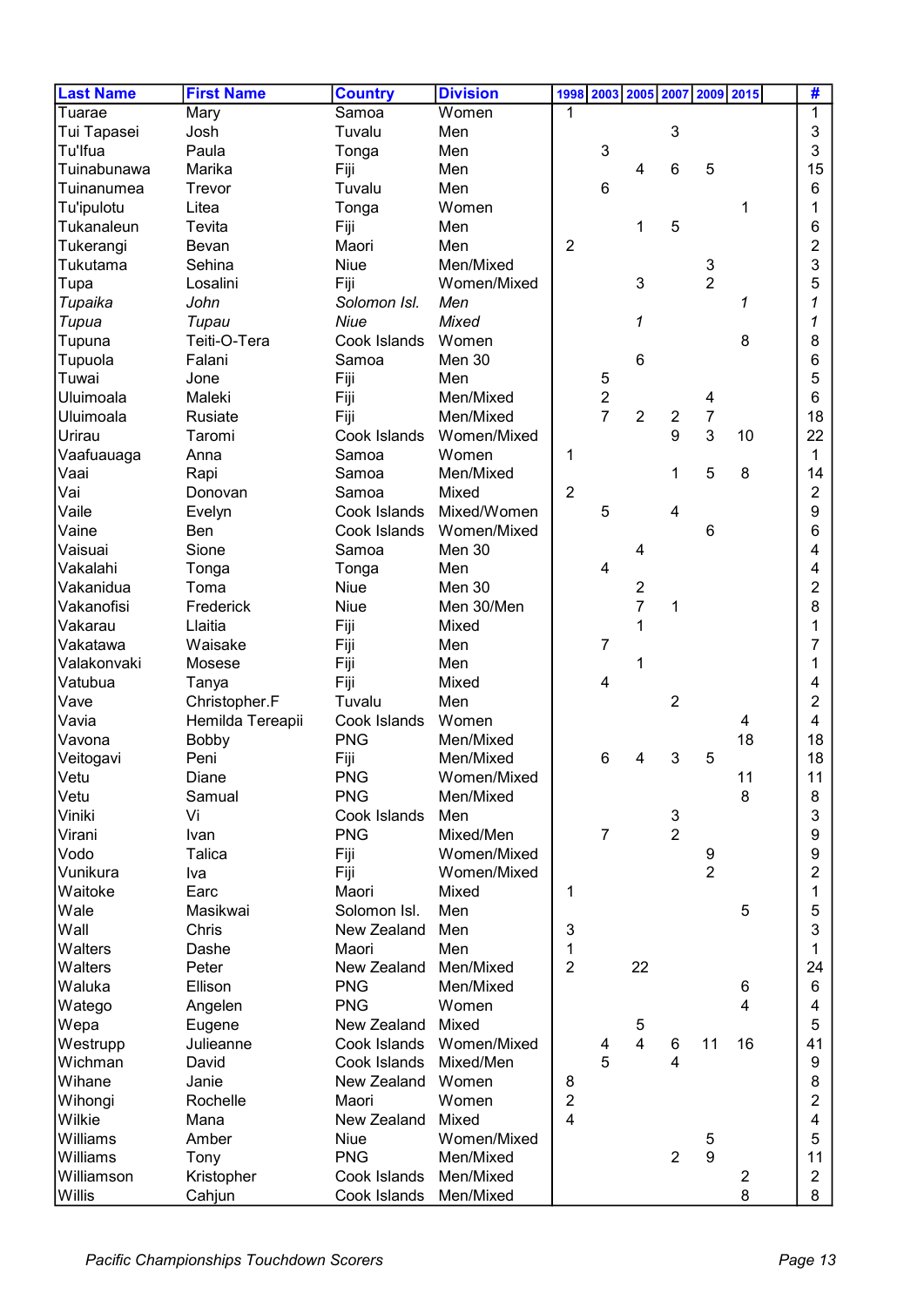| <b>Last Name</b> | <b>First Name</b> | <b>Country</b> | <b>Division</b> |   |    |    |   | 1998 2003 2005 2007 2009 2015 | #  |
|------------------|-------------------|----------------|-----------------|---|----|----|---|-------------------------------|----|
| Wilson           | Tammi             | New Zealand    | Women           | 3 |    |    |   |                               | 3  |
| Wom              | Angelina          | <b>PNG</b>     | Mixed/Women     |   | 3  | 5  |   |                               | 8  |
| Wright           | losefo            | Tokelau        | Men             |   |    |    |   |                               |    |
| Yabia            | Sakeasi           | Fiji           | Men             |   | 15 |    |   |                               | 15 |
| Yakeula          | Patricia          | Tahiti         | Women           |   |    |    |   |                               |    |
| lYambu.          | Waluka            | <b>PNG</b>     | Men             |   | 9  |    |   |                               | 9  |
| IYandall         | Eden              | Samoa          | Women/Mixed     |   |    |    |   | 9                             | 9  |
| Yaro             | lan               | <b>PNG</b>     | Men             |   | 4  |    |   |                               | 4  |
| lYore            | April             | <b>PNG</b>     | Women/Mixed     |   |    |    | 9 |                               | 9  |
| lYore            | Vavine            | <b>PNG</b>     | Women/Mixed     |   |    | 10 |   |                               | 17 |
|                  |                   |                |                 |   |    |    |   |                               |    |



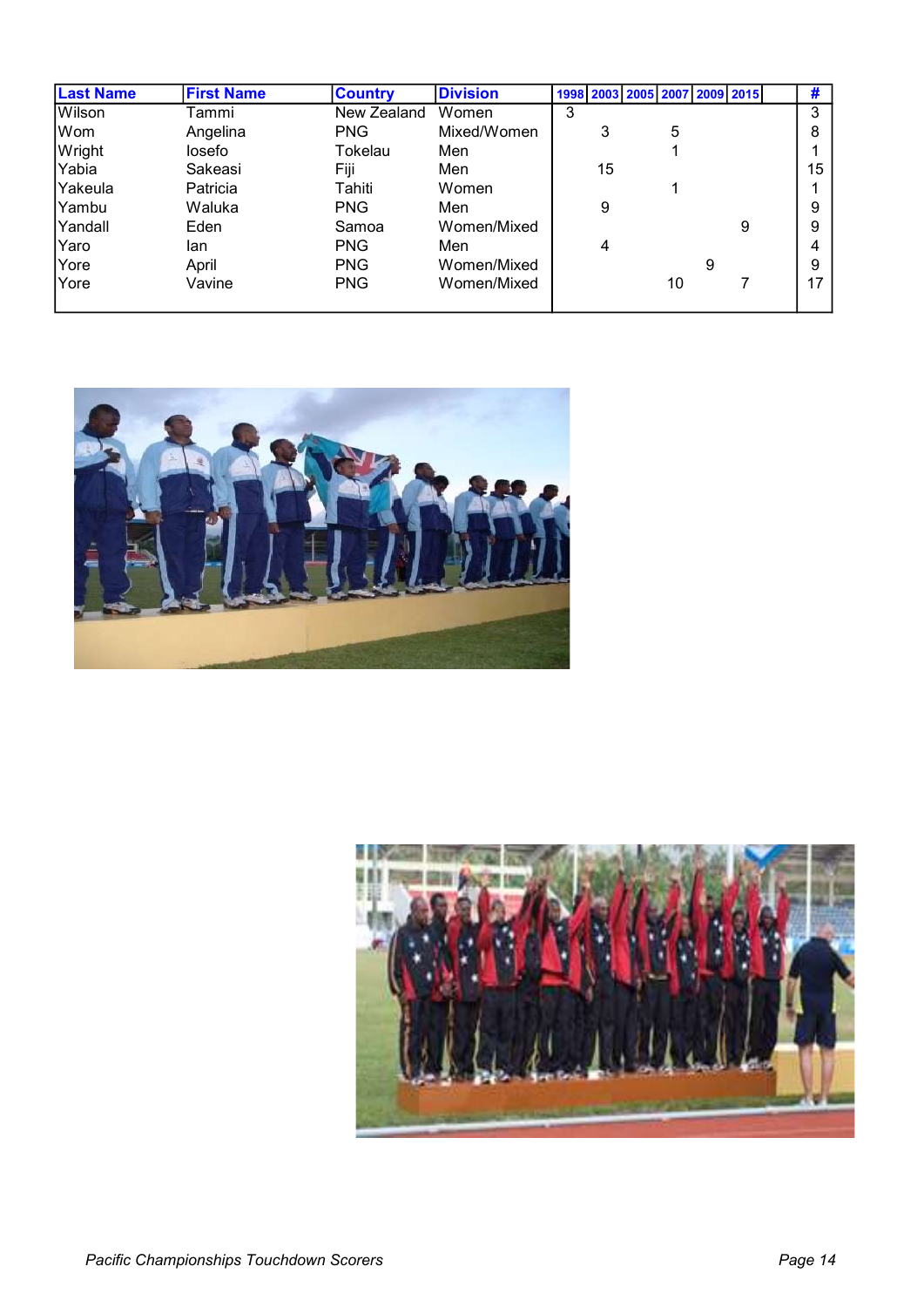## COOK ISLANDS

- 1998 SPIT Auckland, New Zealand
- 2003 South Pacific Games Suva, Fiji
- 2005 SPIN Apia, Samoa
- 2007 South Pacific Games Apia, Samoa
- 2009 South Pacific Mini Games Cook Islands
- 2015 Pacific Games Port Moresby, Papua New Guinea

| <b>Last Name</b> | <b>First Name</b>   | <b>Division</b> | 1998 | 2003         | 2005           | 2007           | 2009                | 2015           | #              |
|------------------|---------------------|-----------------|------|--------------|----------------|----------------|---------------------|----------------|----------------|
|                  |                     |                 |      |              |                |                |                     |                |                |
| Adams            | <b>Brian</b>        | Men             |      |              |                |                | $\overline{2}$      |                | $\overline{2}$ |
| Adams            | Cameron             | Men/Mixed       |      |              | 14             |                |                     |                | 14             |
| Adams            | Mary                | Women           |      |              |                |                | $\overline{4}$      |                | 4              |
| Andrew           | Matamanea           | Men             |      |              |                |                |                     | 7              | $\overline{7}$ |
| Apera            | Rangitauratua       | Mixed/Women     |      | 1            |                |                |                     | 1              | $\overline{2}$ |
| Apii             | Rau                 | Men/Mixed       |      |              |                |                |                     | 4              | 4              |
| Atatoa           | Robbie              | Men             |      |              |                | $\overline{2}$ |                     |                | $\overline{2}$ |
| <b>Beddoes</b>   | Damien              | Men             |      |              |                | 4              |                     |                | 4              |
| Ben              | Vaine               | Women           |      |              |                | 5              |                     |                | 5              |
| <b>Bishop</b>    | Rheima              | Women/Mixed     |      |              |                | 5              | 11                  |                | 16             |
| <b>Brown</b>     | Mark                | Men/Mixed       |      | 1            | 3              |                |                     |                | 4              |
| Cummings         | Teokotai            | Women/Mixed     |      |              |                |                | 6                   |                | 6              |
| Halston          | Geoffrey            | Men/Mixed       |      |              |                |                | 4                   |                | 4              |
| Hapeta           | Ani                 | Women/Mixed     |      |              |                |                | 6                   |                | 6              |
| Heather          | Benjamin John       | Men/Mixed       |      |              |                |                |                     | 7              | $\overline{7}$ |
| Heather          | Gordon              | Men/Mixed       |      |              |                |                | 5                   |                | 5              |
| Hemilda          | Tereapii Vavia      | Mixed           |      |              |                |                |                     | 1              | 1              |
| Henry            | Hugh                | Men/Mixed       |      |              |                |                |                     | 10             | 10             |
| Hosking-Brown    | Daphne              | Women           |      |              | $\mathbf{1}$   | 4              |                     |                | 5              |
| Johanne-Joe      | Tuatai              | Women           |      |              |                | 3              |                     |                | 3              |
| Joseph           | Ngatupuna Hiro      | Men/Mixed       |      |              |                |                |                     | 11             | 11             |
| Kamana           | Emile               | Men/Mixed       |      |              |                |                | 3                   |                | 3              |
| Kapi             | Andy                | Men/Mixed       |      |              |                |                | 3                   |                | 3              |
| Kapi             | Anguna Andrew       | Mixed/Men       |      | $\mathbf{1}$ | $\overline{2}$ | 4              |                     | 5              | 12             |
| Kauvai           | Rosa                | Women           |      |              |                |                | 1                   |                | 1              |
| Koiatu           | Benni               | Women/Mixed     |      |              |                |                | 3                   |                | 3              |
| Kopu             | Munokoa             | Men             |      |              | $\overline{2}$ |                |                     |                | $\overline{c}$ |
| Makita           | Rogie               | Women           |      |              |                | 6              |                     |                | 6              |
| <b>Marsters</b>  | Lou-ani-Marie       | Women           |      |              |                |                |                     | 1              | 1              |
| <b>Marsters</b>  | Spoon               | Men             |      |              |                | 3              |                     |                | 3              |
| Matatai          | Jan Taia            | Mixed           |      |              |                |                |                     | 1              | 1              |
| Moekaa           | Rimaati             | Women           |      |              |                |                |                     | $\overline{2}$ | $\overline{c}$ |
| Mokopuna         | Grandson Nooroa Men |                 |      |              |                |                |                     | 5              | 5              |
| Mokoroa          | Andrew              | Men/Mixed       |      |              |                | 5              | 8                   |                | 13             |
| Napa             | Dayna Victoria      | Women/Mixed     |      |              |                |                |                     | 4              | 4              |
| Napa             | Vaine               | Mixed           |      |              |                |                | 1                   |                | 1              |
| Natamaki         | Joyce               | Women/Mixed     |      |              | 5              |                |                     |                | 5              |
| Ngapare          | Noovao              | Women/Mixed     |      |              |                |                |                     | 7              | $\overline{7}$ |
|                  | Kamana              | Women           |      |              |                |                |                     | $\overline{2}$ | $\overline{c}$ |
| Ngapoko<br>Ngari | Chairman            | Men/Mixed       |      |              |                |                | 6                   |                | $\,6$          |
|                  | Poto                | Mixed           |      |              | $\mathbf{1}$   |                |                     |                | 1              |
| Ngaroi           |                     |                 |      |              | 5              |                |                     | $\overline{2}$ |                |
| Nicholas         | Edith               | Women/Mixed     |      |              |                |                | $\overline{2}$<br>3 |                | 9              |
| Nicholls         | Apii                | Women/Mixed     |      |              |                |                |                     |                | 3              |
| Noema            | Mary                | Women           |      |              |                | 3              |                     |                | $\mathsf 3$    |
| Noovao           | Setephano           | Men/Mixed       |      |              |                |                |                     | 3              | 3              |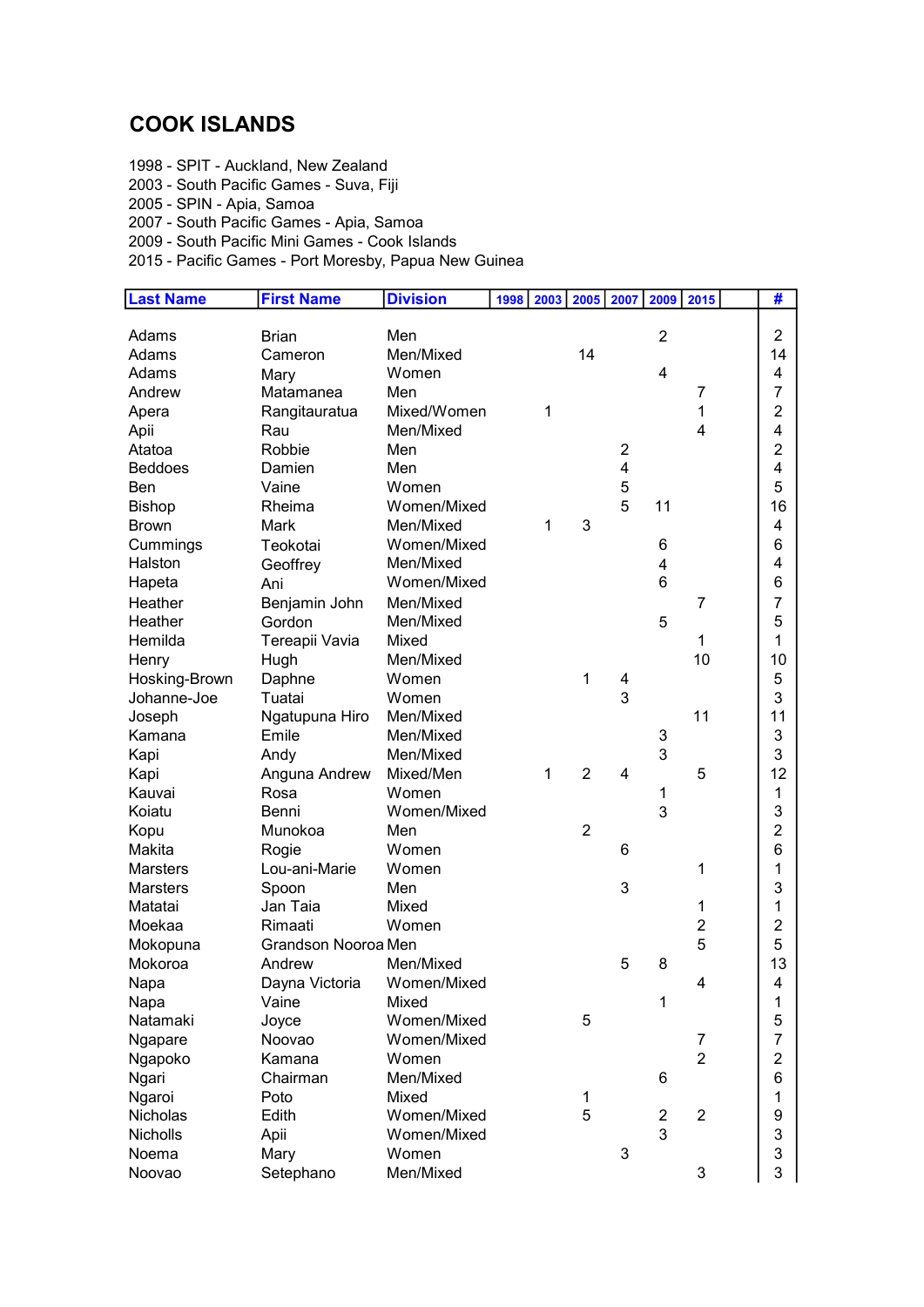| Pakari                                        | Munokoa                     | Men         |                |                  | $\overline{2}$          |                |                | $\overline{2}$            |
|-----------------------------------------------|-----------------------------|-------------|----------------|------------------|-------------------------|----------------|----------------|---------------------------|
| Pauka                                         | Teaka                       | Men         |                |                  | $\overline{\mathbf{4}}$ |                |                | $\overline{\mathbf{4}}$   |
| Piri                                          | Conrad                      | Mixed/Men*  | $\overline{2}$ | 10               | $\overline{4}$          | 12             |                | 28                        |
| Piri                                          | Rangi-te-au-o-Ter Men/Mixed |             |                |                  |                         |                | 3              | 3                         |
| Piri                                          | Terry                       | Mixed       | 9              |                  |                         |                |                | $\boldsymbol{9}$          |
| Potoru                                        | Harmas Jason                | Men         |                |                  |                         |                | 3              | 3                         |
| Potoru                                        | Heimona Thomas Men/Mixed    |             |                |                  |                         |                | 10             | 10                        |
| Raina                                         | Anna                        | Mixed       | 5              |                  |                         |                |                | 5                         |
| Rau                                           | Apii                        | Men/Mixed   |                |                  | 3                       | 6              |                | 9                         |
| Robati                                        | Metua                       | Women       |                |                  | 6                       |                |                | 6                         |
| Robati                                        | Ursula                      | Women       |                |                  | 8                       |                |                | 8                         |
| Roi                                           | Jason                       | Men/Mixed   |                |                  |                         | 16             |                | 16                        |
| Samania                                       | Kiliona                     | Mixed       | $\overline{2}$ |                  |                         |                |                | $\boldsymbol{2}$          |
| Samania                                       | Tangata                     | Women       |                | $\boldsymbol{2}$ |                         |                |                | $\overline{2}$            |
| Samania                                       | Vaivase                     | Men/Mixed   |                | 5                |                         |                |                | 5                         |
| Taia                                          | Matatai Jan Dawn Women      |             |                |                  |                         |                | 3              | 3                         |
| Tairea                                        | Tariu                       | Men/Mixed   |                |                  |                         | 6              |                | 6                         |
| Tangata (Mokoroa) Pareina-Mokoroa Mixed/Women |                             |             | $\mathbf{1}$   | $\overline{2}$   | 1                       |                |                | 4                         |
| Tangata                                       | Walter                      | Mixed/Men   | 3              | 5                |                         |                |                | 8                         |
| Taripo                                        | Johanna                     | Women       |                | 1                |                         |                |                | 1                         |
| Tauira                                        | Christian                   | Men         |                |                  | 3                       |                |                | 3                         |
| Tauira                                        | Teiva                       | Men/Mixed   |                |                  |                         | $\overline{7}$ |                | $\overline{7}$            |
| Teiti-O-Tera                                  | Tupuna                      | Mixed       |                |                  |                         |                | 3              | 3                         |
| Terangi                                       | Teava                       | Men/Mixed   |                |                  |                         |                | 9              | 9                         |
| Terangi                                       | Teava                       | Men/Mixed   |                |                  | $\overline{7}$          | 13             |                | 20                        |
| Tisam                                         | Sandra                      | Women/Mixed |                |                  |                         | 3              |                | $\ensuremath{\mathsf{3}}$ |
| Tom                                           | Sunielia                    | Women/Mixed |                |                  |                         |                | 9              | 9                         |
| Topetai                                       | Matthew                     | Men/Mixed   |                | $\mathbf 5$      |                         |                |                | 5                         |
| Toroma                                        | Samuel                      | Mixed/Men*  | 9              | 32               | 10                      | 3              |                | 54                        |
| Tupuna                                        | Teiti-O-Tera                | Women       |                |                  |                         |                | 8              | 8                         |
| Urirau                                        | Taromi                      | Women/Mixed |                |                  | 9                       | 3              | 10             | 22                        |
| Vaile                                         | Evelyn                      | Mixed/Women | 5              |                  | 4                       |                |                | $\boldsymbol{9}$          |
| Vaine                                         | Ben                         | Women/Mixed |                |                  |                         | 6              |                | 6                         |
| Vavia                                         | Hemilda Tereapii Women      |             |                |                  |                         |                | $\overline{4}$ | 4                         |
| Viniki                                        | Vi                          | Men         |                |                  | 3                       |                |                | 3                         |
| Westrupp                                      | Julieanne                   | Women/Mixed | 4              | 4                | 6                       | 11             | 16             | 41                        |
| Wichman                                       | David                       | Mixed/Men   | 5              |                  | 4                       |                |                | $\boldsymbol{9}$          |
| Williamson                                    | Kristopher                  | Men/Mixed   |                |                  |                         |                | $\overline{2}$ | $\overline{2}$            |
| Willis                                        | Cahjun                      | Men/Mixed   |                |                  |                         |                | 8              | 8                         |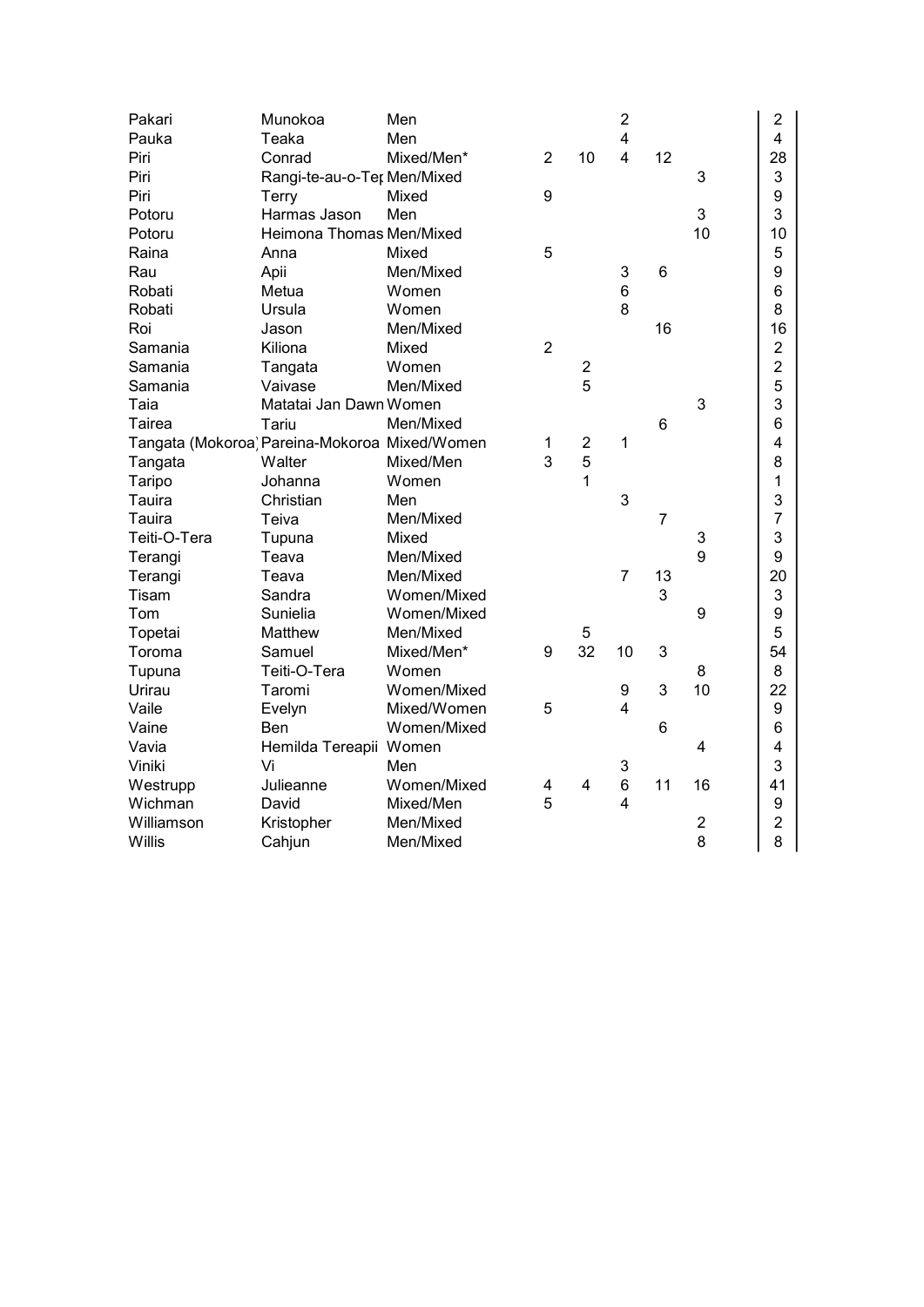#### FIJI

1998 - SPIT - Auckland, New Zealand

2003 - South Pacific Games - Suva, Fiji

2005 - SPIN - Apia, Samoa

2007 - South Pacific Games - Apia, Samoa

2009 - South Pacific Mini Games - Cook Islands

| <b>Last Name</b> | <b>First Name</b> | <b>Division</b>  | 1998 | 2003           | 2005           | 2007           | 2009           | #                |
|------------------|-------------------|------------------|------|----------------|----------------|----------------|----------------|------------------|
|                  |                   |                  |      |                |                |                |                |                  |
| Sevutia          | Lemeki            | Men/Mixed        |      | 6              | 5              | 5              | $\overline{7}$ | 23               |
| Ho               | Jonathan          | Mixed            |      | 10             | 11             |                |                | 21               |
| Cleary           | Charles           | Men              |      | 6              | 10             | 3              |                | 19               |
| Uluimoala        | Rusiate           | Men/Mixed        |      | $\overline{7}$ | $\overline{2}$ | $\overline{2}$ | 7              | 18               |
| Veitogavi        | Peni              | Men/Mixed        |      | 6              | $\overline{4}$ | 3              | 5              | 18               |
| Tikotani         | Measake           | Men              |      | $\overline{7}$ | $\overline{7}$ | $\overline{c}$ |                | 16               |
| Tora             | Sakiusa           | Men/Mixed        |      | 10             |                | $\overline{2}$ | 4              | 16               |
| Tuinabunawa      | Marika            | Men              |      |                | 4              | 6              | 5              | 15               |
| Yabia            | Sakeasi           | Men              |      | 15             |                |                |                | 15               |
| Rareba           | Semisi            | Men/Mixed        |      |                | $\overline{2}$ |                | 12             | 14               |
| Dumaru           | Freddy            | Men 30/Mx II/Men |      |                | 10             | $\overline{2}$ |                | 12               |
| Komaisavai       | Monica            | Women/Mixed*     |      |                | 4              |                | 8              | 12               |
| Sokomuri         | Apisai            | Men/Mixed        |      |                |                | $\overline{2}$ | 10             | 12               |
| Tiko             | Tomasi            | Mixed/Men*       |      | $\overline{2}$ | 4              |                | 6              | 12               |
| Siqila           | Sani              | Mixed            |      |                | 10             |                |                | 10               |
| Sokovata         | Merewairita       | Mixed            |      | 3              | $\overline{7}$ |                |                | 10               |
| Keith            | Johanson          | Men/Mixed        |      |                |                |                | 9              | 9                |
| Ramanu           | Suliano           | Men 30/Mx II     |      |                | 9              |                |                | $\boldsymbol{9}$ |
| Vodo             | Talica            | Women/Mixed      |      |                |                |                | 9              | 9                |
| Rowati           | Tavaita           | Women/Mixed      |      |                |                |                | 8              | 8                |
| Bainivalu        | Simione           | Men              |      | 5              | 1              | 1              |                | $\overline{7}$   |
| Mucunabitu       | Ledua             | Mixed            |      |                | $\overline{7}$ |                |                | $\overline{7}$   |
| Niukava          | Jolame            | Men              |      |                | $\overline{7}$ |                |                | $\overline{7}$   |
| Rareba           | Samuela           | Men/Mixed        |      |                |                |                | $\overline{7}$ | $\overline{7}$   |
| Rasau            | Isikeli           | Men 30/Mx II     |      |                | $\overline{7}$ |                |                | $\overline{7}$   |
| Tamani           | Joji              | Mixed            |      | 7              |                |                |                | $\overline{7}$   |
| <b>Tokele</b>    | Metui             | Men 30           |      |                | $\overline{7}$ |                |                | $\overline{7}$   |
| Vakatawa         | Waisake           | Men              |      | $\overline{7}$ |                |                |                | $\overline{7}$   |
| <b>Unknown</b>   | 2009              | Men              |      |                |                |                | 6              | 6                |
| Codrokadroka     | Repeka            | Women/Mixed      |      |                |                |                | 6              | 6                |
| Mau              | Tevita            | Mixed/Men 30     |      | 3              | 3              |                |                | 6                |
| Tukanaleun       | Tevita            | Men              |      |                | 1              | 5              |                | 6                |
| Uluimoala        | Maleki            | Men/Mixed        |      | $\overline{2}$ |                |                | 4              | 6                |
| Loki             | Salote            | Women/Mixed      |      |                |                |                | 5              | 5                |
| Nabelevaki       | Samuela           | Men              |      |                | 5              |                |                | 5                |
| Raikivi          | Melanie           | Women/Mixed      |      |                |                |                |                |                  |
|                  | Martina           | Women/Mix II     |      |                | 5<br>5         |                |                | 5<br>5           |
| Rounds           |                   |                  |      |                | 5              |                |                | 5                |
| Saukawa          | Vono              | Women/Mix II     |      |                |                |                |                |                  |
| Tikotani         | Enele             | Men              |      |                |                | 5              |                | 5                |
| Tupa             | Losalini          | Women/Mixed*     |      |                | 3              |                | $\overline{2}$ | 5                |
| Tuwai            | Jone              | Men              |      | 5              |                |                |                | 5                |
| Bogitini         | Maciu             | Men              |      |                |                | 4              |                | 4                |
| <b>Bose</b>      | Tomasi            | Men              |      |                | $\mathbf 1$    | 3              |                | 4                |
| <b>Bulatiko</b>  | Christopher       | Men              |      | 4              |                |                |                | 4                |
| Finau            | Isireli           | Men              |      | 4              |                |                |                | 4                |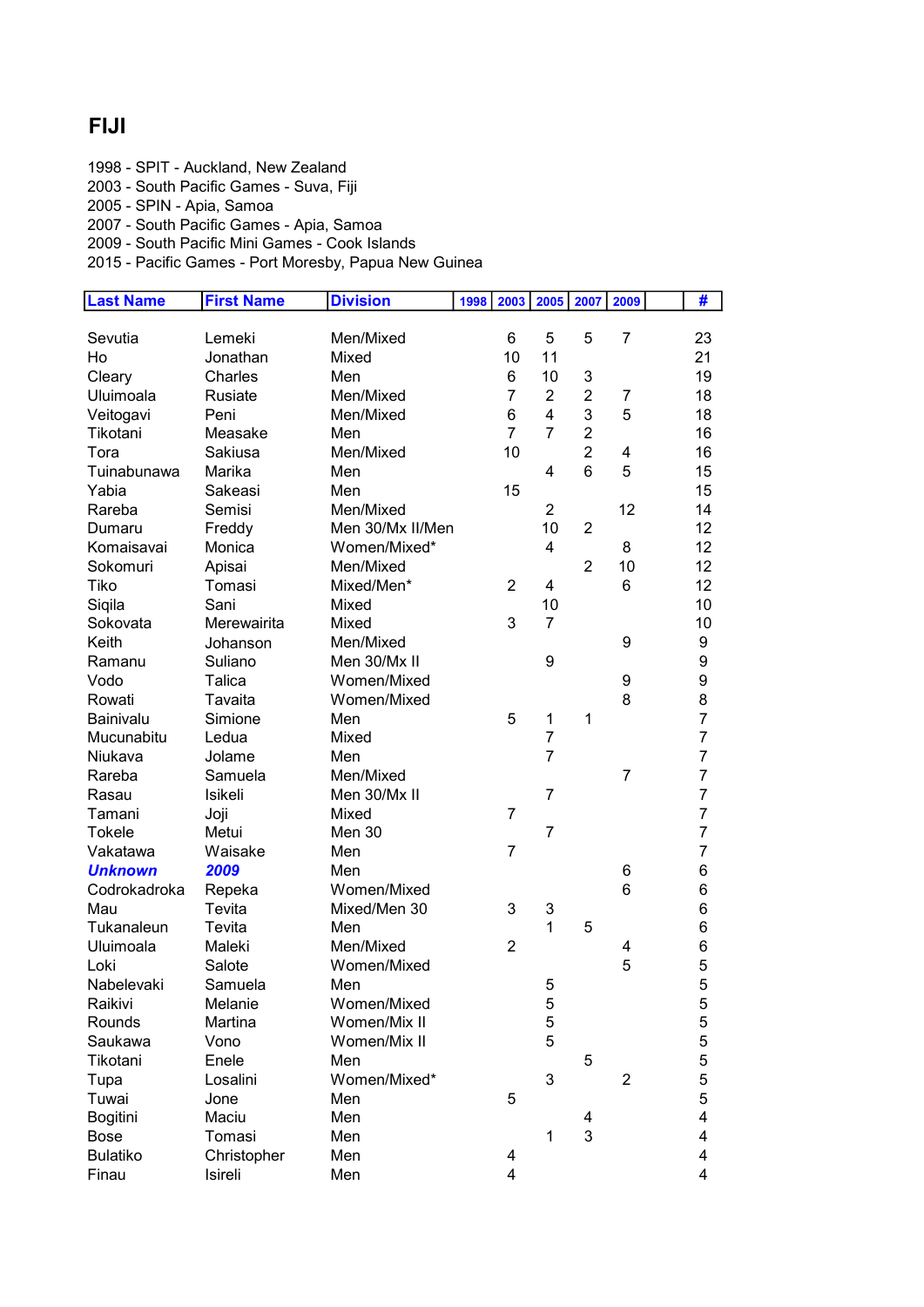| Jitoko         | Lorima         | Men/Mixed   |                |                         | 4              | 4              |
|----------------|----------------|-------------|----------------|-------------------------|----------------|----------------|
| Matai          | Tevita         | Mixed       | 4              |                         |                | 4              |
| Mosi           | Etuate         | Mixed       |                | 4                       |                | 4              |
| Nasome         | Sereana        | Mixed       | 4              |                         |                | 4              |
| Navo           | Meli           | Mixed II    |                | 4                       |                | 4              |
| Rokodreu       | Navi           | Men 30      |                | 4                       |                | 4              |
| Tiko           | Llaisa         | Men 30      |                | 4                       |                | 4              |
| Vatubua        | Tanya          | Mixed       | 4              |                         |                | 4              |
| Benanaerve     | Maciu          | Men         |                | 3                       |                | 3              |
| Konrote        | Penjueli       | Men         | 3              |                         |                | 3              |
| Kubli          | Asenaca        | Mixed       |                |                         | 3              | 3              |
| Lala           | Katarina       | Women       |                | 3                       |                | 3              |
| Rosi           | Makereta       | Women/Mixed |                | 3                       |                | 3              |
| Sakiusa Siqila | Ratu           | Mixed       | 3              |                         |                | 3              |
| Soro           | Edward         | Mixed II    |                | 3                       |                | 3              |
| Tikotani       | Anaseini       | Mixed       | 3              |                         |                | 3              |
| Balenivalu     | Eroni          | Mixed       | $\overline{2}$ |                         |                | $\overline{2}$ |
| <b>Bola</b>    | Caka           | Women/Mixed |                | $\overline{c}$          |                | $\overline{2}$ |
| Kamali         | Tony           | Men 30      |                | $\overline{2}$          |                | $\overline{2}$ |
| Katonivualiku  | Lois           | Mixed       | $\overline{2}$ |                         |                | $\overline{c}$ |
| Peterson       | <b>Stewart</b> | Mixed       |                | $\overline{\mathbf{c}}$ |                | $\overline{c}$ |
| Raikivi        | Kelly          | Mixed       |                | $\overline{c}$          |                | $\overline{c}$ |
| Sade           | Jeke           | Men 30      |                | $\overline{2}$          |                | $\overline{2}$ |
| Susu           | Marika         | Men 30      |                | $\overline{2}$          |                | $\overline{2}$ |
| Vunikura       | Iva            | Women/Mixed |                |                         | $\overline{2}$ | $\overline{2}$ |
| <b>Bernard</b> | Elizabeth      | Mixed       |                |                         | 1              | 1              |
| Ledua          | Clayborn       | Mixed       |                |                         | 1              | 1              |
| Nasome         | Salote         | Women       |                |                         | 1              | 1              |
| Rasousou       | <b>Siteri</b>  | Mixed       | 1              |                         |                | 1              |
| Satavu         | Josua          | Mixed       |                |                         | 1              | 1              |
| Simpson        | Samanunu       | Women       |                |                         | 1              | 1              |
| Tamoi          | Rusila         | Mixed       |                |                         | 1              | 1              |
| Tawaketini     | Jone           | Men         | 1              |                         |                | 1              |
| Vakarau        | Llaitia        | Mixed       |                | 1                       |                | 1              |
| Valakonvaki    | Mosese         | Men         |                | 1                       |                | 1              |
|                |                |             |                |                         |                |                |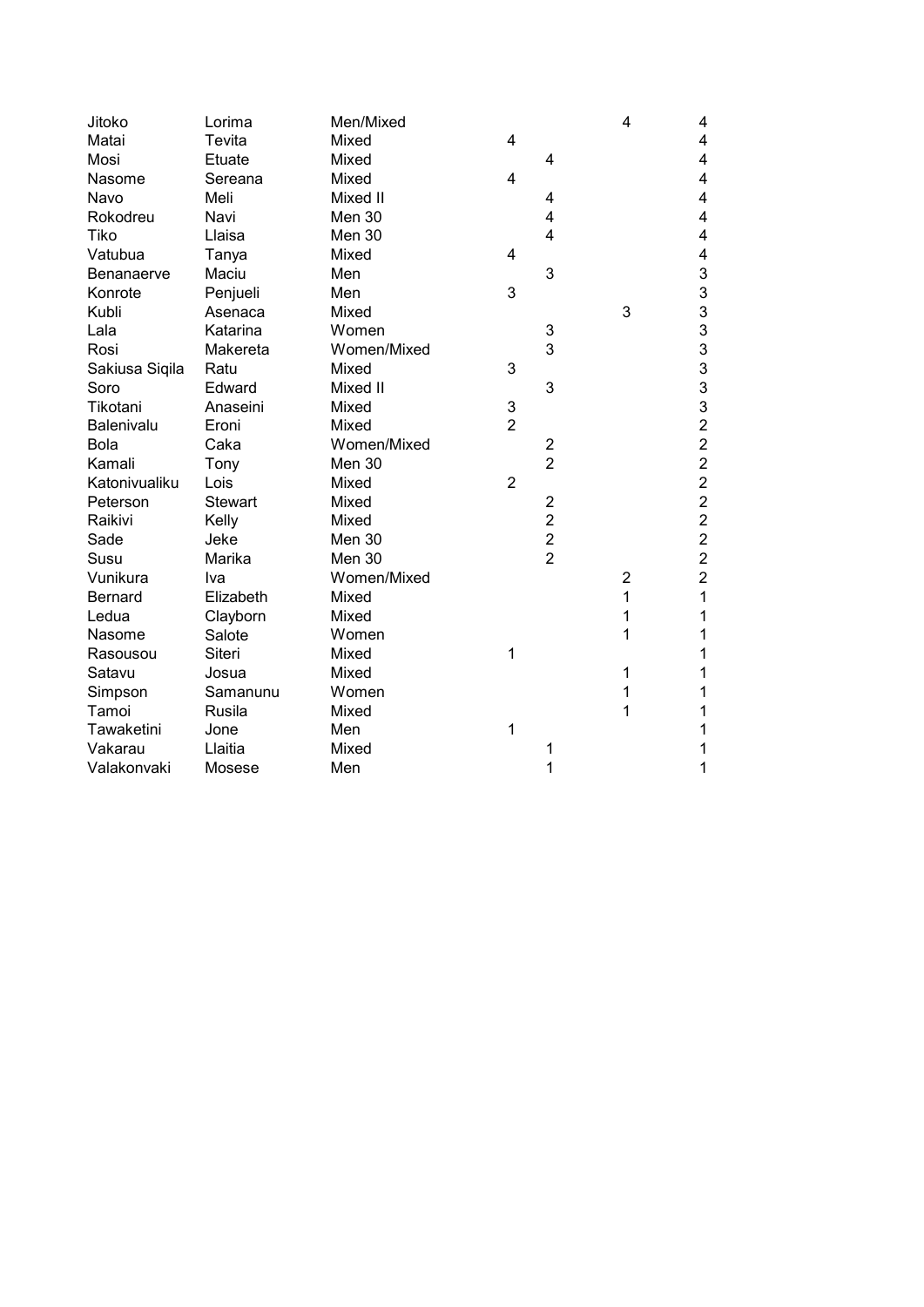# KIRIBATI

- 1998 SPIT Auckland, New Zealand
- 2003 South Pacific Games Suva, Fiji
- 2005 SPIN Apia, Samoa
- 2007 South Pacific Games Apia, Samoa
- 2009 South Pacific Mini Games Cook Islands
- 2015 Pacific Games Port Moresby, Papua New Guinea

| <b>Last Name</b> | <b>First Name</b> | <b>Division</b> | 1998 | 2003 | 2005 2007 | 2009 | 2015           | #                       |  |
|------------------|-------------------|-----------------|------|------|-----------|------|----------------|-------------------------|--|
|                  |                   |                 |      |      |           |      |                |                         |  |
| Kenana           | Aviata            | Men             |      |      |           |      | 5              | 5                       |  |
| Teurakai         | Ukenio            | Men             |      |      |           |      | 4              | 4                       |  |
| Amoti            | Ribae             | Men             |      |      |           |      | 3              | 3                       |  |
| Riwata           | Rhynner           | Men             |      |      |           |      | $\overline{2}$ | $\overline{c}$          |  |
| Tekaai           | Marebu            | Women           |      |      |           |      | $\overline{2}$ | $\overline{2}$          |  |
| Tikataake        | Tokaratororo      | Women           |      |      |           |      | $\overline{2}$ | $\boldsymbol{2}$        |  |
| Tonga            | Joan              | Women           |      |      |           |      | $\overline{2}$ | $\overline{c}$          |  |
| Tebakia          | Marenoa           | Women           |      |      |           |      | $\overline{2}$ | $\overline{\mathbf{c}}$ |  |
| Taake            | Anee              | Women           |      |      |           |      | $\overline{2}$ | $\overline{\mathbf{c}}$ |  |
| <b>Biniati</b>   | Taoriba           | Women           |      |      |           |      | $\overline{2}$ | $\boldsymbol{2}$        |  |
| Riwata           | Rhynner           | Mixed           |      |      |           |      | $\overline{2}$ | $\overline{\mathbf{c}}$ |  |
| Kenana           | Aviata            | Mixed           |      |      |           |      | $\overline{2}$ | $\overline{c}$          |  |
| Kaero            | Temaateke         | Mixed           |      |      |           |      | $\overline{2}$ | $\overline{2}$          |  |
| Mweia            | Tebubau           | Men             |      |      |           |      | 1              | 1                       |  |
| Kautuna          | Kiatamoa          | Men             |      |      |           |      | 1              | 1                       |  |
| Ruateiti         | James             | Men             |      |      |           |      | 1              | 1                       |  |
| Mourongo         | Kimarana          | Women           |      |      |           |      | 1              | 1                       |  |
| Kaero            | Temaateke         | Women           |      |      |           |      |                | 1                       |  |
| Tikataake        | Tokaratororo      | Mixed           |      |      |           |      |                | 1                       |  |
| Amoti            | Ribae             | Mixed           |      |      |           |      |                | 1                       |  |
| Pine             | Tuteau            | Mixed           |      |      |           |      | 1              | 1                       |  |
| <b>Biniati</b>   | Taoriba           | Mixed           |      |      |           |      | 1              | 1                       |  |
|                  |                   |                 |      |      |           |      |                | 0                       |  |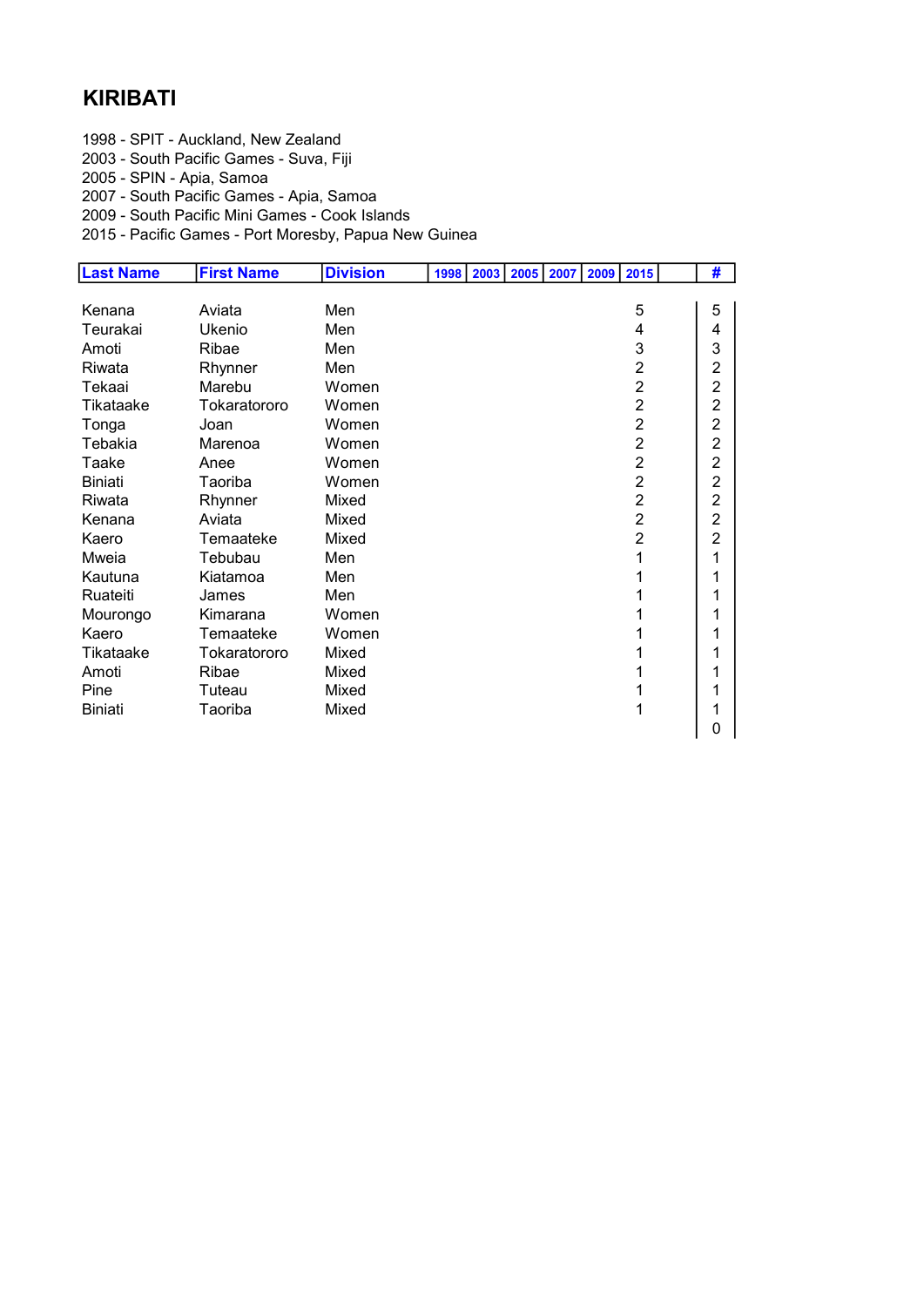## MAORI

1998 - SPIT - Auckland, New Zealand

2003 - South Pacific Games - Suva, Fiji

2005 - SPIN - Apia, Samoa

2007 - South Pacific Games - Apia, Samoa

2009 - South Pacific Mini Games - Cook Islands

| <b>Last Name</b>      | <b>First Name</b> | <b>Division</b> | ###            | ### | ### | ### | ### | #                       |
|-----------------------|-------------------|-----------------|----------------|-----|-----|-----|-----|-------------------------|
|                       |                   |                 |                |     |     |     |     |                         |
| Henson                | Lee               | Women           | 6              |     |     |     |     | 6                       |
| Clemas                | Barry             | Men             | 5              |     |     |     |     | 5                       |
| Saxton                | Moana             | Women           | 5              |     |     |     |     | 5                       |
| Hanira                | Darren            | Mixed           | 4              |     |     |     |     | $\overline{\mathbf{4}}$ |
| Smith                 | Darren            | Men             | 4              |     |     |     |     | 4                       |
| Adams                 | <b>Brian</b>      | Men             | 3              |     |     |     |     | 3                       |
| Andrews               | John              | Mixed           | 3              |     |     |     |     | 3                       |
| <b>Brunsdon</b>       | Wade              | Men             | 3              |     |     |     |     | 3                       |
| Davis                 | Sonya             | Women           | 3              |     |     |     |     | 3                       |
| Heletoa               | Dave              | Men             | 3              |     |     |     |     | 3                       |
| Nathan                | Renee             | Women           | 3              |     |     |     |     | 3                       |
| Perry                 | Louise            | Women           | 3              |     |     |     |     | 3                       |
| Bray                  | Patsey            | Women           | $\overline{2}$ |     |     |     |     | $\overline{2}$          |
| Dawson                | Aroha             | Women           | $\overline{2}$ |     |     |     |     | $\overline{2}$          |
| Edmonds               | Nikki             | Mixed           | $\overline{2}$ |     |     |     |     | $\overline{2}$          |
| <b>Edwards</b>        | Clive             | Mixed           | $\overline{2}$ |     |     |     |     | $\overline{2}$          |
| Marsh                 | Keti              | Women           | $\overline{2}$ |     |     |     |     | $\overline{2}$          |
| Mataio                | <b>Mattie</b>     | Men             | $\overline{2}$ |     |     |     |     | $\overline{2}$          |
| Patea                 | Deshannon         | Mixed           | $\overline{2}$ |     |     |     |     | $\overline{c}$          |
| Potaka-Osborne Thomas |                   | Mixed           | $\overline{2}$ |     |     |     |     | $\overline{c}$          |
| Rogers                | George            | Men             | $\overline{2}$ |     |     |     |     | $\overline{2}$          |
| Small                 | Aria              | Mixed           | $\overline{2}$ |     |     |     |     | $\overline{c}$          |
| Thompson              | Kerry             | Men             | $\overline{2}$ |     |     |     |     | $\overline{c}$          |
| Tukerangi             | Bevan             | Men             | $\overline{2}$ |     |     |     |     | $\overline{2}$          |
| Wihongi               | Rochelle          | Women           | $\overline{2}$ |     |     |     |     | $\overline{2}$          |
| Albert                | Christine         | Mixed           | 1              |     |     |     |     | 1                       |
| Albert                | Joey              | Mixed           | 1              |     |     |     |     | 1                       |
| Beasley               | Malcolm           | Mixed           | 1              |     |     |     |     | 1                       |
| Castle                | Jennifer          | Women           | 1              |     |     |     |     | 1                       |
| Finlay                | Ewen              | Men             | 1              |     |     |     |     | 1                       |
| Kunmeroa              | Aroha             | Mixed           | 1              |     |     |     |     | 1                       |
| Marsh                 | Emerina           | Women           | 1              |     |     |     |     | 1                       |
| Waitoke               | Earc              | Mixed           | 1              |     |     |     |     | 1                       |
| Walters               | Dashe             | Men             | 1              |     |     |     |     | 1                       |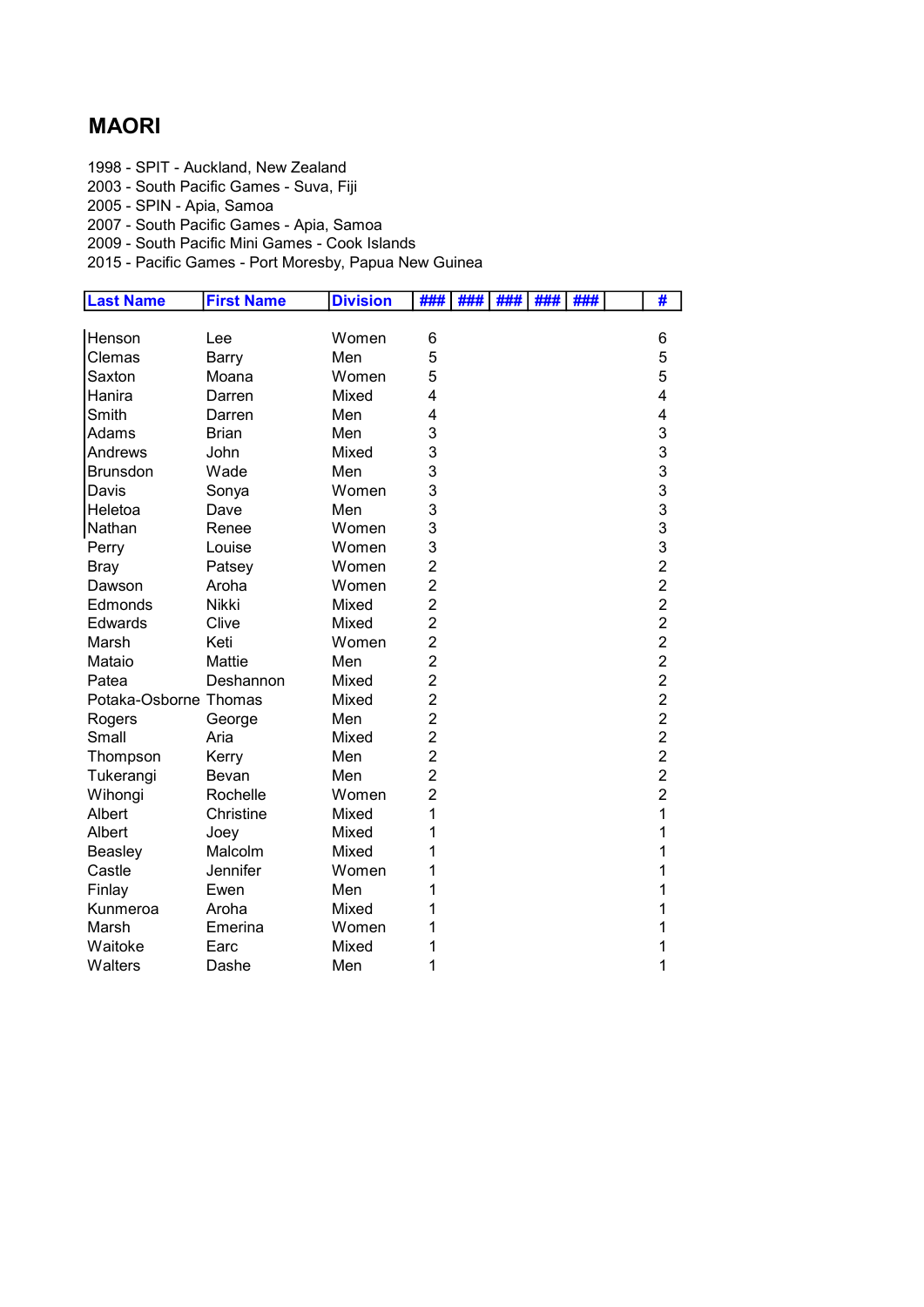# New Zealand / ACADEMY

1998 - SPIT - Auckland, New Zealand

2003 - South Pacific Games - Suva, Fiji

2005 - SPIN - Apia, Samoa

2007 - South Pacific Games - Apia, Samoa

2009 - South Pacific Mini Games - Cook Islands

| <b>Last Name</b>     | <b>First Name</b> | <b>Division</b> | ###                     | ###<br>###     | #              |
|----------------------|-------------------|-----------------|-------------------------|----------------|----------------|
|                      |                   |                 |                         |                |                |
| Rihari               | Donovan           | Men/Mixed       |                         | 31             | 31             |
| Walters              | Peter             | Men/Mixed       | $\overline{2}$          | 22             | 24             |
| Albert-Jahnke George |                   | Mixed/Men       | 8                       | 8              | 16             |
| Kumeroa              | Claudia           | Men/Mixed       |                         | 8              | 8              |
| Wihane               | Janie             | Women           | 8                       |                | 8              |
| Greenfield           | Terence           | Men/Mixed       |                         | 7              | $\overline{7}$ |
| Puddle               | Jason             | Mixed           | 7                       |                | 7              |
| Kelly                | John              | Men             | 6                       |                | 6              |
| Kidd                 | Nicola            | Women           | 6                       |                | 6              |
| Kingi                | Mere              | Women           | 6                       |                | 6              |
| Silimaka             | Jason             | Men             | 6                       |                | 6              |
| <b>Bannister</b>     | Sharlene          | Mixed           | 5                       |                | 5              |
| Daly                 | Michael           | Mixed           | 5                       |                | 5              |
| Mawhinney            | Sarah             | Men/Mixed       |                         | 5              | 5              |
| Saba                 | Yvette            | Women           | 5                       |                | 5              |
| Tawa                 | Jodie             | Men/Mixed       |                         | 5              | 5              |
| Wepa                 | Eugene            | Mixed           |                         | 5              | 5              |
| Dolneguy             | Michael           | Mixed           | 4                       |                | 4              |
| Hardegger            | Marica            | Women           | 4                       |                | 4              |
| Te Hiko              | Awhina            | Women           | 4                       |                | 4              |
| Wilkie               | Mana              | Mixed           | 4                       |                | 4              |
| Amiria               | Katrina           | Men/Mixed       |                         | 3              | 3              |
| <b>Baillie</b>       | KimAnaka          | Mixed           |                         | 3              | 3              |
| Gentles              | Remus             | Men             | 3                       |                | 3              |
| Hoani                | David             | Men             | 3                       |                | 3              |
| Katene               | 'Tui              | Women           | 3                       |                | 3              |
| Wall                 | Chris             | Men             | 3                       |                | 3              |
| Wilson               | Tammi             | Women           | 3                       |                | 3              |
| Ashwell              | Allanah           | Men/Mixed       |                         | $\overline{2}$ | $\overline{2}$ |
| Cherrington          | Joanne            | Women           | 2                       |                | $\overline{2}$ |
| Corbett              | Micahel           | Men             | $\overline{2}$          |                | $\overline{c}$ |
| Dann                 | Sonya             | Mixed           | $\overline{2}$          |                | $\overline{2}$ |
| Faleauto             | Lincoln           | Men             | $\overline{2}$          |                | $\overline{c}$ |
| Irihei               | Kopae             | Mixed           | $\overline{2}$          |                | $\overline{2}$ |
| Rangitaawa           | Amigene           | Women           | $\mathfrak{p}$          |                | $\overline{2}$ |
| Te Kahu              | Samma             | Women           | $\overline{2}$          |                | $\overline{c}$ |
| Tohiariki            | WiRichard         | Mixed           |                         | 2              | $\overline{c}$ |
| Tomai                | Jason             | Men             | $\overline{\mathbf{c}}$ |                | $\overline{c}$ |
| Hough                | Shannon           | Men             | $\mathbf{1}$            |                | 1              |
| Imoa                 | Tautua            | Men             |                         | 1              | 1              |
| McIllroy             | Colleen           | Women           | 1                       |                | 1              |
| Nelson               | Danielle          | Mixed           |                         | 1              | 1              |
| Ngawati              | Cynthia           | Women           | 1                       |                | 1              |
| Seebeck              | Benn              | Men             | 1                       |                | 1              |
| <b>Skinner</b>       | Troy              | Men             | 1                       |                | 1              |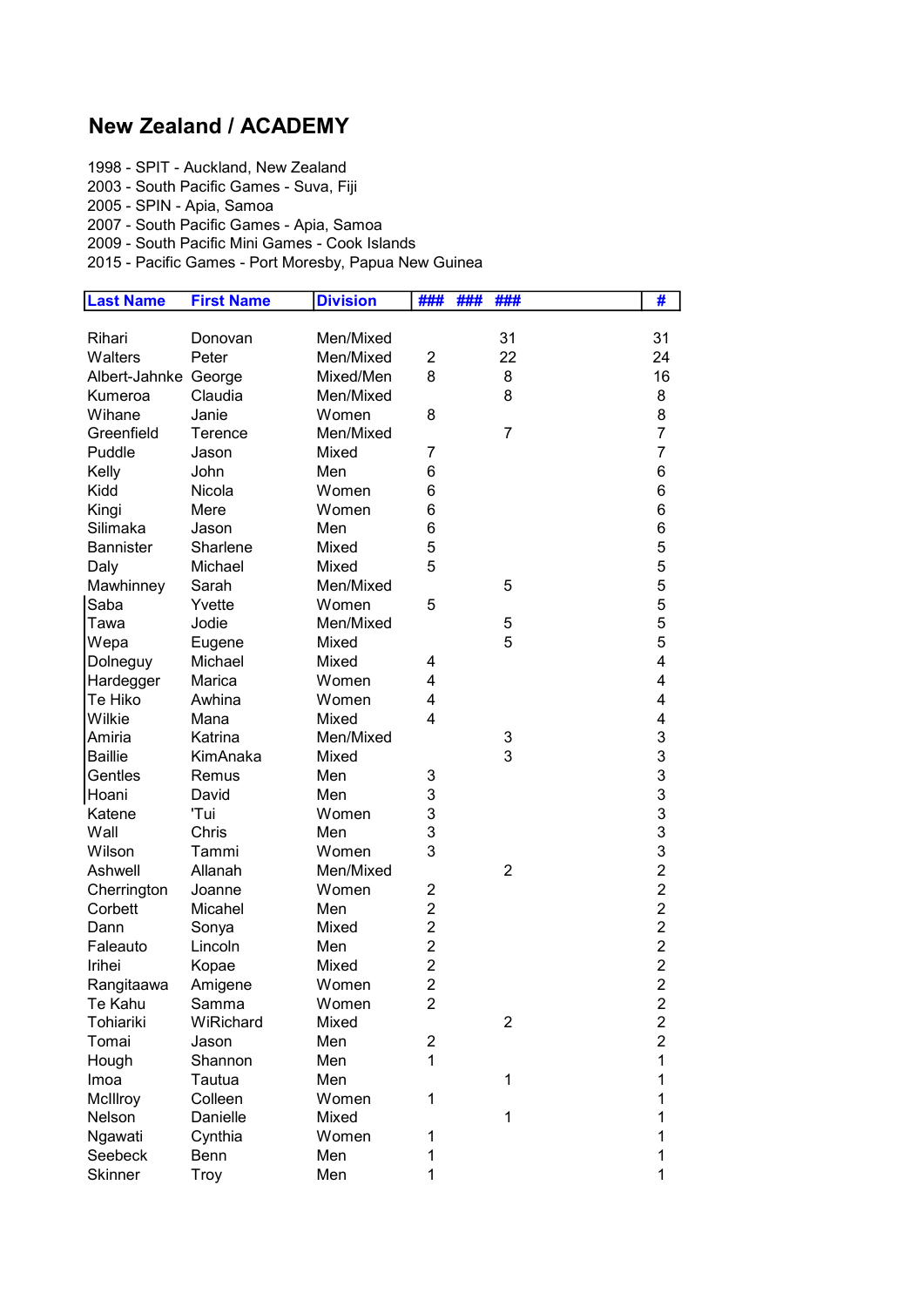| Tapseil | Stacey | Mixed |  |  |
|---------|--------|-------|--|--|
|---------|--------|-------|--|--|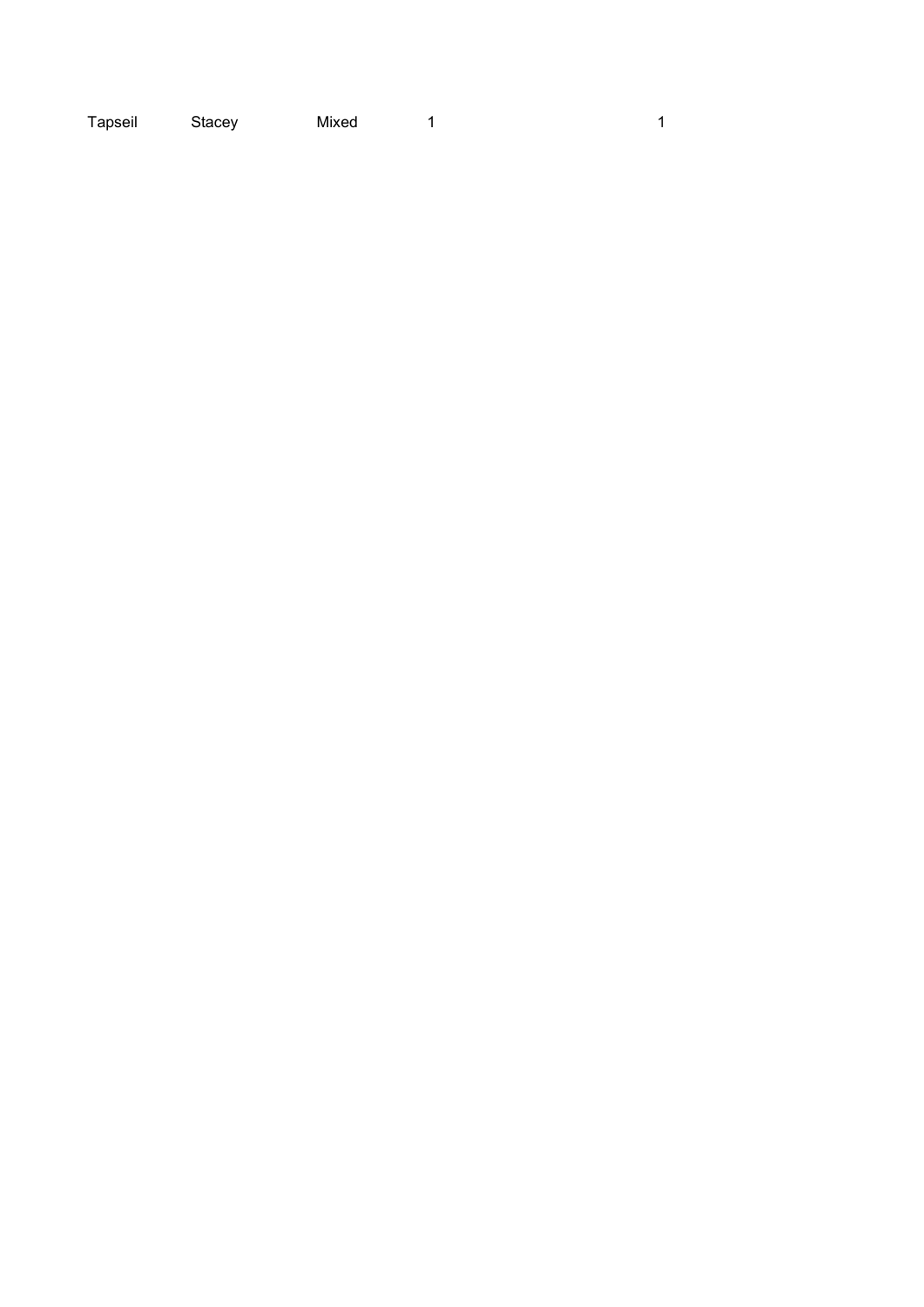#### NIUE

1998 - SPIT - Auckland, New Zealand

2003 - South Pacific Games - Suva, Fiji

2005 - SPIN - Apia, Samoa

2007 - South Pacific Games - Apia, Samoa

2009 - South Pacific Mini Games - Cook Islands

| <b>Last Name</b>               | <b>First Name</b> | <b>Division</b> | ###            | ###                     | ###            | ###            | ###            | #                                          |
|--------------------------------|-------------------|-----------------|----------------|-------------------------|----------------|----------------|----------------|--------------------------------------------|
|                                |                   |                 |                |                         |                |                |                |                                            |
| Tohavaka                       | Kenneth           | Men/Mixed       |                |                         |                |                | 16             | 16                                         |
| Guttenbeil                     | David             | Mixed/Men       |                |                         |                |                | 10             | 10                                         |
| Tongahai                       | Nicolette         | Women/Mixed*    |                |                         | 8              | $\overline{2}$ |                | 10                                         |
| Ikinepule-Rhind                | Samantha          | Women/Mixed     |                |                         |                |                | 9              | 9                                          |
| Latoa                          | Latoa             | Men             |                | 8                       |                |                |                | 8                                          |
| Vakanofisi                     | Frederick         | Men 30/Men      |                |                         | 7              | 1              |                | 8                                          |
| Laufoli                        | Liliokalani       | Women           |                |                         | $\overline{4}$ | 3              |                | $\overline{7}$                             |
| Tamate                         | Maurice           | Men             |                | 7                       |                |                |                | $\overline{7}$                             |
| Kamutoa                        | <b>Brett</b>      | Men             |                |                         |                |                | 6              | 6                                          |
| <b>Tafatu Okesene</b>          | Poimatagi         | Mixed           |                | 6                       |                |                |                | 6                                          |
| Akeimo                         | Melissa           | Women           |                |                         | 1              | 4              |                | 5                                          |
| Hipa                           | Afoa              | Men/Mix         |                |                         | 5              |                |                | 5                                          |
| Marsh                          | Vanessa           | Mixed/Women*    |                | $\overline{2}$          |                |                | 3              | 5                                          |
| Mautma                         | Chris             | Men/Mixed       |                |                         |                |                | 5              | 5                                          |
| Rex                            | Robert            | Men             |                |                         |                | 5              |                | 5                                          |
| Sionetali                      | Danella           | Women/Mixed     |                |                         |                |                | 5              | 5                                          |
| Tagelagi                       | Roderick          | Mixed/Men       |                | $\overline{2}$          |                | 3              |                | 5                                          |
| Talagi                         | John              | Men             |                | 5                       |                |                |                | 5                                          |
| Williams                       | Amber             | Women/Mixed     |                |                         |                |                | 5              | 5                                          |
| Haimotu                        | Tamamoka          | Women           |                |                         |                | 4              |                | $\overline{\mathbf{4}}$                    |
| Hipa                           | Farran            | Men             |                | 3                       |                | 1              |                | 4                                          |
| <b>Ikitule</b>                 | Oblix             | Mixed           |                | 4                       |                |                |                | $\overline{\mathbf{4}}$                    |
| Lakata Sionetama Kristofferson |                   | Mixed           |                | 4                       |                |                |                | $\overline{\mathbf{4}}$                    |
| Marsh                          | Michelle          | Mixed/Women     |                | 1                       | 3              |                |                | $\overline{\mathbf{4}}$                    |
| Okesene                        | Krypton           | Men/Mix         |                | 1                       | 3              |                |                | $\overline{\mathbf{4}}$                    |
| Puheke                         | Hivi              | Mixed/M30/Men   |                | 1                       | $\overline{2}$ | 1              |                | 4                                          |
| Sionetuato                     | Jessica           | Women/Mixed     |                |                         | 4              |                |                | 4                                          |
| Tafatu-Hipa                    | Richard           | Men             |                | 4                       |                |                |                | 4                                          |
| <b>Unknown</b>                 | 2009              | Mixed           |                |                         |                |                | 3              | 3                                          |
| <b>Bilitaki</b>                | Lusiana           | Women           |                |                         |                | 3              |                | 3                                          |
| Leolahi                        | Vesekau           | Men             |                |                         | 3              |                |                | 3                                          |
| Lepa                           | James             | Mixed           |                |                         |                |                | 3              |                                            |
| Liupuih                        | Jothena           | Women/Mixed     |                |                         |                |                | 3              | $\begin{array}{c} 3 \\ 3 \end{array}$      |
| Marsh                          | Clifford          | Men/Mixed       |                |                         |                |                | 3              |                                            |
| Pulu                           | Dustin            | Men/Mixed       |                |                         |                | $\overline{2}$ | 1              | 3                                          |
| Talagi                         | Elliot            | Men/Mix         |                |                         | 3              |                |                | $\mathbf{3}$                               |
| Talepita                       | Kristian          | Men             |                | 3                       |                |                |                |                                            |
| Tongatule                      | Huggard           | Men             |                |                         | 3              |                |                | $\begin{array}{c} 3 \\ 3 \\ 3 \end{array}$ |
| Tukutama                       | Sehina            | Men/Mixed       |                |                         |                |                | 3              |                                            |
| Ahosivi                        | Ofa               | Mixed           |                |                         | $\overline{2}$ |                |                | $\overline{2}$                             |
| Faataiki                       | Latani            | Men             | $\overline{2}$ |                         |                |                |                | $\overline{c}$                             |
| Falemaka                       | Roberto           | Mixed           |                |                         |                |                | $\overline{2}$ | $\overline{c}$                             |
| Funaki                         | Alex              | Men             |                |                         |                | $\overline{2}$ |                | $\overline{c}$                             |
| Hand                           | Raymond           | Men             | $\overline{2}$ |                         |                |                |                | $\overline{c}$                             |
|                                |                   |                 |                |                         |                |                |                |                                            |
| Heka                           | Jacob             | Men             |                | $\overline{\mathbf{c}}$ |                |                |                | $\overline{c}$                             |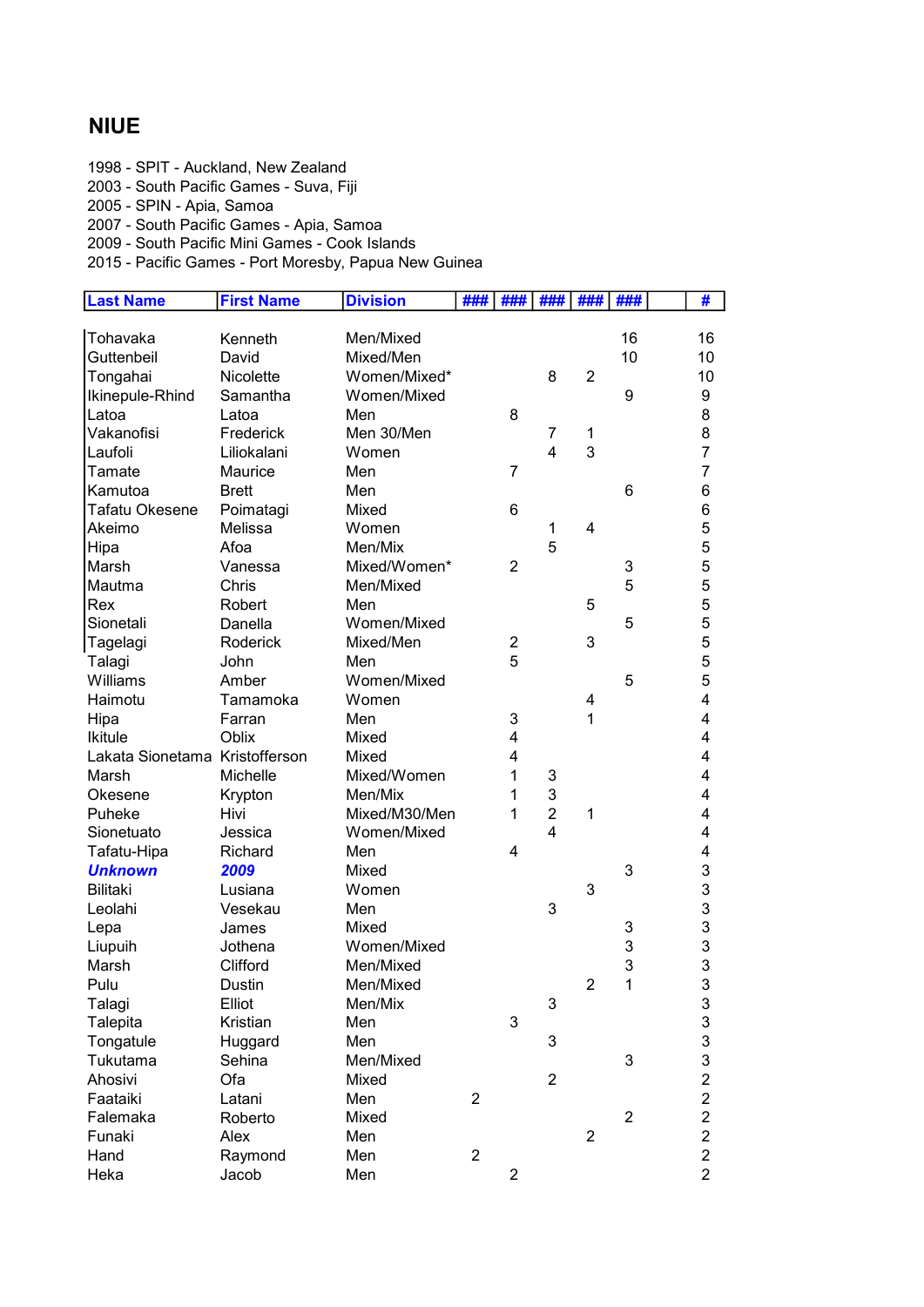| Hipa                     | Daniel         | Men         |                |                |                | $\overline{c}$ |                | $\overline{\mathbf{c}}$ |
|--------------------------|----------------|-------------|----------------|----------------|----------------|----------------|----------------|-------------------------|
| loane                    | Charles        | Men 30      |                |                | $\overline{2}$ |                |                | $\overline{c}$          |
| J. Tafolua Lio           | Talala         | Mixed       |                | $\overline{2}$ |                |                |                | $\overline{c}$          |
| Laumoli                  | Fahina         | Mixed       |                |                | $\overline{2}$ |                |                | $\overline{c}$          |
| Lui                      | Tanirose       | Women       |                |                |                | $\overline{2}$ |                | $\overline{c}$          |
|                          |                |             |                |                |                |                |                |                         |
| Magatogia                | Konekuti       | Men         |                | $\overline{2}$ |                |                |                | $\overline{c}$          |
| Neki                     | Errol          | Men/Mixed   |                |                |                |                | $\overline{2}$ | $\overline{\mathbf{c}}$ |
| Papani                   | Keith          | Men 30      |                |                | $\overline{2}$ |                |                | $\overline{c}$          |
| Pasene                   | Waimaria       | Mixed/Women |                | 1              |                | 1              |                | $\overline{2}$          |
| Pavihi                   | Lynn           | Women/Mixed |                |                | $\overline{2}$ |                |                | $\overline{2}$          |
| Pavihi                   | Roy            | Men         |                |                |                | $\overline{2}$ |                | $\overline{2}$          |
| Pihigia                  | Vincent        | Men         | $\overline{2}$ |                |                |                |                | $\overline{2}$          |
| Pulu                     | Waimanu        | Men         |                | $\overline{2}$ |                |                |                | $\overline{2}$          |
| Sekene                   | Darren         | Men/Mixed   |                |                |                |                | $\overline{2}$ | $\overline{2}$          |
| Siataga                  | Richard        | Mixed       |                | $\overline{2}$ |                |                |                | $\overline{2}$          |
| Sionetuato               | Joseph         | Men         |                |                |                | $\overline{2}$ |                | $\overline{2}$          |
| Soloma                   | Lara           | Women       |                |                |                | $\overline{c}$ |                | $\overline{c}$          |
| Talagi                   | Haden          | Men         |                | $\overline{2}$ |                |                |                | $\overline{c}$          |
| Talagi                   | Tokitoga       | Men         |                | $\overline{2}$ |                |                |                | $\overline{2}$          |
| Tohovaka-Togipali Rhonda |                | Women       |                |                |                |                | $\overline{2}$ | $\overline{c}$          |
| Vakanidua                | Toma           | Men 30      |                |                | $\overline{c}$ |                |                | $\overline{2}$          |
| Alapaki                  | Stevenson      | Men         |                |                | $\mathbf{1}$   |                |                | 1                       |
| <b>Baker</b>             | Chantal        | Women       | 1              |                |                |                |                | 1                       |
| <b>Bilitaki</b>          | Biu            | Mixed       |                |                |                |                | 1              | 1                       |
| Foalima                  | Sunny          | Men         |                |                |                | 1              |                | 1                       |
|                          | Frederick      |             |                |                |                |                |                |                         |
| Folau                    |                | Mixed       |                | 1              |                |                |                | 1                       |
| Funaki                   | Peter          | Men         |                |                | 1              |                |                | 1                       |
| Galiki                   | Damon          | Mixed       | 1              |                |                |                |                | 1                       |
| Haiosi                   | <b>Boswell</b> | Mixed       | 1              |                |                |                |                | 1                       |
| Heisifa                  | Amy            | Mixed       |                |                |                |                | 1              | 1                       |
| Heisifa                  | Tamara         | Women       |                |                |                |                | 1              | 1                       |
| <b>Ikitule</b>           | Glen           | Women       |                |                |                | 1              |                | 1                       |
| Kauhiva                  | Peter          | Mixed       | 1              |                |                |                |                | 1                       |
| Lagatule                 | Leslie         | Men         |                |                |                |                | 1              | 1                       |
| Lakatani                 | Kristofferson  | Men         | 1              |                |                |                |                | 1                       |
| Latana                   | Katalina       | Women       |                |                |                |                | 1              | 1                       |
| Malaki                   | Johnny         | Men         | 1              |                |                |                |                | $\mathbf{1}$            |
| Mitimeti                 | Jacuiline      | Women       |                |                |                | 1              |                | 1                       |
| Mizziebo                 | Angie          | Mixed       |                |                |                |                | 1              | 1                       |
| Moceiwai                 | Saimoni        | Men 30      |                |                | 1              |                |                | 1                       |
| Mokoia                   | Wesley         | Men         |                | 1              |                |                |                | 1                       |
| Papau,                   | Taga           | Mixed       | 1              |                |                |                |                | 1                       |
| Pasene                   | Mia            | Women       |                |                | 1              |                |                | 1                       |
| Pearce                   | Richard        | Men         | 1              |                |                |                |                | 1                       |
| Peyroux                  | Gavin          | Men         | 1              |                |                |                |                | 1                       |
| Pulesea                  | <b>Bradley</b> | Men         | 1              |                |                |                |                | 1                       |
| Pulu                     |                | Mixed       |                | $\mathbf{1}$   |                |                |                |                         |
| Silimaka                 | Ebony          | Mixed       |                |                |                |                |                | 1                       |
|                          | Joselina       |             | 1              |                |                |                |                | 1                       |
| Sionetama                | Kristofferson  | Men         |                |                |                | $\mathbf{1}$   |                | 1                       |
| Sofaea                   | Natasha        | Mixed       | 1              |                |                |                |                | 1                       |
| Talagi                   | Jacqueline     | Mixed       |                |                |                |                | 1              | 1                       |
| Talagi                   | Moira          | Women       | 1              |                |                |                |                | 1                       |
| Talepita                 | Francis        | Men         |                | 1              |                |                |                | 1                       |
| Tauevihi                 | Fane           | Women       | 1              |                |                |                |                | 1                       |
| Tofou                    | Nomeka         | Men         |                |                | 1              |                |                | 1                       |
| Toga                     | Saimoni        | Men         |                |                |                | 1              |                | 1                       |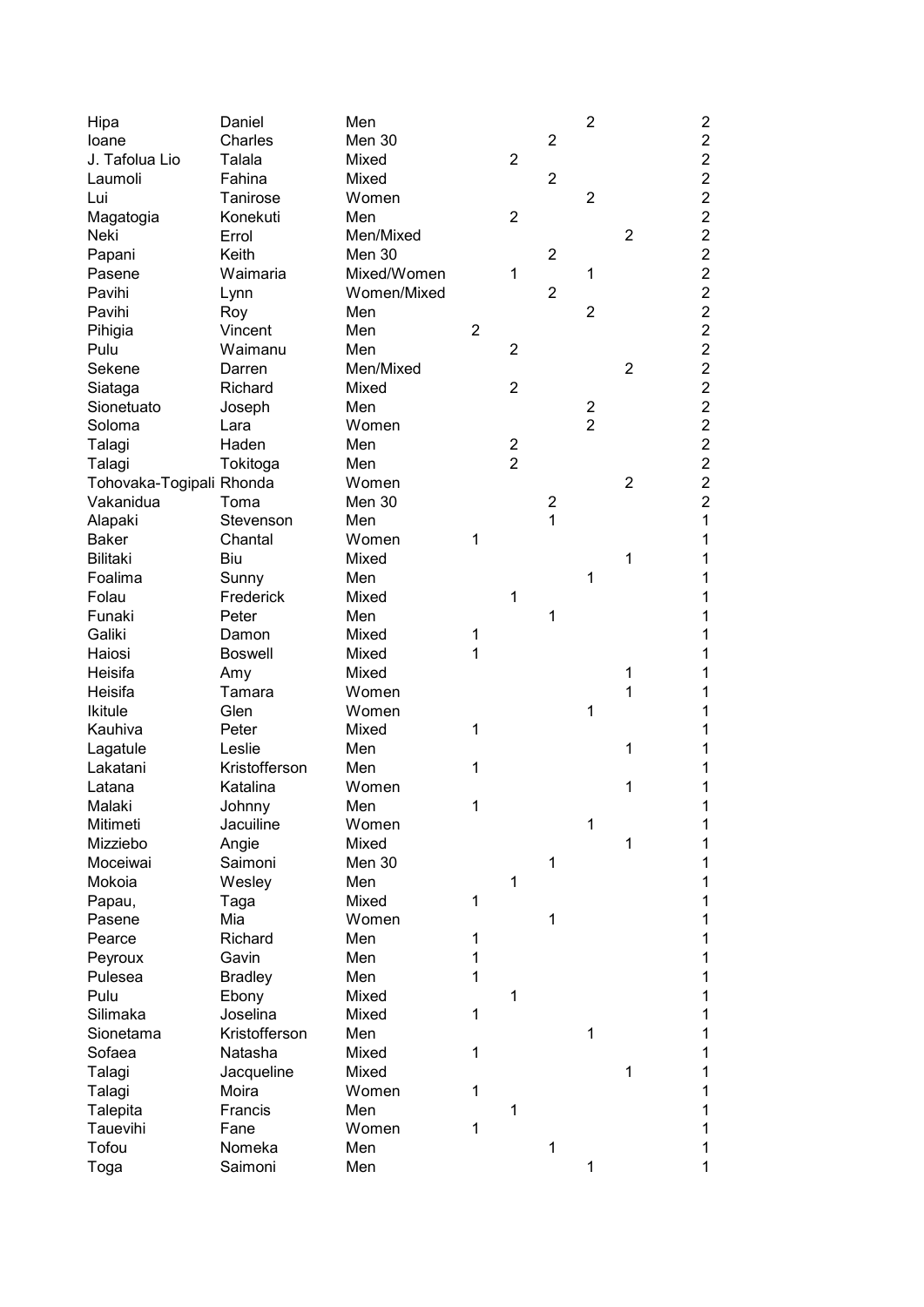of the two methods of the Tupau Mixed in the two methods of the two methods of the two methods of the two methods of the two methods of the two methods of two methods of two methods of two methods of two methods of two met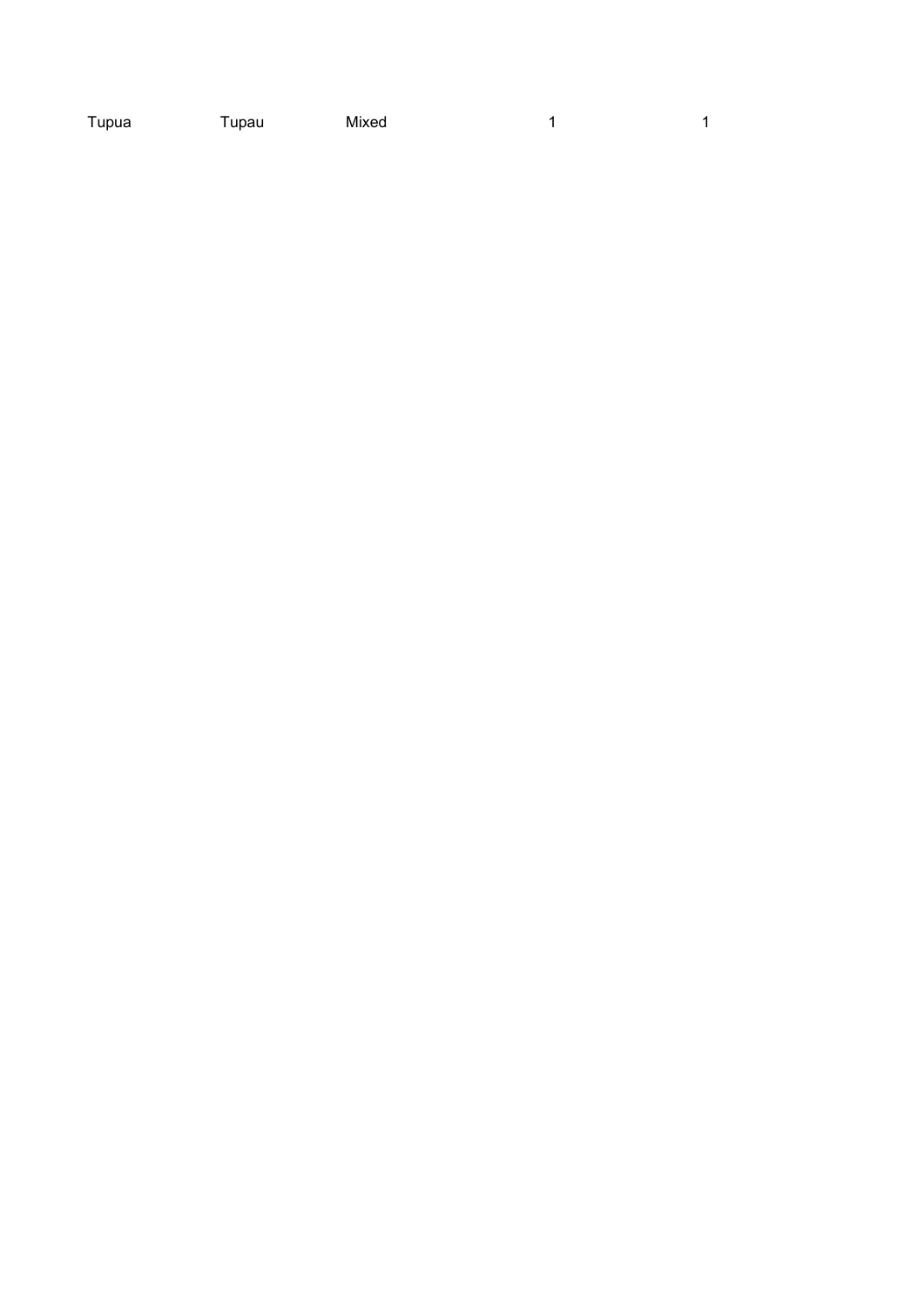### PAPUA NEW GUINEA

1998 - SPIT - Auckland, New Zealand

2003 - South Pacific Games - Suva, Fiji

2005 - SPIN - Apia, Samoa

2007 - South Pacific Games - Apia, Samoa

2009 - South Pacific Mini Games - Cook Islands

| <b>Last Name</b> | <b>First Name</b> | <b>Division</b> | 1998 | 2003 2005      | 2007                    | 2009           | 2015 | #                       |
|------------------|-------------------|-----------------|------|----------------|-------------------------|----------------|------|-------------------------|
|                  |                   |                 |      |                |                         |                |      |                         |
| Aiden            | Suzie             | Women/Mixed     |      |                |                         | $\overline{7}$ |      | $\overline{7}$          |
| Alu              | Marie             | Women/Mixed     |      |                |                         |                | 13   | 13                      |
| Andrew           | Laura             | Mixed           |      | 1              |                         |                |      | 1                       |
| Arazi            | Pauline           | Women/Mixed     |      |                |                         | $\overline{2}$ | 5    | $\overline{7}$          |
| <b>Bernard</b>   | Patiyoko          | Women/Mixed     |      |                |                         |                | 12   | 12                      |
| <b>Bibiken</b>   | Ronald            | Men/Mixed       |      |                |                         |                | 14   | 14                      |
| Carol            | Jenny             | Women/Mixed     |      |                |                         |                | 9    | 9                       |
| Dame             | Johannes          | Men/Mixed       |      | 9              | $\mathbf{3}$            | 9              |      | 21                      |
| Dandlang Kissing | Kelly             | Men             |      | 6              |                         |                |      | 6                       |
| Davani           | <b>Tess</b>       | Women           |      |                | 4                       |                |      | 4                       |
| David            | Charlie           | Men/Mixed       |      |                |                         | 5              |      | 5                       |
| David            | Jonah             | Men/Mixed       |      |                |                         | $\overline{4}$ |      | 4                       |
| David            | Kora Simon        | Men/Mixed       |      |                |                         |                | 21   | 21                      |
| Downes           | Joyce             | Mixed/Women     |      | 3              | 5                       |                |      | 8                       |
| Eka              | Eugene            | Men/Mixed       |      |                |                         |                | 17   | 17                      |
| <b>Fidelis</b>   | Paran             | Men/Mixed       |      |                |                         | 4              |      | $\overline{\mathbf{4}}$ |
| Gali Oli         | Lita              | Women/Mixed     |      |                | 11                      | 11             |      | 22                      |
| Geibob           | Janadabing        | Mixed           |      | 6              |                         |                |      | 6                       |
| Gore             | Margaret          | Women           |      |                | $\overline{2}$          |                |      | $\overline{c}$          |
| Hamei            | Vanessa           | Women/Mixed     |      |                |                         | 5              |      | 5                       |
| Joffey           | Martin            | Men             |      |                | 1                       |                |      | $\mathbf{1}$            |
| John             | Marriat           | Men             |      | 9              | 5                       |                |      | 14                      |
| John             | Sima              | Women/Mixed     |      |                |                         | $\overline{7}$ |      | 7                       |
| Jomis            | Joyce             | Women           |      |                | $\overline{\mathbf{4}}$ |                |      | 4                       |
| Kagi             | Nora              | Women           |      |                |                         | $\overline{2}$ |      | $\overline{2}$          |
| Kaina            | Ralph             | Mixed           |      | 1              |                         |                |      | $\mathbf{1}$            |
| Karara           | Kila              | Women           |      |                | 6                       |                |      | 6                       |
| Karl             | Chris             | Men             |      | 5              |                         |                |      | 5                       |
| Kasisie          | Paul              | Men/Mixed       |      |                |                         |                | 4    | 4                       |
| Kea              | Harry             | Men/Mixed       |      |                |                         |                | 17   | 17                      |
| Ken              | William           | Men/Mixed       |      |                |                         |                | 12   | 12                      |
| Kerrie           | Kevin             | Men             |      |                | 8                       |                |      | 8                       |
| Kiroha           | Charlyne          | Women/Mixed     |      |                |                         | 4              |      | 4                       |
| Kouba            | Grace             | Women/Mixed     |      |                |                         |                | 6    | 6                       |
| Kuper            | Natalie           | Women/Mixed     |      |                |                         |                | 8    | 8                       |
| Lessy            | Kele              | Men/Mixed       |      |                |                         |                | 13   | 13                      |
| Luana            | Diallo            | Men/Mixed       |      |                |                         |                | 9    | 9                       |
| Luke             | Godfrey           | Men             |      |                | $\overline{c}$          |                |      | 2                       |
| Luke             | Margret           | Women/Mixed     |      |                |                         |                | 9    | 9                       |
| Luli             | Leumi             | Women           |      |                | $\mathbf{3}$            |                |      | 3                       |
| Lunga            | Andrew            | Men/Mixed       |      |                |                         | 8              |      | 8                       |
| Mark             | Alois             | Men             |      | $\overline{c}$ |                         |                |      | 2                       |
| Mark             | Eddie             | Men             |      |                | $\overline{2}$          |                |      | $\overline{\mathbf{c}}$ |
| Mark             | Glen              | Mixed           |      | 8              |                         |                |      | 8                       |
| Mark             | Oddie             | Men             |      | 6              |                         |                |      | 6                       |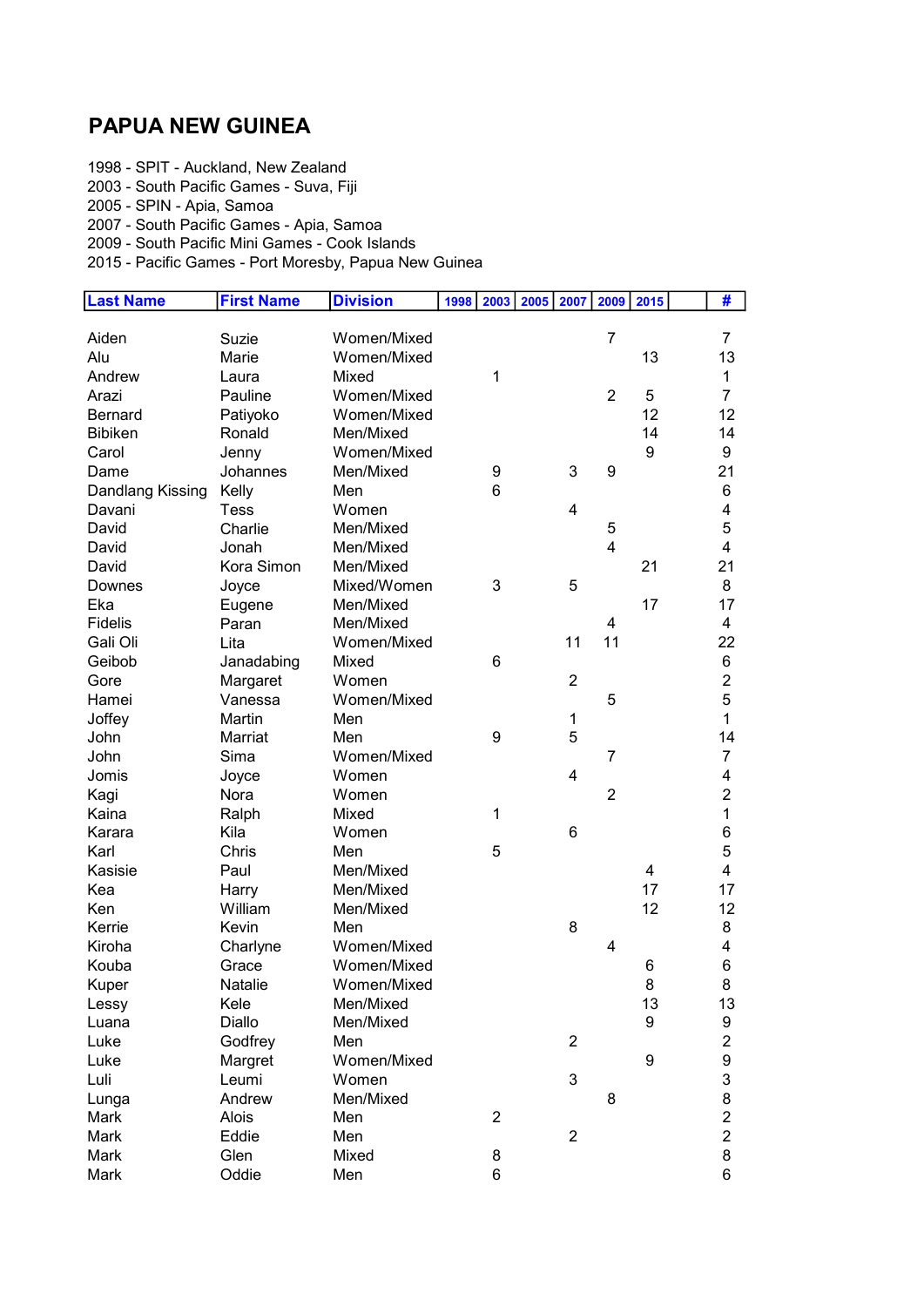| Matuta       | Paul         | Men/Mixed   |                |                  |                  | 16              | 16                      |
|--------------|--------------|-------------|----------------|------------------|------------------|-----------------|-------------------------|
| Max          | Marie        | Women/Mixed |                |                  |                  | 14              | 14                      |
| Melkwar      | Elizabeth    | Mixed       | $\overline{2}$ |                  |                  |                 | $\overline{\mathbf{c}}$ |
| Mitau        | <b>Buddy</b> | Men         |                | 7                |                  |                 | $\overline{7}$          |
| <b>Moses</b> | Helen        | Women/Mixed |                | $\overline{2}$   | 4                |                 | 6                       |
| Nakamura     | Clapton      | Men/Mixed   |                |                  | 9                |                 | 9                       |
| Pera         | Tina         | Women       |                | $\,6$            |                  |                 | 6                       |
| Peters       | Ari          | Men/Mixed   | 4              | 8                | $\overline{2}$   |                 | 14                      |
| Po'O         | Madelyne     | Women       |                | $\,6$            | 1                |                 | $\overline{7}$          |
| Ridley       | Frank        | Men         |                | 3                |                  |                 | 3                       |
| Sarufa       | Uari         | Men/Mixed   |                |                  |                  | 17              | 17                      |
| Seeto        | Anna         | Mixed       | $\overline{c}$ |                  |                  |                 | $\overline{\mathbf{c}}$ |
| Seeto        | Charles      | Men         | 8              |                  |                  |                 | 8                       |
| Seeto        | Richard      | Men         |                | 3                |                  |                 | 3                       |
| Siai         | Nathan       | Men/Mixed   |                |                  | 9                |                 | 9                       |
| Solala       | Roger        | Mixed       | 1              |                  |                  |                 | 1                       |
| Steven       | Marlon       | Men/Mixed   |                |                  |                  | 10              | 10                      |
| Steven       | Norman       | Men         | 4              | 5                |                  |                 | 9                       |
| Taleng       | Robin        | Men/Mixed   | 10             | $\overline{2}$   | 6                |                 | 18                      |
| Taubuso      | Nadya        | Women/Mixed |                |                  |                  | 8               | 8                       |
| <b>Teite</b> | Monica       | Women       |                |                  |                  | $\overline{7}$  | $\overline{7}$          |
| Theodore     | Alice        | Women/mixed |                | 5                | 4                |                 | 9                       |
| <b>Tikot</b> | Joyline      | Women/Mixed |                |                  | 1                | $\overline{7}$  | 8                       |
| Vavona       | <b>Bobby</b> | Men/Mixed   |                |                  |                  | 18              | 18                      |
| Vetu         | Diane        | Women/Mixed |                |                  |                  | 11              | 11                      |
| Vetu         | Samual       | Men/Mixed   |                |                  |                  | 8               | 8                       |
| Virani       | Ivan         | Mixed/Men   | $\overline{7}$ | $\overline{2}$   |                  |                 | 9                       |
| Waluka       | Ellison      | Men/Mixed   |                |                  |                  | $6\phantom{1}6$ | 6                       |
| Watego       | Angelen      | Women       |                |                  |                  | 4               | 4                       |
| Williams     | Tony         | Men/Mixed   |                | $\boldsymbol{2}$ | $\boldsymbol{9}$ |                 | 11                      |
| Wom          | Angelina     | Mixed/Women | 3              | 5                |                  |                 | 8                       |
| Yambu        | Waluka       | Men         | 9              |                  |                  |                 | 9                       |
| Yaro         | lan          | Men         | $\overline{4}$ |                  |                  |                 | 4                       |
| Yore         | April        | Women/Mixed |                |                  | 9                |                 | 9                       |
| Yore         | Vavine       | Women/Mixed |                | 10               |                  | $\overline{7}$  | 17                      |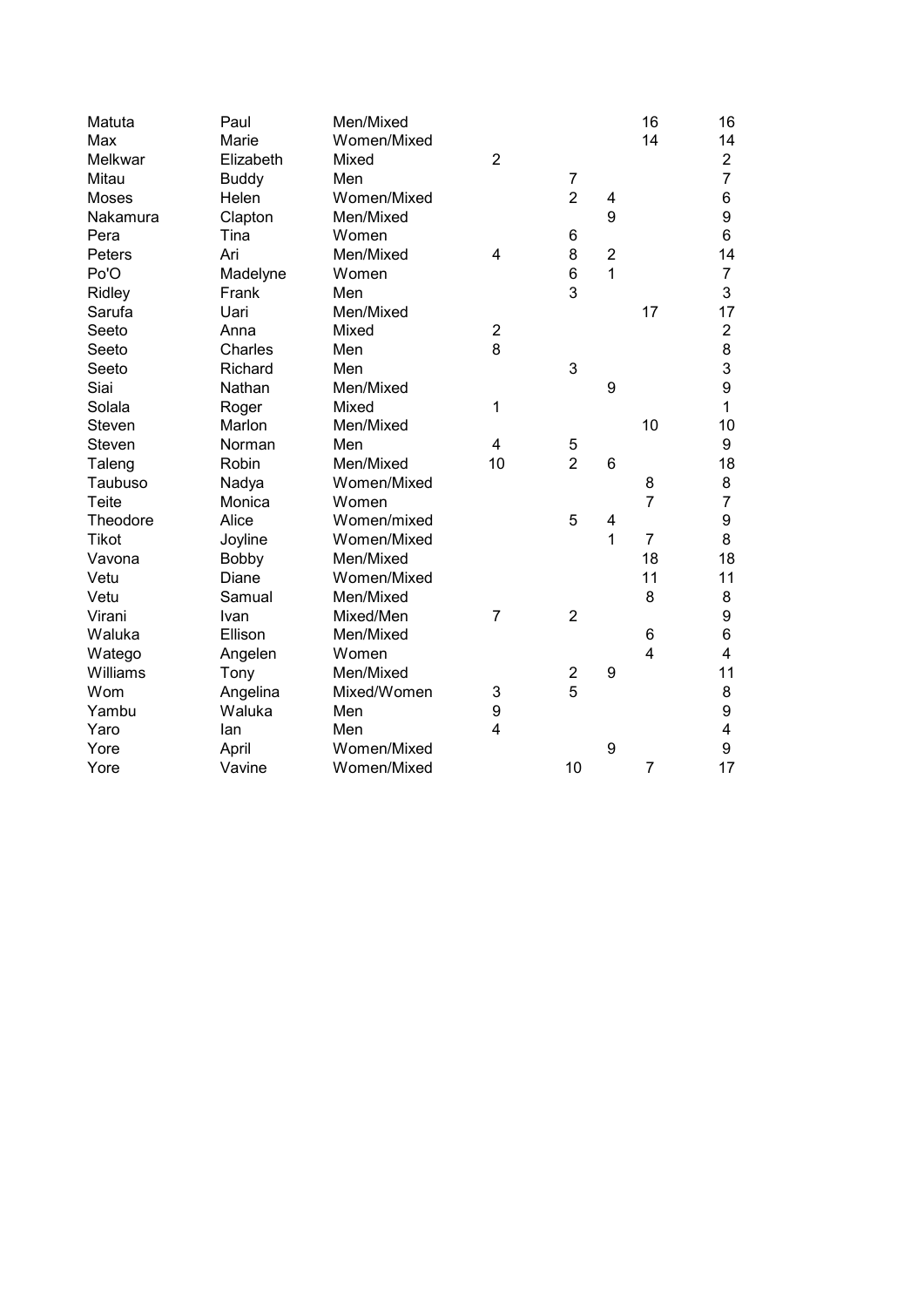## SAMOA

1998 - SPIT - Auckland, New Zealand

2003 - South Pacific Games - Suva, Fiji

2005 - SPIN - Apia, Samoa

2007 - South Pacific Games - Apia, Samoa

2009 - South Pacific Mini Games - Cook Islands

| <b>Last Name</b> | <b>First Name</b>  | <b>Division</b> | 1998 | 2003           | 2005           | 2007           | 2009                      | 2015 | #                       |
|------------------|--------------------|-----------------|------|----------------|----------------|----------------|---------------------------|------|-------------------------|
|                  |                    |                 |      |                |                |                |                           |      |                         |
| Aati             | Herbert            | Men/Mixed       |      | 11             | 3              | 5              | 1                         |      | 20                      |
| Ah Fook          | Adrian             | Men             | 4    |                |                |                |                           |      | 4                       |
| Ah Koui          | Frank              | Mixed           |      |                | 3              |                |                           |      | 3                       |
| Ah Yek           | Eti                | Men             |      | 1              |                |                |                           |      | 1                       |
| Ah Yek           | Vise               | Men             |      | 1              | 1              |                |                           |      | $\overline{2}$          |
| Aiolupotea       | Alan               | Men             |      |                | 1              | $\overline{2}$ | 5                         |      | 8                       |
| Aofia            | Darren             | Men             |      |                |                |                |                           | 8    | 8                       |
| Apelu            | Candice            | Mixed/Women     |      | 1              |                | 6              |                           |      | $\overline{7}$          |
| Apelu            | Gabrielle          | Women/Mixed     |      |                | 6              | 11             | 12                        | 19   | 48                      |
| Auvaa            | Latafale           | Women           |      |                |                |                |                           | 1    | 1                       |
| Avaki            | Luisa              | Women           | 1    |                |                |                |                           |      | 1                       |
| <b>Beckett</b>   | Vaipuese Leota     | Women/Mixed     |      |                |                |                |                           | 8    | 8                       |
| <b>Betham</b>    | Kuripitone         | Men             |      |                |                | 5              |                           |      | 5                       |
| <b>Betham</b>    | Tone               | Men             |      |                | $\overline{2}$ |                |                           |      | $\overline{\mathbf{c}}$ |
| Chan Ting        | Desmond Tioata Men |                 |      |                | $\mathbf{1}$   | $\overline{2}$ |                           |      | 3                       |
| Chan Ting        | Erika              | Mixed           |      |                | 1              |                |                           |      | 1                       |
| Clarke           | Lita               | Mixed           | 1    |                |                |                |                           |      | 1                       |
| Cordtz           | Tasi               | Men/Mixed       |      |                |                |                |                           | 14   | 14                      |
| Couper           | Eddie              | Men 30          |      |                | 1              |                |                           |      | 1                       |
| Elisara          | Andrew             | Men             |      |                |                |                |                           | 8    | 8                       |
| Elisara          | Tiui               | Men/Mixed       |      |                |                |                | $\overline{7}$            |      | $\overline{7}$          |
| Eneliko          | Filoi              | Women/Mixed     |      | 1              | $\overline{7}$ | $\overline{7}$ | 8                         | 15   | 38                      |
| Epa              | Henselite          | Men             |      |                | 3              |                |                           |      | 3                       |
| Ese              | Tele               | Men             |      |                | $\overline{2}$ |                |                           |      | $\overline{2}$          |
| Faaiuaso         | Lepailetai         | Women/Mixed     |      |                |                |                | 6                         | 8    | 14                      |
| Fong (Faaiuaso)  | Lerissa Violina    | Women           |      |                |                | 3              |                           |      | 3                       |
| Faaiuaso         | Rowena             | Women           |      |                |                |                |                           | 1    | $\mathbf{1}$            |
| Faalafi          | Zondervan          | Men             |      |                |                | 4              |                           |      | 4                       |
| Fagasau          | Paul               | Mixed/Men       |      | 9              |                | $\overline{4}$ |                           |      | 13                      |
| Fa'mausili       | Sa                 | Mixed           | 1    |                |                |                |                           |      | 1                       |
| Fereti           | Lincoln            | Men             |      |                |                |                | 5                         |      | 5                       |
| Fisher           | Ivan               | Men             | 1    |                |                |                |                           |      | 1                       |
| Fong             | David              | Men/Mixed       |      |                |                |                | 4                         |      | 4                       |
| Fuamatu          | Fila               | Women/Mixed     |      |                |                | 3              | 4                         |      | 7                       |
| Gautusa          | Sapati             | Men/Mixed       |      |                |                |                |                           | 6    | 6                       |
| Hansell          | Lepaitai           | Women           |      |                |                |                | 3                         |      | 3                       |
| Hardie           | Kenneth            | Mixed           | 4    |                |                |                |                           |      | 4                       |
| Hazelman         | Gregory            | Men/Mixed       |      |                |                |                |                           | 11   | 11                      |
| Hazelman         | Peter              | Men/Mixed       |      |                |                |                |                           | 14   | 14                      |
| Heather          | Marion             | Women           | 1    |                |                |                |                           |      | 1                       |
| lakopo           | Mathew             | Men/Mixed       |      |                |                | 8              | 4                         |      | 12                      |
| loane            | Louise             | Women           |      |                | 1              |                |                           |      | 1                       |
| loane            | Rosalia            | Women           |      |                |                | 4              |                           |      | 4                       |
| loane            | Telesia            | Women           |      |                |                | 5              | $\ensuremath{\mathsf{3}}$ |      | 8                       |
| losefa           | losefa             | Men             |      | $\overline{2}$ |                |                |                           |      | $\overline{2}$          |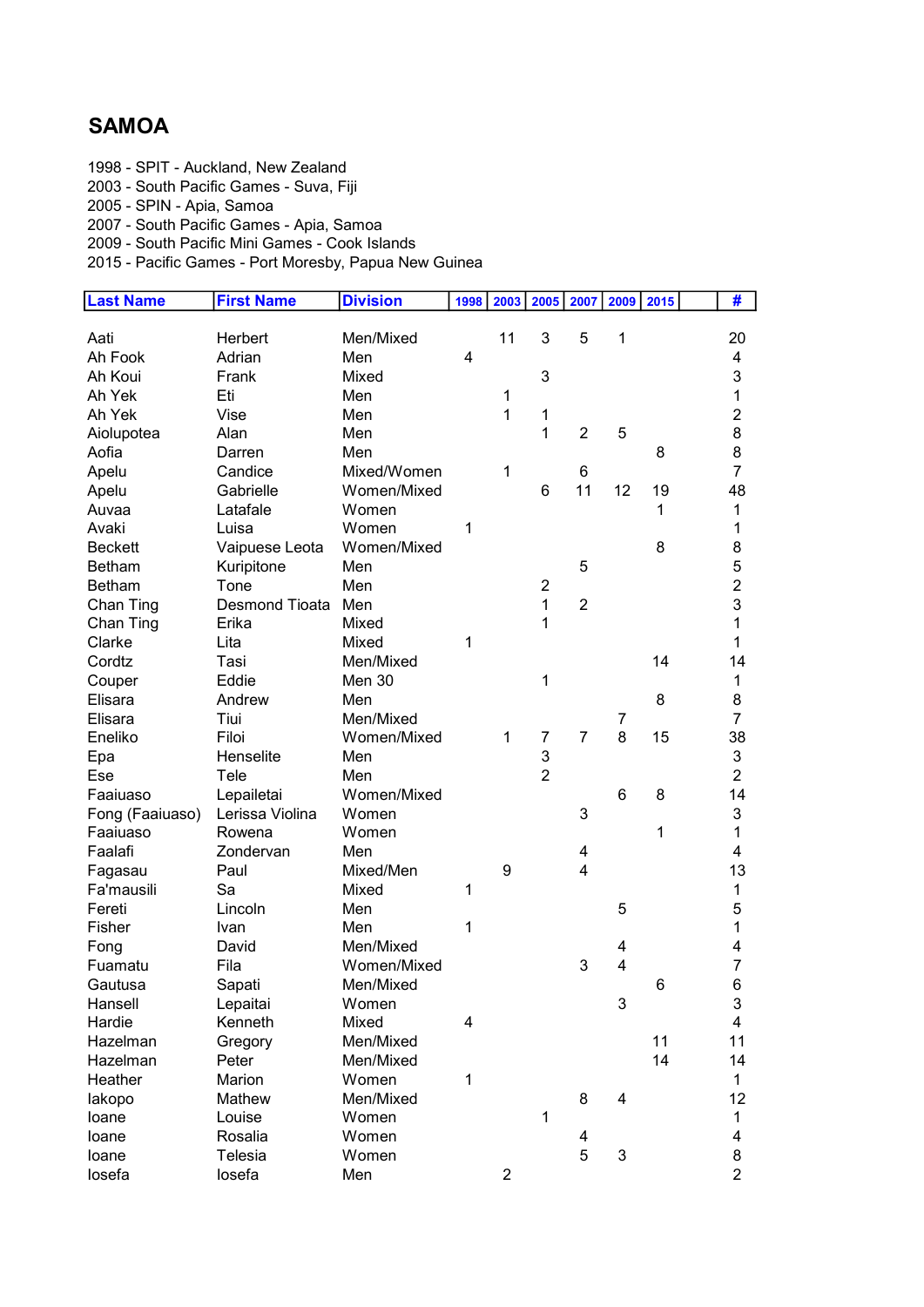| 1<br>Latu<br>Malaki<br>Men<br>$\mathbf{1}$<br>3<br>3<br>Men<br>Va<br>Leaupepe<br>15<br>Augustine<br>Mixed/Men<br>6<br>21<br>Leilua<br>$\overline{2}$<br>5<br>Leilua<br>Sio Junior<br>Men/Mixed<br>$\overline{7}$<br>23<br>23<br>Leituvale<br>Men/Mixed<br>Jesse<br>7<br>$\overline{7}$<br>Leota<br>Junior<br>Men<br>3<br>Afa<br>Men<br>3<br>Lesa<br>3<br>3<br>Talafou<br>Men<br>Levale<br>Lote<br>Women/Mixed<br>15<br>15<br>Lima<br>3<br>Lio<br>Mixed/Women<br>1<br>1<br>Poto<br>1<br>1<br>Logopati<br>Men<br>1<br>Lane<br>$\overline{2}$<br>$\overline{\mathbf{c}}$<br>Luke<br>Logopati<br>Men<br>$\overline{c}$<br>$\overline{2}$<br>Siosina<br>Mixed<br>Lui<br>1<br>Mafoe<br>Ekuini<br>1<br>Mixed<br>3<br>3<br>Mafoe<br>Mixed<br>Joseph<br>9<br>Men/Mixed<br>8<br>1<br>Malesala<br>Laumata<br>$\overline{c}$<br>$\overline{2}$<br>Malu<br>Malu<br>Mixed<br>1<br>1<br>Matthew<br>Manula<br>Men<br>1<br>1<br>Mariner<br>Men 30<br>George<br>Susie<br>Women<br>1<br>1<br>Marsh<br>$\overline{2}$<br>$\overline{2}$<br>Matafeo<br>Fomai<br>Mixed<br>1<br>Winnie<br>Women<br>1<br>Mauala<br>Meleisea<br>Women<br>1<br>1<br>Lorna<br>Men<br>1<br>Meredith<br>Arnold<br>1<br>1<br>Metai<br>Rita<br>Women<br>1<br>5<br>Mikaele<br>Alex<br>Men/Mixed<br>5<br>4<br>Mila<br>4<br>Harry<br>Men<br>7<br>Misili<br>Seifono<br>Women/Mixed<br>$\overline{7}$<br>$\overline{c}$<br>Mulipola<br>Frank<br>Mixed<br>$\overline{2}$<br>3<br>3<br>Nacewa<br>Dorethy<br>Mixed<br>3<br>3<br>Toso<br>Mixed<br>Naoupu<br>$\overline{2}$<br>$\overline{2}$<br>Naseri<br>Women<br>Margaret<br>4<br>4<br>Setu<br>Men<br>Naseri<br>3<br>Michael<br>Mixed<br>3<br>Papalii<br>$\overline{c}$<br>$\overline{2}$<br>Pati<br><b>Brenda</b><br>Women<br>4<br>Penn<br>Henry<br>Mixed<br>4<br>1<br>Ake<br>1<br>Women<br>Pereira<br>3<br>3<br>Men/Mixed<br>Peresetene<br>Lipine<br>$\overline{c}$<br>$\overline{2}$<br>Petaia<br>Peresetene<br>Men<br>Clint<br>$\mathbf 1$<br>Peters<br>Mixed<br>1<br>$\overline{2}$<br>3<br>Peters<br>Douglas<br>Men<br>$\mathbf 1$<br>3<br>3<br>Peters<br>Lui<br>Men 30<br>$\overline{2}$<br>$\overline{2}$<br>Women<br>Pogi<br>Felicity<br>4<br>Ollie<br>4<br>Pogi<br>Mixed<br>1<br>Mixed<br>$\mathbf{1}$<br>Pogi<br>Raymond<br>$\overline{2}$<br>$\overline{2}$<br>Women<br>Kamana<br>Pouono<br>13<br>Michael<br>Men/Mixed<br>13<br>Rasmussen<br>$\overline{2}$<br>3<br>Ahki<br>Men/Mixed<br>$\overline{2}$<br>3<br>10<br>Reupena<br>$\mathbf{1}$<br>Sabrina<br>Women<br>Reupena<br>1<br>6<br>12<br>Men<br>6<br>Roma<br>Ameperosa<br>Diana<br>Women<br>1<br>$\mathbf{1}$<br>Roma<br>5<br>Elijah<br>Men/Mixed<br>5<br>Ryan<br>Men 30<br>$\mathbf{1}$<br>Trevor<br>1<br>Saaga<br>Sala<br>Margaret<br>Mixed<br>1<br>1<br>Mixed/Women*<br>$\mathbf{1}$<br>5<br>15<br>$\mathbf 1$<br>8<br>Samuelu<br>Tasmania | Lafaele | Aitofele | Men 30 |  | 1 |  | 1 |
|------------------------------------------------------------------------------------------------------------------------------------------------------------------------------------------------------------------------------------------------------------------------------------------------------------------------------------------------------------------------------------------------------------------------------------------------------------------------------------------------------------------------------------------------------------------------------------------------------------------------------------------------------------------------------------------------------------------------------------------------------------------------------------------------------------------------------------------------------------------------------------------------------------------------------------------------------------------------------------------------------------------------------------------------------------------------------------------------------------------------------------------------------------------------------------------------------------------------------------------------------------------------------------------------------------------------------------------------------------------------------------------------------------------------------------------------------------------------------------------------------------------------------------------------------------------------------------------------------------------------------------------------------------------------------------------------------------------------------------------------------------------------------------------------------------------------------------------------------------------------------------------------------------------------------------------------------------------------------------------------------------------------------------------------------------------------------------------------------------------------------------------------------------------------------------------------------------------------------------------------------------------------------------------------------------------------------------------------------------------------------------------------------------------------------------------------------------------------------------------------------------------------------------------------------------------------------------------------------------------------------------------------------------------------------------------------------------------------------------------------------------------------------------------------------------|---------|----------|--------|--|---|--|---|
|                                                                                                                                                                                                                                                                                                                                                                                                                                                                                                                                                                                                                                                                                                                                                                                                                                                                                                                                                                                                                                                                                                                                                                                                                                                                                                                                                                                                                                                                                                                                                                                                                                                                                                                                                                                                                                                                                                                                                                                                                                                                                                                                                                                                                                                                                                                                                                                                                                                                                                                                                                                                                                                                                                                                                                                                            |         |          |        |  |   |  |   |
|                                                                                                                                                                                                                                                                                                                                                                                                                                                                                                                                                                                                                                                                                                                                                                                                                                                                                                                                                                                                                                                                                                                                                                                                                                                                                                                                                                                                                                                                                                                                                                                                                                                                                                                                                                                                                                                                                                                                                                                                                                                                                                                                                                                                                                                                                                                                                                                                                                                                                                                                                                                                                                                                                                                                                                                                            |         |          |        |  |   |  |   |
|                                                                                                                                                                                                                                                                                                                                                                                                                                                                                                                                                                                                                                                                                                                                                                                                                                                                                                                                                                                                                                                                                                                                                                                                                                                                                                                                                                                                                                                                                                                                                                                                                                                                                                                                                                                                                                                                                                                                                                                                                                                                                                                                                                                                                                                                                                                                                                                                                                                                                                                                                                                                                                                                                                                                                                                                            |         |          |        |  |   |  |   |
|                                                                                                                                                                                                                                                                                                                                                                                                                                                                                                                                                                                                                                                                                                                                                                                                                                                                                                                                                                                                                                                                                                                                                                                                                                                                                                                                                                                                                                                                                                                                                                                                                                                                                                                                                                                                                                                                                                                                                                                                                                                                                                                                                                                                                                                                                                                                                                                                                                                                                                                                                                                                                                                                                                                                                                                                            |         |          |        |  |   |  |   |
|                                                                                                                                                                                                                                                                                                                                                                                                                                                                                                                                                                                                                                                                                                                                                                                                                                                                                                                                                                                                                                                                                                                                                                                                                                                                                                                                                                                                                                                                                                                                                                                                                                                                                                                                                                                                                                                                                                                                                                                                                                                                                                                                                                                                                                                                                                                                                                                                                                                                                                                                                                                                                                                                                                                                                                                                            |         |          |        |  |   |  |   |
|                                                                                                                                                                                                                                                                                                                                                                                                                                                                                                                                                                                                                                                                                                                                                                                                                                                                                                                                                                                                                                                                                                                                                                                                                                                                                                                                                                                                                                                                                                                                                                                                                                                                                                                                                                                                                                                                                                                                                                                                                                                                                                                                                                                                                                                                                                                                                                                                                                                                                                                                                                                                                                                                                                                                                                                                            |         |          |        |  |   |  |   |
|                                                                                                                                                                                                                                                                                                                                                                                                                                                                                                                                                                                                                                                                                                                                                                                                                                                                                                                                                                                                                                                                                                                                                                                                                                                                                                                                                                                                                                                                                                                                                                                                                                                                                                                                                                                                                                                                                                                                                                                                                                                                                                                                                                                                                                                                                                                                                                                                                                                                                                                                                                                                                                                                                                                                                                                                            |         |          |        |  |   |  |   |
|                                                                                                                                                                                                                                                                                                                                                                                                                                                                                                                                                                                                                                                                                                                                                                                                                                                                                                                                                                                                                                                                                                                                                                                                                                                                                                                                                                                                                                                                                                                                                                                                                                                                                                                                                                                                                                                                                                                                                                                                                                                                                                                                                                                                                                                                                                                                                                                                                                                                                                                                                                                                                                                                                                                                                                                                            |         |          |        |  |   |  |   |
|                                                                                                                                                                                                                                                                                                                                                                                                                                                                                                                                                                                                                                                                                                                                                                                                                                                                                                                                                                                                                                                                                                                                                                                                                                                                                                                                                                                                                                                                                                                                                                                                                                                                                                                                                                                                                                                                                                                                                                                                                                                                                                                                                                                                                                                                                                                                                                                                                                                                                                                                                                                                                                                                                                                                                                                                            |         |          |        |  |   |  |   |
|                                                                                                                                                                                                                                                                                                                                                                                                                                                                                                                                                                                                                                                                                                                                                                                                                                                                                                                                                                                                                                                                                                                                                                                                                                                                                                                                                                                                                                                                                                                                                                                                                                                                                                                                                                                                                                                                                                                                                                                                                                                                                                                                                                                                                                                                                                                                                                                                                                                                                                                                                                                                                                                                                                                                                                                                            |         |          |        |  |   |  |   |
|                                                                                                                                                                                                                                                                                                                                                                                                                                                                                                                                                                                                                                                                                                                                                                                                                                                                                                                                                                                                                                                                                                                                                                                                                                                                                                                                                                                                                                                                                                                                                                                                                                                                                                                                                                                                                                                                                                                                                                                                                                                                                                                                                                                                                                                                                                                                                                                                                                                                                                                                                                                                                                                                                                                                                                                                            |         |          |        |  |   |  |   |
|                                                                                                                                                                                                                                                                                                                                                                                                                                                                                                                                                                                                                                                                                                                                                                                                                                                                                                                                                                                                                                                                                                                                                                                                                                                                                                                                                                                                                                                                                                                                                                                                                                                                                                                                                                                                                                                                                                                                                                                                                                                                                                                                                                                                                                                                                                                                                                                                                                                                                                                                                                                                                                                                                                                                                                                                            |         |          |        |  |   |  |   |
|                                                                                                                                                                                                                                                                                                                                                                                                                                                                                                                                                                                                                                                                                                                                                                                                                                                                                                                                                                                                                                                                                                                                                                                                                                                                                                                                                                                                                                                                                                                                                                                                                                                                                                                                                                                                                                                                                                                                                                                                                                                                                                                                                                                                                                                                                                                                                                                                                                                                                                                                                                                                                                                                                                                                                                                                            |         |          |        |  |   |  |   |
|                                                                                                                                                                                                                                                                                                                                                                                                                                                                                                                                                                                                                                                                                                                                                                                                                                                                                                                                                                                                                                                                                                                                                                                                                                                                                                                                                                                                                                                                                                                                                                                                                                                                                                                                                                                                                                                                                                                                                                                                                                                                                                                                                                                                                                                                                                                                                                                                                                                                                                                                                                                                                                                                                                                                                                                                            |         |          |        |  |   |  |   |
|                                                                                                                                                                                                                                                                                                                                                                                                                                                                                                                                                                                                                                                                                                                                                                                                                                                                                                                                                                                                                                                                                                                                                                                                                                                                                                                                                                                                                                                                                                                                                                                                                                                                                                                                                                                                                                                                                                                                                                                                                                                                                                                                                                                                                                                                                                                                                                                                                                                                                                                                                                                                                                                                                                                                                                                                            |         |          |        |  |   |  |   |
|                                                                                                                                                                                                                                                                                                                                                                                                                                                                                                                                                                                                                                                                                                                                                                                                                                                                                                                                                                                                                                                                                                                                                                                                                                                                                                                                                                                                                                                                                                                                                                                                                                                                                                                                                                                                                                                                                                                                                                                                                                                                                                                                                                                                                                                                                                                                                                                                                                                                                                                                                                                                                                                                                                                                                                                                            |         |          |        |  |   |  |   |
|                                                                                                                                                                                                                                                                                                                                                                                                                                                                                                                                                                                                                                                                                                                                                                                                                                                                                                                                                                                                                                                                                                                                                                                                                                                                                                                                                                                                                                                                                                                                                                                                                                                                                                                                                                                                                                                                                                                                                                                                                                                                                                                                                                                                                                                                                                                                                                                                                                                                                                                                                                                                                                                                                                                                                                                                            |         |          |        |  |   |  |   |
|                                                                                                                                                                                                                                                                                                                                                                                                                                                                                                                                                                                                                                                                                                                                                                                                                                                                                                                                                                                                                                                                                                                                                                                                                                                                                                                                                                                                                                                                                                                                                                                                                                                                                                                                                                                                                                                                                                                                                                                                                                                                                                                                                                                                                                                                                                                                                                                                                                                                                                                                                                                                                                                                                                                                                                                                            |         |          |        |  |   |  |   |
|                                                                                                                                                                                                                                                                                                                                                                                                                                                                                                                                                                                                                                                                                                                                                                                                                                                                                                                                                                                                                                                                                                                                                                                                                                                                                                                                                                                                                                                                                                                                                                                                                                                                                                                                                                                                                                                                                                                                                                                                                                                                                                                                                                                                                                                                                                                                                                                                                                                                                                                                                                                                                                                                                                                                                                                                            |         |          |        |  |   |  |   |
|                                                                                                                                                                                                                                                                                                                                                                                                                                                                                                                                                                                                                                                                                                                                                                                                                                                                                                                                                                                                                                                                                                                                                                                                                                                                                                                                                                                                                                                                                                                                                                                                                                                                                                                                                                                                                                                                                                                                                                                                                                                                                                                                                                                                                                                                                                                                                                                                                                                                                                                                                                                                                                                                                                                                                                                                            |         |          |        |  |   |  |   |
|                                                                                                                                                                                                                                                                                                                                                                                                                                                                                                                                                                                                                                                                                                                                                                                                                                                                                                                                                                                                                                                                                                                                                                                                                                                                                                                                                                                                                                                                                                                                                                                                                                                                                                                                                                                                                                                                                                                                                                                                                                                                                                                                                                                                                                                                                                                                                                                                                                                                                                                                                                                                                                                                                                                                                                                                            |         |          |        |  |   |  |   |
|                                                                                                                                                                                                                                                                                                                                                                                                                                                                                                                                                                                                                                                                                                                                                                                                                                                                                                                                                                                                                                                                                                                                                                                                                                                                                                                                                                                                                                                                                                                                                                                                                                                                                                                                                                                                                                                                                                                                                                                                                                                                                                                                                                                                                                                                                                                                                                                                                                                                                                                                                                                                                                                                                                                                                                                                            |         |          |        |  |   |  |   |
|                                                                                                                                                                                                                                                                                                                                                                                                                                                                                                                                                                                                                                                                                                                                                                                                                                                                                                                                                                                                                                                                                                                                                                                                                                                                                                                                                                                                                                                                                                                                                                                                                                                                                                                                                                                                                                                                                                                                                                                                                                                                                                                                                                                                                                                                                                                                                                                                                                                                                                                                                                                                                                                                                                                                                                                                            |         |          |        |  |   |  |   |
|                                                                                                                                                                                                                                                                                                                                                                                                                                                                                                                                                                                                                                                                                                                                                                                                                                                                                                                                                                                                                                                                                                                                                                                                                                                                                                                                                                                                                                                                                                                                                                                                                                                                                                                                                                                                                                                                                                                                                                                                                                                                                                                                                                                                                                                                                                                                                                                                                                                                                                                                                                                                                                                                                                                                                                                                            |         |          |        |  |   |  |   |
|                                                                                                                                                                                                                                                                                                                                                                                                                                                                                                                                                                                                                                                                                                                                                                                                                                                                                                                                                                                                                                                                                                                                                                                                                                                                                                                                                                                                                                                                                                                                                                                                                                                                                                                                                                                                                                                                                                                                                                                                                                                                                                                                                                                                                                                                                                                                                                                                                                                                                                                                                                                                                                                                                                                                                                                                            |         |          |        |  |   |  |   |
|                                                                                                                                                                                                                                                                                                                                                                                                                                                                                                                                                                                                                                                                                                                                                                                                                                                                                                                                                                                                                                                                                                                                                                                                                                                                                                                                                                                                                                                                                                                                                                                                                                                                                                                                                                                                                                                                                                                                                                                                                                                                                                                                                                                                                                                                                                                                                                                                                                                                                                                                                                                                                                                                                                                                                                                                            |         |          |        |  |   |  |   |
|                                                                                                                                                                                                                                                                                                                                                                                                                                                                                                                                                                                                                                                                                                                                                                                                                                                                                                                                                                                                                                                                                                                                                                                                                                                                                                                                                                                                                                                                                                                                                                                                                                                                                                                                                                                                                                                                                                                                                                                                                                                                                                                                                                                                                                                                                                                                                                                                                                                                                                                                                                                                                                                                                                                                                                                                            |         |          |        |  |   |  |   |
|                                                                                                                                                                                                                                                                                                                                                                                                                                                                                                                                                                                                                                                                                                                                                                                                                                                                                                                                                                                                                                                                                                                                                                                                                                                                                                                                                                                                                                                                                                                                                                                                                                                                                                                                                                                                                                                                                                                                                                                                                                                                                                                                                                                                                                                                                                                                                                                                                                                                                                                                                                                                                                                                                                                                                                                                            |         |          |        |  |   |  |   |
|                                                                                                                                                                                                                                                                                                                                                                                                                                                                                                                                                                                                                                                                                                                                                                                                                                                                                                                                                                                                                                                                                                                                                                                                                                                                                                                                                                                                                                                                                                                                                                                                                                                                                                                                                                                                                                                                                                                                                                                                                                                                                                                                                                                                                                                                                                                                                                                                                                                                                                                                                                                                                                                                                                                                                                                                            |         |          |        |  |   |  |   |
|                                                                                                                                                                                                                                                                                                                                                                                                                                                                                                                                                                                                                                                                                                                                                                                                                                                                                                                                                                                                                                                                                                                                                                                                                                                                                                                                                                                                                                                                                                                                                                                                                                                                                                                                                                                                                                                                                                                                                                                                                                                                                                                                                                                                                                                                                                                                                                                                                                                                                                                                                                                                                                                                                                                                                                                                            |         |          |        |  |   |  |   |
|                                                                                                                                                                                                                                                                                                                                                                                                                                                                                                                                                                                                                                                                                                                                                                                                                                                                                                                                                                                                                                                                                                                                                                                                                                                                                                                                                                                                                                                                                                                                                                                                                                                                                                                                                                                                                                                                                                                                                                                                                                                                                                                                                                                                                                                                                                                                                                                                                                                                                                                                                                                                                                                                                                                                                                                                            |         |          |        |  |   |  |   |
|                                                                                                                                                                                                                                                                                                                                                                                                                                                                                                                                                                                                                                                                                                                                                                                                                                                                                                                                                                                                                                                                                                                                                                                                                                                                                                                                                                                                                                                                                                                                                                                                                                                                                                                                                                                                                                                                                                                                                                                                                                                                                                                                                                                                                                                                                                                                                                                                                                                                                                                                                                                                                                                                                                                                                                                                            |         |          |        |  |   |  |   |
|                                                                                                                                                                                                                                                                                                                                                                                                                                                                                                                                                                                                                                                                                                                                                                                                                                                                                                                                                                                                                                                                                                                                                                                                                                                                                                                                                                                                                                                                                                                                                                                                                                                                                                                                                                                                                                                                                                                                                                                                                                                                                                                                                                                                                                                                                                                                                                                                                                                                                                                                                                                                                                                                                                                                                                                                            |         |          |        |  |   |  |   |
|                                                                                                                                                                                                                                                                                                                                                                                                                                                                                                                                                                                                                                                                                                                                                                                                                                                                                                                                                                                                                                                                                                                                                                                                                                                                                                                                                                                                                                                                                                                                                                                                                                                                                                                                                                                                                                                                                                                                                                                                                                                                                                                                                                                                                                                                                                                                                                                                                                                                                                                                                                                                                                                                                                                                                                                                            |         |          |        |  |   |  |   |
|                                                                                                                                                                                                                                                                                                                                                                                                                                                                                                                                                                                                                                                                                                                                                                                                                                                                                                                                                                                                                                                                                                                                                                                                                                                                                                                                                                                                                                                                                                                                                                                                                                                                                                                                                                                                                                                                                                                                                                                                                                                                                                                                                                                                                                                                                                                                                                                                                                                                                                                                                                                                                                                                                                                                                                                                            |         |          |        |  |   |  |   |
|                                                                                                                                                                                                                                                                                                                                                                                                                                                                                                                                                                                                                                                                                                                                                                                                                                                                                                                                                                                                                                                                                                                                                                                                                                                                                                                                                                                                                                                                                                                                                                                                                                                                                                                                                                                                                                                                                                                                                                                                                                                                                                                                                                                                                                                                                                                                                                                                                                                                                                                                                                                                                                                                                                                                                                                                            |         |          |        |  |   |  |   |
|                                                                                                                                                                                                                                                                                                                                                                                                                                                                                                                                                                                                                                                                                                                                                                                                                                                                                                                                                                                                                                                                                                                                                                                                                                                                                                                                                                                                                                                                                                                                                                                                                                                                                                                                                                                                                                                                                                                                                                                                                                                                                                                                                                                                                                                                                                                                                                                                                                                                                                                                                                                                                                                                                                                                                                                                            |         |          |        |  |   |  |   |
|                                                                                                                                                                                                                                                                                                                                                                                                                                                                                                                                                                                                                                                                                                                                                                                                                                                                                                                                                                                                                                                                                                                                                                                                                                                                                                                                                                                                                                                                                                                                                                                                                                                                                                                                                                                                                                                                                                                                                                                                                                                                                                                                                                                                                                                                                                                                                                                                                                                                                                                                                                                                                                                                                                                                                                                                            |         |          |        |  |   |  |   |
|                                                                                                                                                                                                                                                                                                                                                                                                                                                                                                                                                                                                                                                                                                                                                                                                                                                                                                                                                                                                                                                                                                                                                                                                                                                                                                                                                                                                                                                                                                                                                                                                                                                                                                                                                                                                                                                                                                                                                                                                                                                                                                                                                                                                                                                                                                                                                                                                                                                                                                                                                                                                                                                                                                                                                                                                            |         |          |        |  |   |  |   |
|                                                                                                                                                                                                                                                                                                                                                                                                                                                                                                                                                                                                                                                                                                                                                                                                                                                                                                                                                                                                                                                                                                                                                                                                                                                                                                                                                                                                                                                                                                                                                                                                                                                                                                                                                                                                                                                                                                                                                                                                                                                                                                                                                                                                                                                                                                                                                                                                                                                                                                                                                                                                                                                                                                                                                                                                            |         |          |        |  |   |  |   |
|                                                                                                                                                                                                                                                                                                                                                                                                                                                                                                                                                                                                                                                                                                                                                                                                                                                                                                                                                                                                                                                                                                                                                                                                                                                                                                                                                                                                                                                                                                                                                                                                                                                                                                                                                                                                                                                                                                                                                                                                                                                                                                                                                                                                                                                                                                                                                                                                                                                                                                                                                                                                                                                                                                                                                                                                            |         |          |        |  |   |  |   |
|                                                                                                                                                                                                                                                                                                                                                                                                                                                                                                                                                                                                                                                                                                                                                                                                                                                                                                                                                                                                                                                                                                                                                                                                                                                                                                                                                                                                                                                                                                                                                                                                                                                                                                                                                                                                                                                                                                                                                                                                                                                                                                                                                                                                                                                                                                                                                                                                                                                                                                                                                                                                                                                                                                                                                                                                            |         |          |        |  |   |  |   |
|                                                                                                                                                                                                                                                                                                                                                                                                                                                                                                                                                                                                                                                                                                                                                                                                                                                                                                                                                                                                                                                                                                                                                                                                                                                                                                                                                                                                                                                                                                                                                                                                                                                                                                                                                                                                                                                                                                                                                                                                                                                                                                                                                                                                                                                                                                                                                                                                                                                                                                                                                                                                                                                                                                                                                                                                            |         |          |        |  |   |  |   |
|                                                                                                                                                                                                                                                                                                                                                                                                                                                                                                                                                                                                                                                                                                                                                                                                                                                                                                                                                                                                                                                                                                                                                                                                                                                                                                                                                                                                                                                                                                                                                                                                                                                                                                                                                                                                                                                                                                                                                                                                                                                                                                                                                                                                                                                                                                                                                                                                                                                                                                                                                                                                                                                                                                                                                                                                            |         |          |        |  |   |  |   |
|                                                                                                                                                                                                                                                                                                                                                                                                                                                                                                                                                                                                                                                                                                                                                                                                                                                                                                                                                                                                                                                                                                                                                                                                                                                                                                                                                                                                                                                                                                                                                                                                                                                                                                                                                                                                                                                                                                                                                                                                                                                                                                                                                                                                                                                                                                                                                                                                                                                                                                                                                                                                                                                                                                                                                                                                            |         |          |        |  |   |  |   |
|                                                                                                                                                                                                                                                                                                                                                                                                                                                                                                                                                                                                                                                                                                                                                                                                                                                                                                                                                                                                                                                                                                                                                                                                                                                                                                                                                                                                                                                                                                                                                                                                                                                                                                                                                                                                                                                                                                                                                                                                                                                                                                                                                                                                                                                                                                                                                                                                                                                                                                                                                                                                                                                                                                                                                                                                            |         |          |        |  |   |  |   |
|                                                                                                                                                                                                                                                                                                                                                                                                                                                                                                                                                                                                                                                                                                                                                                                                                                                                                                                                                                                                                                                                                                                                                                                                                                                                                                                                                                                                                                                                                                                                                                                                                                                                                                                                                                                                                                                                                                                                                                                                                                                                                                                                                                                                                                                                                                                                                                                                                                                                                                                                                                                                                                                                                                                                                                                                            |         |          |        |  |   |  |   |
|                                                                                                                                                                                                                                                                                                                                                                                                                                                                                                                                                                                                                                                                                                                                                                                                                                                                                                                                                                                                                                                                                                                                                                                                                                                                                                                                                                                                                                                                                                                                                                                                                                                                                                                                                                                                                                                                                                                                                                                                                                                                                                                                                                                                                                                                                                                                                                                                                                                                                                                                                                                                                                                                                                                                                                                                            |         |          |        |  |   |  |   |
|                                                                                                                                                                                                                                                                                                                                                                                                                                                                                                                                                                                                                                                                                                                                                                                                                                                                                                                                                                                                                                                                                                                                                                                                                                                                                                                                                                                                                                                                                                                                                                                                                                                                                                                                                                                                                                                                                                                                                                                                                                                                                                                                                                                                                                                                                                                                                                                                                                                                                                                                                                                                                                                                                                                                                                                                            |         |          |        |  |   |  |   |
|                                                                                                                                                                                                                                                                                                                                                                                                                                                                                                                                                                                                                                                                                                                                                                                                                                                                                                                                                                                                                                                                                                                                                                                                                                                                                                                                                                                                                                                                                                                                                                                                                                                                                                                                                                                                                                                                                                                                                                                                                                                                                                                                                                                                                                                                                                                                                                                                                                                                                                                                                                                                                                                                                                                                                                                                            |         |          |        |  |   |  |   |
|                                                                                                                                                                                                                                                                                                                                                                                                                                                                                                                                                                                                                                                                                                                                                                                                                                                                                                                                                                                                                                                                                                                                                                                                                                                                                                                                                                                                                                                                                                                                                                                                                                                                                                                                                                                                                                                                                                                                                                                                                                                                                                                                                                                                                                                                                                                                                                                                                                                                                                                                                                                                                                                                                                                                                                                                            |         |          |        |  |   |  |   |
|                                                                                                                                                                                                                                                                                                                                                                                                                                                                                                                                                                                                                                                                                                                                                                                                                                                                                                                                                                                                                                                                                                                                                                                                                                                                                                                                                                                                                                                                                                                                                                                                                                                                                                                                                                                                                                                                                                                                                                                                                                                                                                                                                                                                                                                                                                                                                                                                                                                                                                                                                                                                                                                                                                                                                                                                            |         |          |        |  |   |  |   |
|                                                                                                                                                                                                                                                                                                                                                                                                                                                                                                                                                                                                                                                                                                                                                                                                                                                                                                                                                                                                                                                                                                                                                                                                                                                                                                                                                                                                                                                                                                                                                                                                                                                                                                                                                                                                                                                                                                                                                                                                                                                                                                                                                                                                                                                                                                                                                                                                                                                                                                                                                                                                                                                                                                                                                                                                            |         |          |        |  |   |  |   |
|                                                                                                                                                                                                                                                                                                                                                                                                                                                                                                                                                                                                                                                                                                                                                                                                                                                                                                                                                                                                                                                                                                                                                                                                                                                                                                                                                                                                                                                                                                                                                                                                                                                                                                                                                                                                                                                                                                                                                                                                                                                                                                                                                                                                                                                                                                                                                                                                                                                                                                                                                                                                                                                                                                                                                                                                            |         |          |        |  |   |  |   |
|                                                                                                                                                                                                                                                                                                                                                                                                                                                                                                                                                                                                                                                                                                                                                                                                                                                                                                                                                                                                                                                                                                                                                                                                                                                                                                                                                                                                                                                                                                                                                                                                                                                                                                                                                                                                                                                                                                                                                                                                                                                                                                                                                                                                                                                                                                                                                                                                                                                                                                                                                                                                                                                                                                                                                                                                            |         |          |        |  |   |  |   |